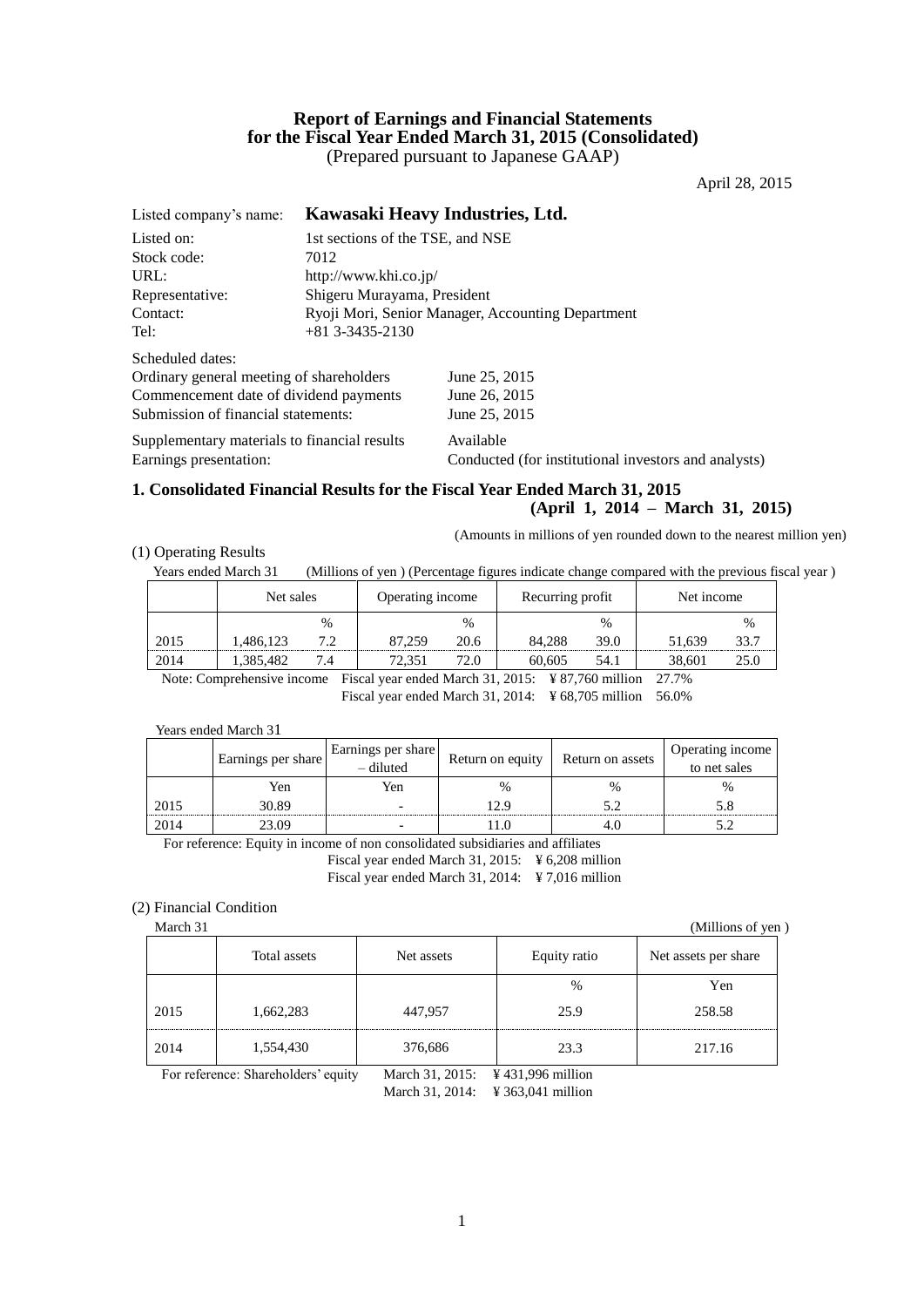# (3) Cash Flow Position

| Years ended March 31 | (Millions of yen)    |                      |                      |                           |
|----------------------|----------------------|----------------------|----------------------|---------------------------|
|                      | Cash flows from      | Cash flows from      | Cash flows from      | Cash and cash equivalents |
|                      | operating activities | investing activities | financing activities | at end of year            |
| 2015                 | 127.651              | (67, 397)            | (57, 133)            | 47.721                    |
| 2014                 | 151,721              | (77, 559)            | (62,505)             | 45.431                    |

# **2. Dividends**

# Years ended/ending March 31

| Record             |                          |      | Dividend per share |          |           | Total                         |                                | Dividends /                  |
|--------------------|--------------------------|------|--------------------|----------|-----------|-------------------------------|--------------------------------|------------------------------|
| date or<br>term    | 1Q                       | 2Q   | 3Q                 | Year-end | Full year | dividends<br>paid<br>(annual) | Payout ratio<br>(consolidated) | Net assets<br>(consolidated) |
|                    | Yen                      | Yen  | Yen                | Yen      | Yen       | million yen                   | $\%$                           | %                            |
| 2014               | $\overline{\phantom{0}}$ | 0.00 |                    | 6.00     | 6.00      | 10,030                        | 25.9                           | 2.7                          |
| 2015               |                          | 3.00 |                    | 7.00     | 10.00     | 16,709                        | 32.3                           | 4.2                          |
| 2016<br>(forecast) |                          | 5.00 |                    | 7.00     | 12.00     |                               | 29.0                           |                              |

# **3. Forecast of Consolidated Earnings for the Fiscal Year Ending March 31, 2016 (April 1, 2015 – March 31, 2016)**

(Millions of yen)(Percentage figures indicate change compared with the previous fiscal year)

|                                                   | Net sales |      | Operating income |      | Recurring profit |      | Net income |      | Earnings<br>per share |
|---------------------------------------------------|-----------|------|------------------|------|------------------|------|------------|------|-----------------------|
|                                                   |           | $\%$ |                  | $\%$ |                  | %    |            | $\%$ | Yen                   |
| For six months<br>ending<br>September 30,<br>2015 | 785,000   | 23.9 | 39,000           | 68.1 | 37,000           | 42.5 | 26,000     | 42.9 | 15.56                 |
| Full year                                         | 1,650,000 | 11.0 | 102,000          | 16.8 | 100,000          | 18.6 | 69,000     | 33.6 | 41.30                 |

### **\*Notes**

(1) Changes affecting the status of material subsidiaries (scope of consolidation): None

(2) Changes in accounting policies, changes in accounting estimates, and correction of errors

- (ⅰ) Changes in accounting policies in accord with revisions to accounting standards: None
- (ⅱ) Changes in accounting policies other than (ⅰ): None
- (ⅲ) Changes in accounting estimates: None
- (ⅳ) Correction of errors: None

(3) Number of shares issued and outstanding (common stock)

(ⅰ) Number of shares issued as of period-end (including treasury stock)

| March 31, 2015: | 1,670,805,320 shares |
|-----------------|----------------------|
| March 31, 2014: | 1,671,892,659 shares |

- (ⅱ) Number of shares held in treasury as of period-end March 31, 2015: 191,653 shares March 31, 2014: 141,710 shares
- (ⅲ) Average number of shares during respective periods March 31, 2015: 1,671,637,196 shares March 31, 2014: 1,671,770,272 shares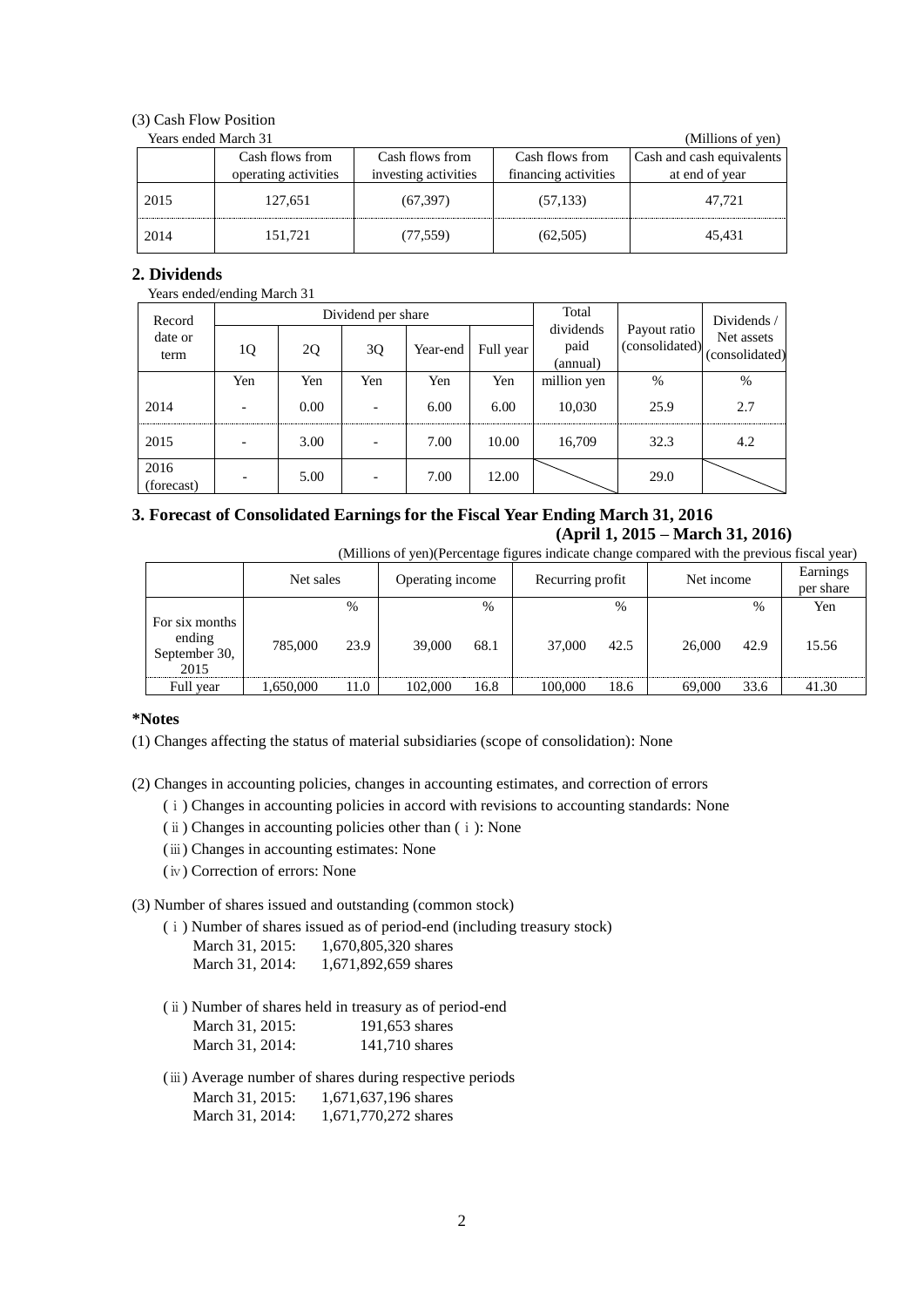#### **For reference: Overview of Non-Consolidated Financial Results**

### (1) Operating Results

|      | Net sales |      | Operating income |       | Recurring profit |               | Net income |               |
|------|-----------|------|------------------|-------|------------------|---------------|------------|---------------|
|      |           | $\%$ |                  | $\%$  |                  | $\frac{0}{0}$ |            | $\frac{0}{0}$ |
| 2015 | .098.013  | 8.5  | 46.409           | 28.5  | 55.513           | 54.6          | 36.465     | 13.6          |
| 2014 | ,011,603  | 2.8  | 36.108           | 187.1 | 35,905           | 84.7          | 32.099     | 87.0          |

| Years ended March 31 | (Millions of yen) (Percentage figures indicate change compared with the previous fiscal year) |  |  |
|----------------------|-----------------------------------------------------------------------------------------------|--|--|
|                      |                                                                                               |  |  |

|      | Earnings per share | Earnings per share<br>– diluted |
|------|--------------------|---------------------------------|
|      | Yen                | Yen                             |
| 2015 | 21.81              |                                 |
| 2014 | 19.20              |                                 |

# (2) Financial Condition

| March 31<br>(Millions of yen) |              |            |              |                      |  |  |  |
|-------------------------------|--------------|------------|--------------|----------------------|--|--|--|
|                               | Total assets | Net assets | Equity ratio | Net assets per share |  |  |  |
|                               |              |            | $\%$         | Yen                  |  |  |  |
| 2015                          | 1,301,125    | 294,052    | 22.5         | 176.01               |  |  |  |
| 2014                          | 1,243,533    | 273,193    | 21.9         | 163.41               |  |  |  |

Note: Shareholders' equity March 31, 2015: ¥294,052 million

March 31, 2014: ¥ 273,193 million

# **\* Review Status**

This report is exempt from the review of accounts conducted pursuant to Japan's Financial Instruments and Exchange Act. As of this report's publication, the review of the financial results had not been completed.

### **\*Appropriate Use of Financial Forecasts and Other Important Matters**

#### *Forward-Looking Statements*

These materials contain earnings forecast and other forward-looking statements based on information available to the company at the time of disclosure and the company makes no assurances as to the actual results and/or other outcomes, which may differ from those expressed or implied herein due to various factors. For assumptions underlying earnings forecasts and other information regarding the use of such forecasts, refer to "(iii) Consolidated Earnings Outlook" on page 8 in section "(1) Consolidated Operating Results" of "1. Qualitative Information and Financial Statements" in the Accompanying Materials.

# *How to Obtain Supplementary Briefing Material on Financial Results and Details of the Financial Results Briefing*

The Company plans to conduct a briefing for institutional investors and analysts on Tuesday April 28, 2015, and to post the briefing material on financial results to be used for the briefing on TDnet and the Company's website simultaneously with the announcement of financial results.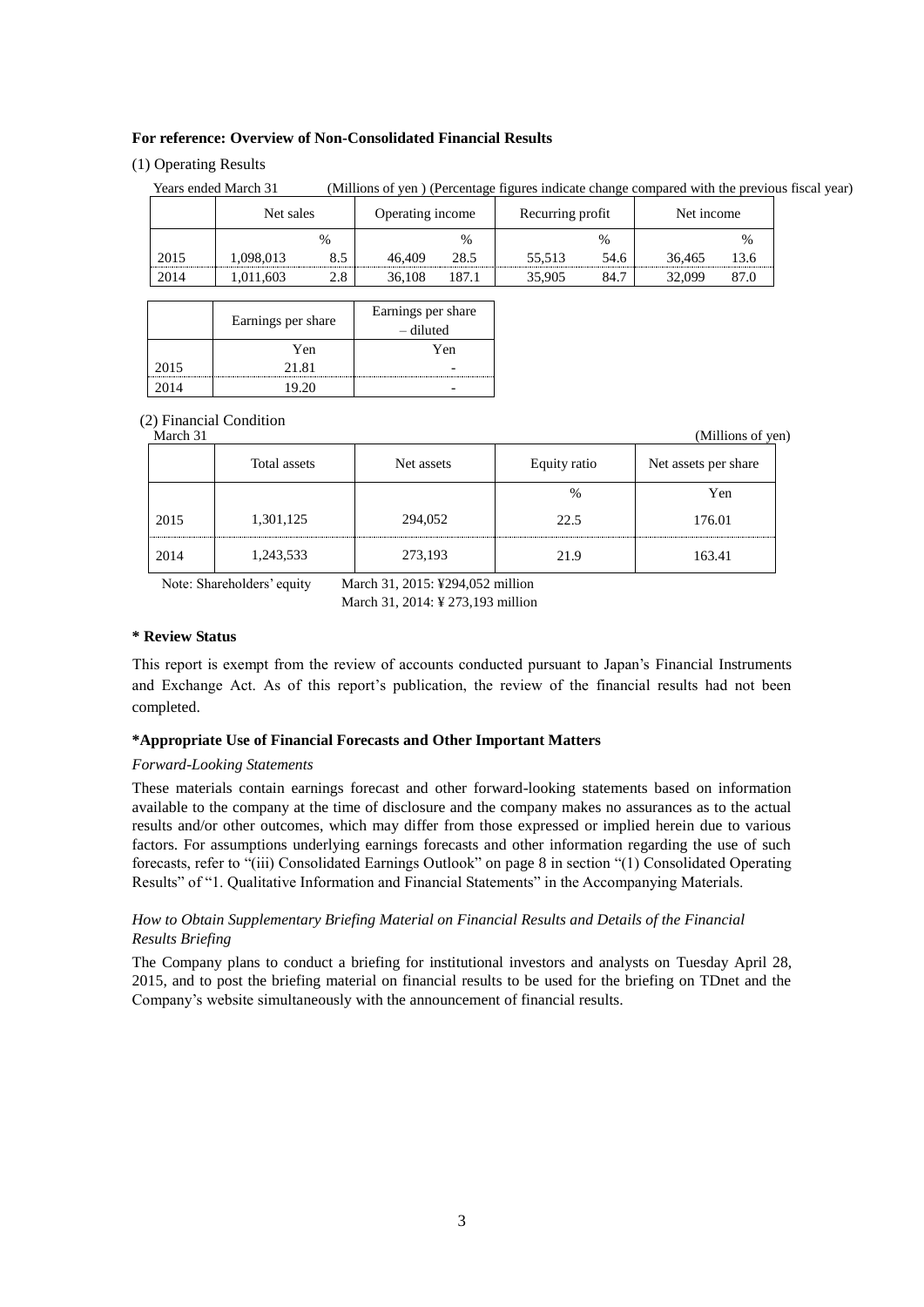# **Accompanying Materials – Contents**

| 1. Qualitative Information and Financial Statements                                           | 5  |
|-----------------------------------------------------------------------------------------------|----|
| (1) Consolidated operating results                                                            | 5  |
| (2) Consolidated financial position                                                           | 9  |
| (3) Dividend policy and dividends for the fiscal years 2014 and 2015                          | 10 |
| (4) Business and other risks                                                                  | 11 |
| 2. Status of Group                                                                            | 11 |
| 3. Management Strategy                                                                        | 11 |
| (1) Basic management strategy                                                                 | 11 |
| (2) Target management metrics                                                                 | 11 |
| (3) Medium- to long-term management strategy                                                  | 12 |
| (4) Management priorities                                                                     | 12 |
| 4. Basic rationale for selecting accounting standards                                         | 15 |
| 5. Consolidated Financial Statements                                                          | 16 |
| (1) Consolidated balance sheets                                                               | 16 |
| (2) Consolidated statements of income and comprehensive income                                | 18 |
| Consolidated statements of income                                                             | 18 |
| Consolidated statements of comprehensive income                                               | 19 |
| (3) Consolidated statement of changes in net assets                                           | 20 |
| (4) Consolidated statements of cash flows                                                     | 23 |
| (5) Notes on financial statements                                                             | 24 |
| Notes on the going-concern assumption                                                         | 24 |
| Basis of preparation of financial statements                                                  | 24 |
| Changes in basis of preparation of financial statements                                       | 24 |
| Additional information                                                                        | 24 |
| Consolidated balance sheets                                                                   | 24 |
| <b>Consolidated Statements of Income</b>                                                      | 24 |
| Segment information and others                                                                | 25 |
| Per share data                                                                                | 29 |
| Material subsequent events                                                                    | 30 |
| 6. Others                                                                                     | 31 |
| (1) Corporate officer changes                                                                 | 31 |
| (2) Consolidated orders and sales                                                             | 31 |
| (3) Supplementary information on earnings forecasts for the fiscal year ending March 31, 2016 | 32 |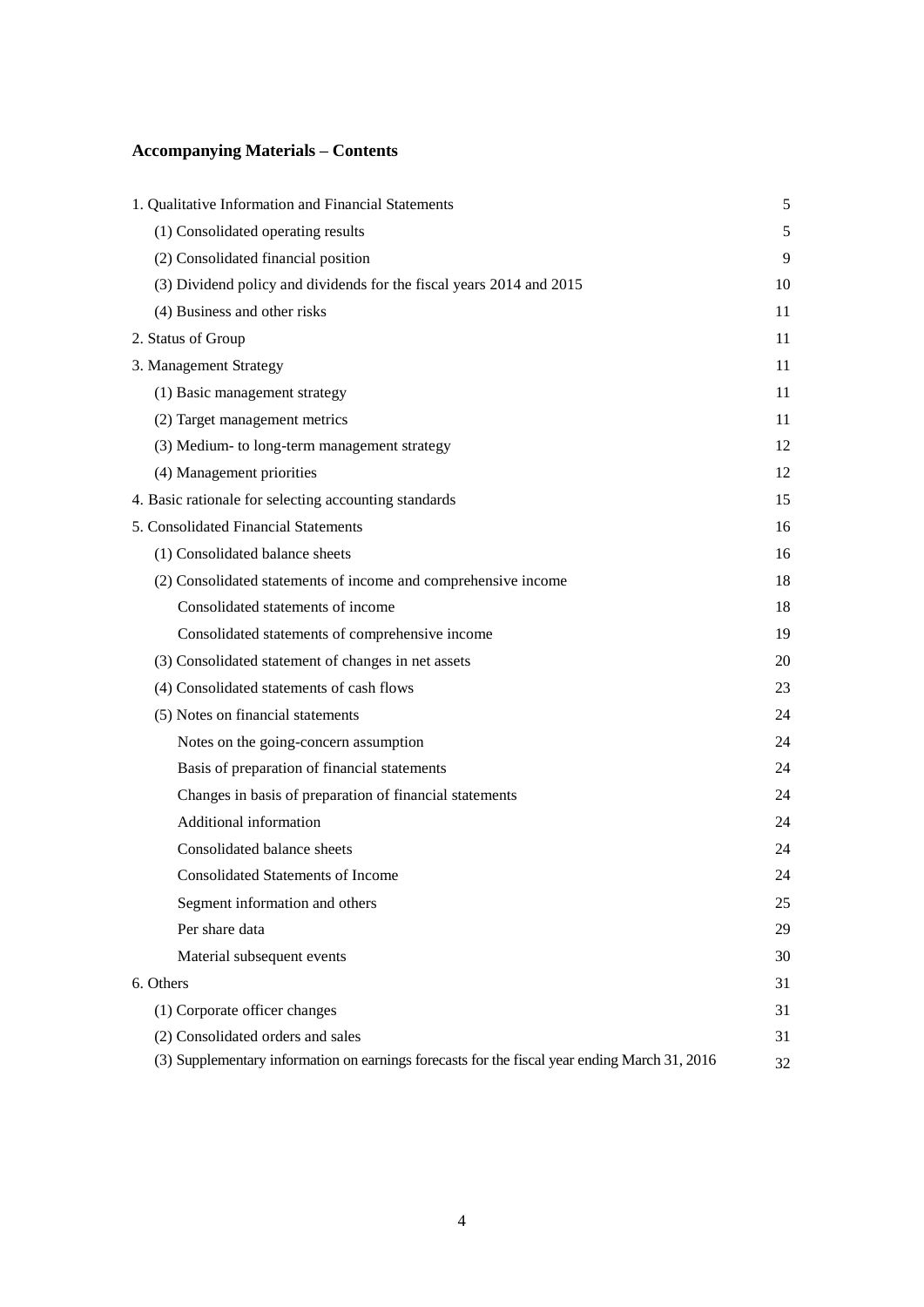#### **1. Qualitative Information and Financial Statements**

### **(1) Consolidated operating results**

#### (i) Overview of consolidated operating results

In fiscal 2014 (the year ended March 31, 2015), the global economy continued to grow modestly on the whole in conjunction with the full-fledged recovery of the US economy. However, the situation will continue to bear watching, particularly with respect to the impacts of US monetary policy actions, concerns about economic stagnation in emerging countries, uncertainty with respect to the debt problem in Europe and other factors, as well as the impact of the decline in crude oil prices on resource-rich countries.

While there are concerns about the risk of a downturn in overseas economies negatively impacting the Japanese economy, the ongoing improvement in the employment and income environments as well as the decline in crude oil prices have led to an upturn in consumer sentiment. This, along with other factors, such as the improvement in exporters' earnings due to the weakening of the yen against other currencies, especially the US dollar, are helping the economy rise out of the malaise caused by the recoil decline following last April's consumption tax rate hike, and the economy is expected to continue to grow modestly going forward.

Amid such an operating environment, the Group achieved an increase in orders received during fiscal 2014, centered on order growth in segments such as Plant & Infrastructure, Aerospace, and Ship & Offshore Structure. Overall sales increased on growth in sales in segments such as Aerospace and Gas Turbine & Machinery. Operating income, recurring profit and net income also rose as a result of the increase in profit in Aerospace and most other segments.

The Group's consolidated orders received increased by ¥257.5 billion year on year to ¥1,712.9 billion. Consolidated net sales totaled ¥1,486.1 billion, a ¥100.6 billion year-on-year increase, and consolidated operating income increased by ¥14.9 billion year on year to ¥87.2 billion. As a result of operating income growth and decreasing foreign exchange losses, consolidated recurring profit increased by ¥23.6 billion year on year to ¥84.2 billion. Consolidated net income increased by ¥13.0billion year on year to ¥51.6 billion.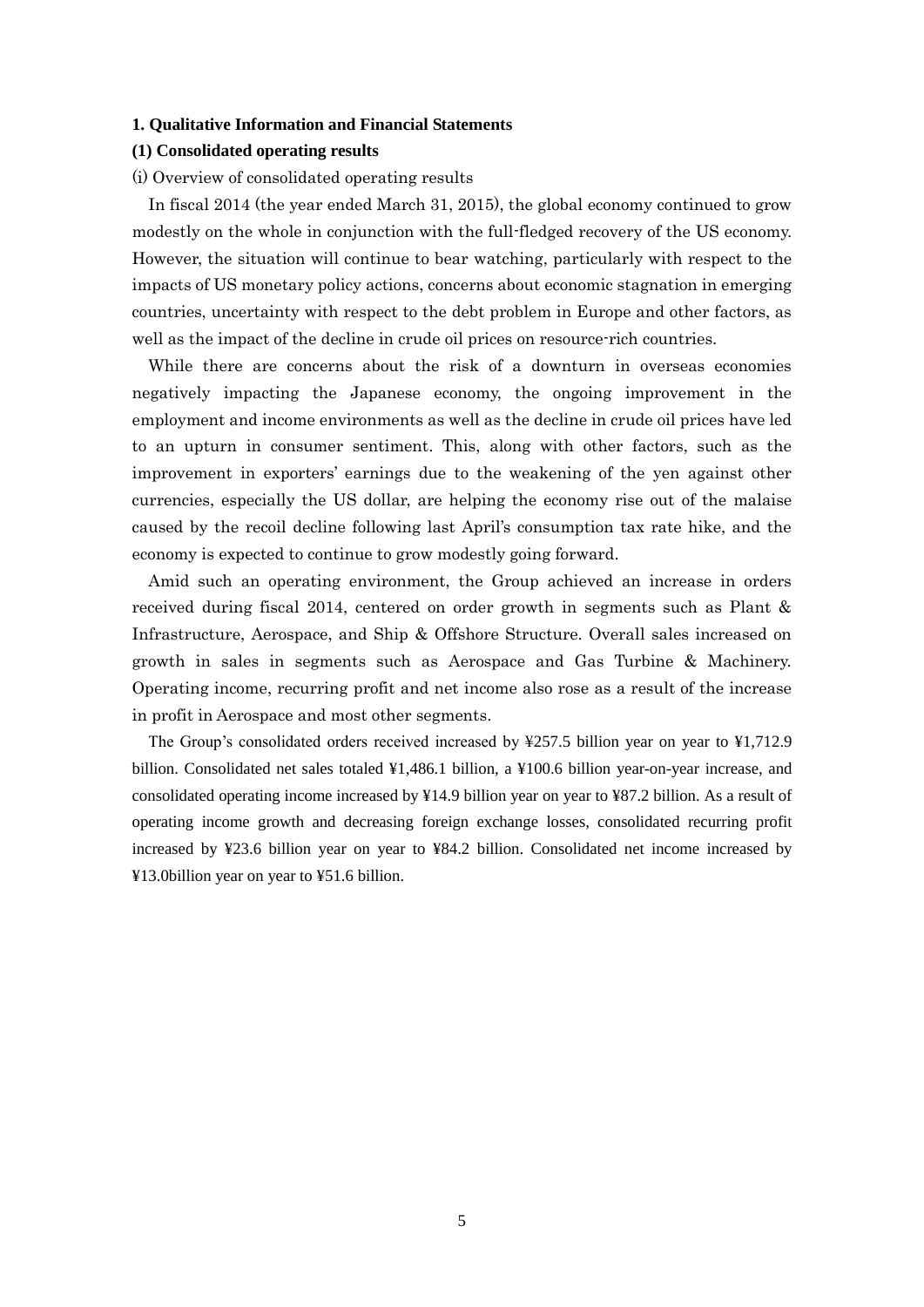Consolidated operating performance in the fiscal year ended March 31, 2015, is summarized by segment below.

# (ii) Segment information

| Segment net sales, operating income, and orders received |                            |           |                          |                             |                 | (billions of yen) |                            |         |         |
|----------------------------------------------------------|----------------------------|-----------|--------------------------|-----------------------------|-----------------|-------------------|----------------------------|---------|---------|
|                                                          | Fiscal year ended March 31 |           |                          |                             | Orders received |                   |                            |         |         |
|                                                          |                            | 2014(A)   |                          | Change $(B - A)$<br>2015(B) |                 |                   | Fiscal year ended March 31 |         |         |
|                                                          | Net                        | Operating | Net                      | Operating                   | Net             | Operating         | 2014                       | 2015    | Change  |
|                                                          | sales                      | income    | sales                    | income                      | sales           | income            | (A)                        | (B)     | $(B-A)$ |
| Ship & Offshore                                          |                            |           |                          |                             |                 |                   |                            |         |         |
| Structure                                                | 80.8                       | (2.0)     | 90.3                     | 2.6                         | 9.4             | 4.6               | 117.8                      | 179.2   | 61.3    |
| <b>Rolling Stock</b>                                     | 147.9                      | 7.5       | 121.5                    | 6.0                         | (26.4)          | (1.5)             | 133.0                      | 131.4   | (1.6)   |
| Aerospace                                                | 280.7                      | 26.2      | 325.0                    | 36.3                        | 44.3            | 10.0              | 286.3                      | 357.0   | 70.6    |
| Gas Turbine &                                            |                            |           |                          |                             |                 |                   |                            |         |         |
| Machinery                                                | 189.2                      | 10.4      | 218.7                    | 11.2                        | 29.5            | 0.7               | 222.0                      | 235.7   | 13.7    |
| Plant &                                                  |                            |           |                          |                             |                 |                   |                            |         |         |
| Infrastructure                                           | 103.8                      | 6.3       | 121.1                    | 6.5                         | 17.2            | 0.2               | 103.9                      | 203.4   | 99.5    |
| Motorcycle &                                             |                            |           |                          |                             |                 |                   |                            |         |         |
| Engine                                                   | 322.2                      | 16.1      | 329.2                    | 14.9                        | 6.9             | (1.1)             | 322.2                      | 329.2   | 6.9     |
| Precision                                                |                            |           |                          |                             |                 |                   |                            |         |         |
| Machinery                                                | 123.2                      | 10.4      | 135.7                    | 10.9                        | 12.5            | 0.4               | 127.2                      | 136.2   | 8.9     |
| Other                                                    | 137.2                      | 4.4       | 144.2                    | 3.9                         | 6.9             | (0.4)             | 142.6                      | 140.5   | (2.1)   |
| Adjustments                                              | $\overline{a}$             | (7.2)     | $\overline{\phantom{0}}$ | (5.4)                       |                 | 1.8               |                            |         |         |
| Total                                                    | 1,385.4                    | 72.3      | 1,486.1                  | 87.2                        | 100.6           | 14.9              | 1,455.4                    | 1,712.9 | 257.5   |

Note: 1. Net sales include only sales to external customers.

2. The Motorcycle & Engine segment's orders received are equal to its net sales as production is based mainly on estimated demand.

## **Ship & Offshore Structure**

Consolidated orders received increased ¥61.3 billion year on year to ¥179.2 billion, as a result of booking orders for a submarine and five liquefied gas carriers (LNG carriers and LPG carrier).

Consolidated net sales increased ¥9.4 billion year on year to ¥90.3 billion, as growth in the amount of construction of LNG carriers and other factors offset the decline in the amount of construction of LPG carriers, bulk carriers, and other vessels.

The segment incurred a consolidated operating income of ¥2.6 billion, a ¥4.6 billion upturn from the previous fiscal year's consolidated operating income. The amelioration in profitability was chiefly by virtue of sales growth and the reversal of provision for losses on construction contracts.

### **Rolling Stock**

Consolidated orders received were ¥131.4 billion that were equivalent level of the previous fiscal year, as despite receiving an order from the Singapore Land Transport Authority for subway train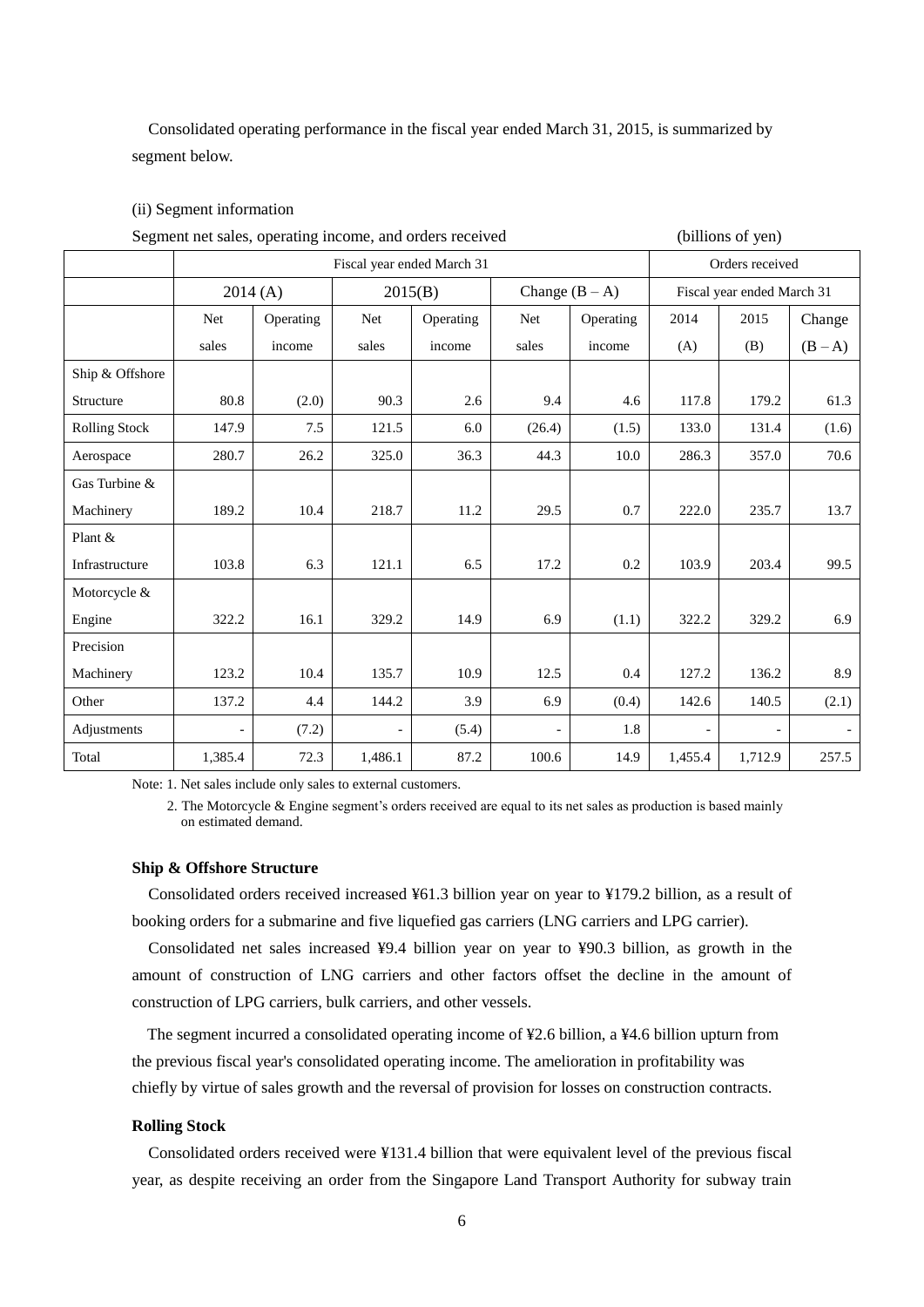cars for new lines, there was an absence of large orders from North America and from within Japan such as were received in the same period of the previous fiscal year.

Consolidated net sales decreased ¥26.4 billion year on year to ¥121.5 billion, as a result of a decline in overseas sales to customers in North America.

Consolidated operating income decreased ¥1.5 billion year on year to ¥6.0 billion, attributable to a decline in sales and profit margin.

### **Aerospace**

Consolidated orders received grew ¥70.6 billion year on year to ¥357.0 billion, due to an increase in orders from Japan's Ministry of Defense and for component parts for the Boeing 787.

Consolidated net sales increased ¥44.3 billion year on year to ¥325.0 billion, largely due to the growth in sales to Japan's Ministry of Defense and of component parts for Boeing777 and 787.

Consolidated operating income showed a sharp increase of ¥10.0 billion increase year on year to ¥36.3billion, largely by virtue of sales growth and yen depreciation.

#### **Gas Turbine & Machinery**

Consolidated orders received increased ¥13.7 billion year on year to ¥235.7 billion, attributable to the increase in orders for aircraft engine components,industrial gas turbines, natural gas compression modules, and other products.

Consolidated net sales grew ¥29.5 billion year on year to ¥218.7 billion, due to an increase in sales of aircraft engine components, hydraulic machinery, and other products.

Despite the increase in amortization of development costs for the aircraft engine new program, R&D costs, and other factors, the increase in sales resulted in consolidated operating income of ¥11.2billion, a ¥0.7 billion year-on-year increase.

#### Plant & Infrastructure

Consolidated orders received increased by ¥99.5 billion year on year to ¥203.4 billion as a result of booking orders for gas-to-gasoline plants, boiler power plants and other projects.

Consolidated net sales increased ¥17.2 billion year on year to ¥121.1 billion, due to progress in areas such as LNG storage tank plants and boiler power plants.

The segment posted consolidated operating income of ¥6.5 billion, which was roughly on par with the previous year, as the increase in sales was partly offset by a deterioration in profitability and other factors.

#### Motorcycle & Engine

Consolidated net sales totaled ¥329.2 billion, a ¥6.9 billion year-on-year increase, as the decline in motorcycle sales to Latin America and Thailand was offset by the increase in vehicle sales and motorcycle sales to Europe.

Consolidated operating income fell ¥1.1 billion year-on-year to ¥14.9 billion, primarily due to factors such as intensifying competition in emerging countries and an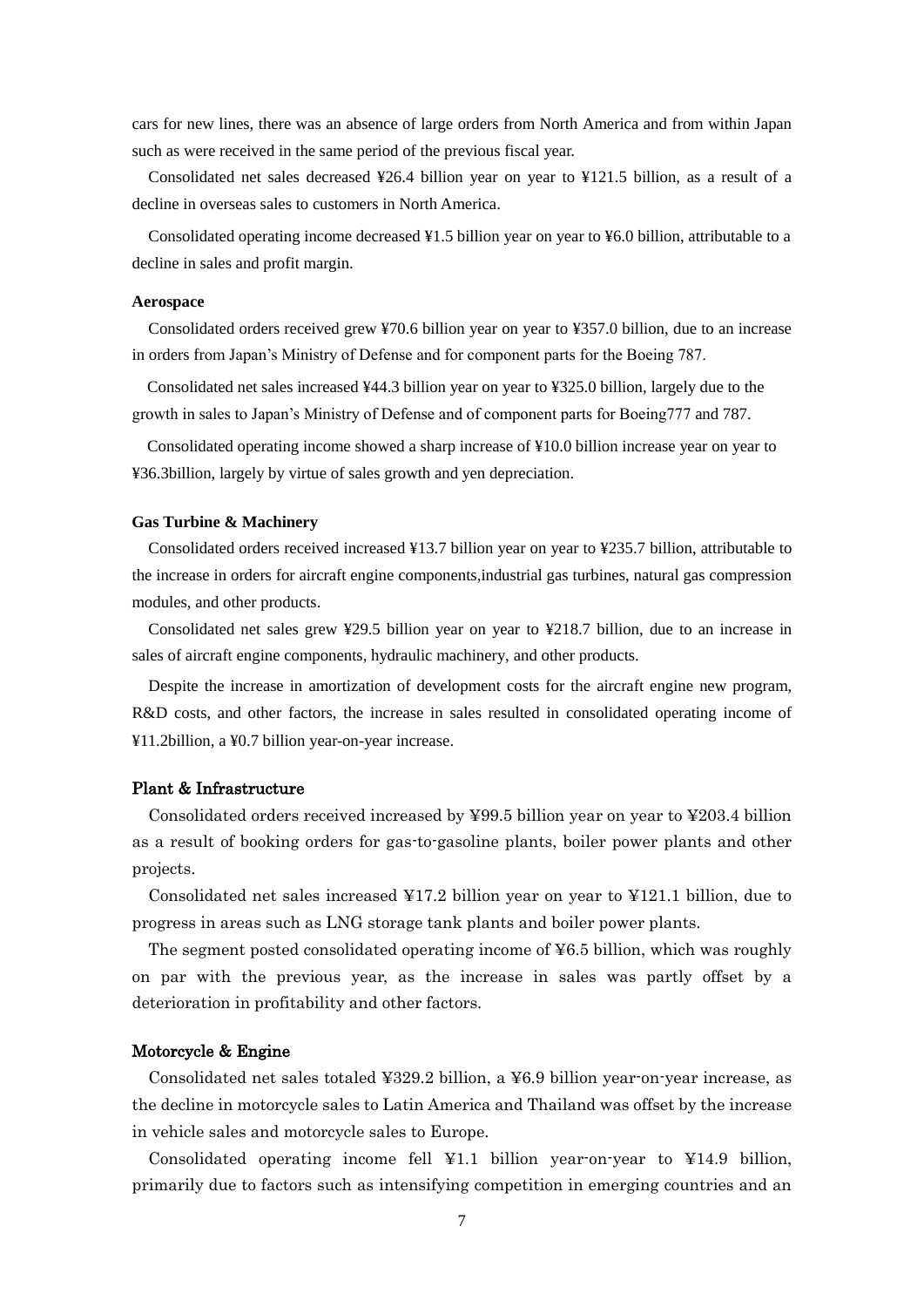increase in fixed costs.

#### Precision Machinery

Consolidated orders received increased by ¥8.9 billion year on year to ¥136.2 billion as a result of an increase in orders for industrial robots for the automotive industry and other applications.

Consolidated net sales increased ¥12.5 billion year on year to ¥135.7 billion, as although sales of hydraulic components were roughly flat year on year, there was an increase in sales of industrial robots, centered on robots for the automotive industry, along with other factors.

The segment posted consolidated operating income of ¥10.9 billion, which was roughly on par with the previous year, as the increase in sales was offset by a deterioration in profitability and other factors.

#### **Other Operations**

Consolidated net sales increased by ¥6.9 billion year on year to ¥144.2 billion.

Consolidated operating income was ¥3.9 billion that were equivalent level of the previous fiscal year.

### (iii) Consolidated earnings outlook

The Group's operating environment is generally solid, underpinned by the recovery in the economies of Japan, the US, and other developed countries, despite concerns including the impacts of economic stagnation in emerging countries, uncertainty about the European debt problem, and the decline in crude oil prices. In fiscal 2015 (the final year of *Medium-Term Business Plan 2013*), the Group will put its full efforts into achieving the targets of the medium-term business plan, and with everyone in the Group involved in implementing *Kawasaki-ROIC management*, strive to make the growth scenario envisioned in the Group Management Model 2018 a reality and enduringly enhance corporate value.

For fiscal 2015, we are forecasting consolidated net sales of ¥1,650 billion, a year-on-year increase of ¥163.9 billion expected to be concentrated mainly in the Rolling Stock, Aerospace and Gas Turbine & Machinery segments. In terms of earnings, we are forecasting consolidated operating income of ¥102 billion, recurring profit of ¥100 billion, and net income of ¥69 billion. We plan to achieve these forecasts by continuing our various measures to improve earnings, such as steadily carrying out investment and development aimed at future growth and boosting productivity.

For fiscal 2015, we are expecting an increase in Ministry of Defense projects in the Aerospace segment, and an increase in train car orders for overseas customers in the Rolling Stock segment. However, due to the fact that we are anticipating a decline in orders in both the Plant & Infrastructure and Ship & Offshore Structure segments which received orders for large projects in the previous fiscal year, we are expecting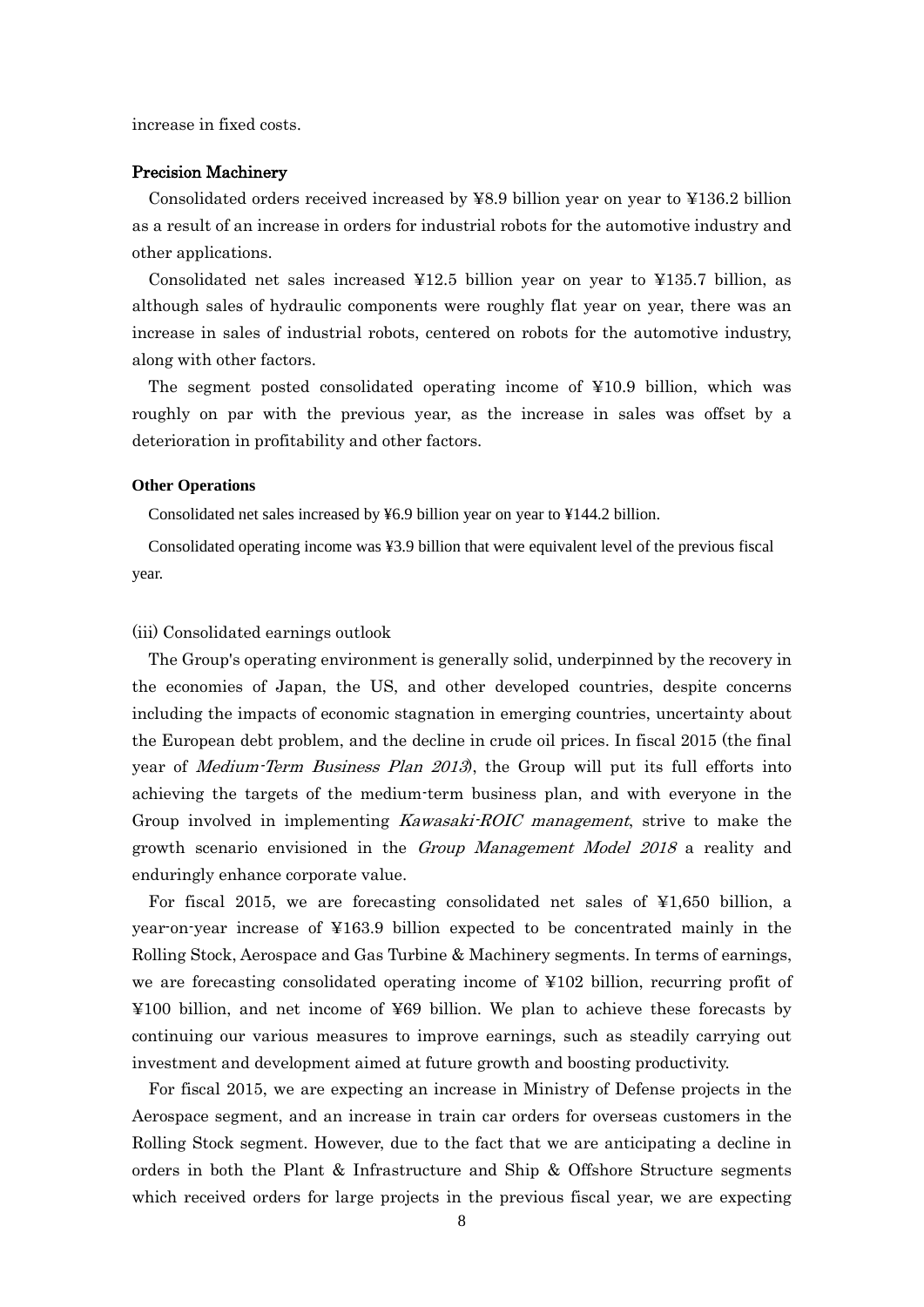consolidated orders received of ¥1,680 billion, a ¥32.9 billion year-on-year decline.

Furthermore, we are expecting ROIC of 11.8% and ROE of 15% due to a further improvement in capital productivity achieved by putting Kawasaki-ROIC management into practice.

The Company's earnings forecasts assume exchange rates of ¥118 to the US dollar and ¥128 to the euro.

### *Note regarding consolidated earnings outlook*

The above earnings outlook is based on information available at the time of preparation, and includes risks and uncertainties. We therefore discourage making investment decisions depending solely on this outlook. Actual earnings may differ materially from this outlook, due to a variety of important factors stemming from changes the external environment and/or the Company's internal environment. Important factors that impact actual operating performance include, but are not limited to, the economic situation surrounding the Company's scope of business, foreign exchange rates, in particular the yen/dollar exchange rate, tax codes and other regulatory system-related issues.

### **(2) Consolidated financial position**

(i) Financial condition

### (A) Assets

At March 31, 2015, consolidated assets totaled ¥1,662.2 billion, a 6.9% increase from March 31, 2014. Of this total, current assets accounted for  $\yen 1,073.0$  billion, a 6.6% year-on-year increase, chiefly attributable to an increase in inventories. Fixed assets totaled ¥589.2 billion at March 31, 2015, a 7.3% increase from March 31, 2014, mainly as a result of capital investments that added to holdings of property, plant and equipment.

# (B) Liabilities

Consolidated liabilities increased 3.1% year on year to ¥1,214.3 billion at March 31, 2015, mainly attributable to an increase in advances from customers, despite a decline in short-term debt and other factors.

# (C) Net assets

Consolidated net assets at March 31, 2015, totaled ¥447.9 billion, an 18.9% increase from March 31, 2014. While dividend payments detracted from consolidated net assets, this was more than offset by net income, improvement in foreign currency translation adjustments due to yen depreciation, and other factors.

## (ii) Cash flows

## (A) Cash flows from operating activities

Operating activities provided net cash of ¥127.6 billion, a ¥24.0 billion decrease from the previous fiscal year. Major sources of operating cash flow included depreciation expense of ¥44.5 billion, a ¥29.4 billion increase in advances from customers, and a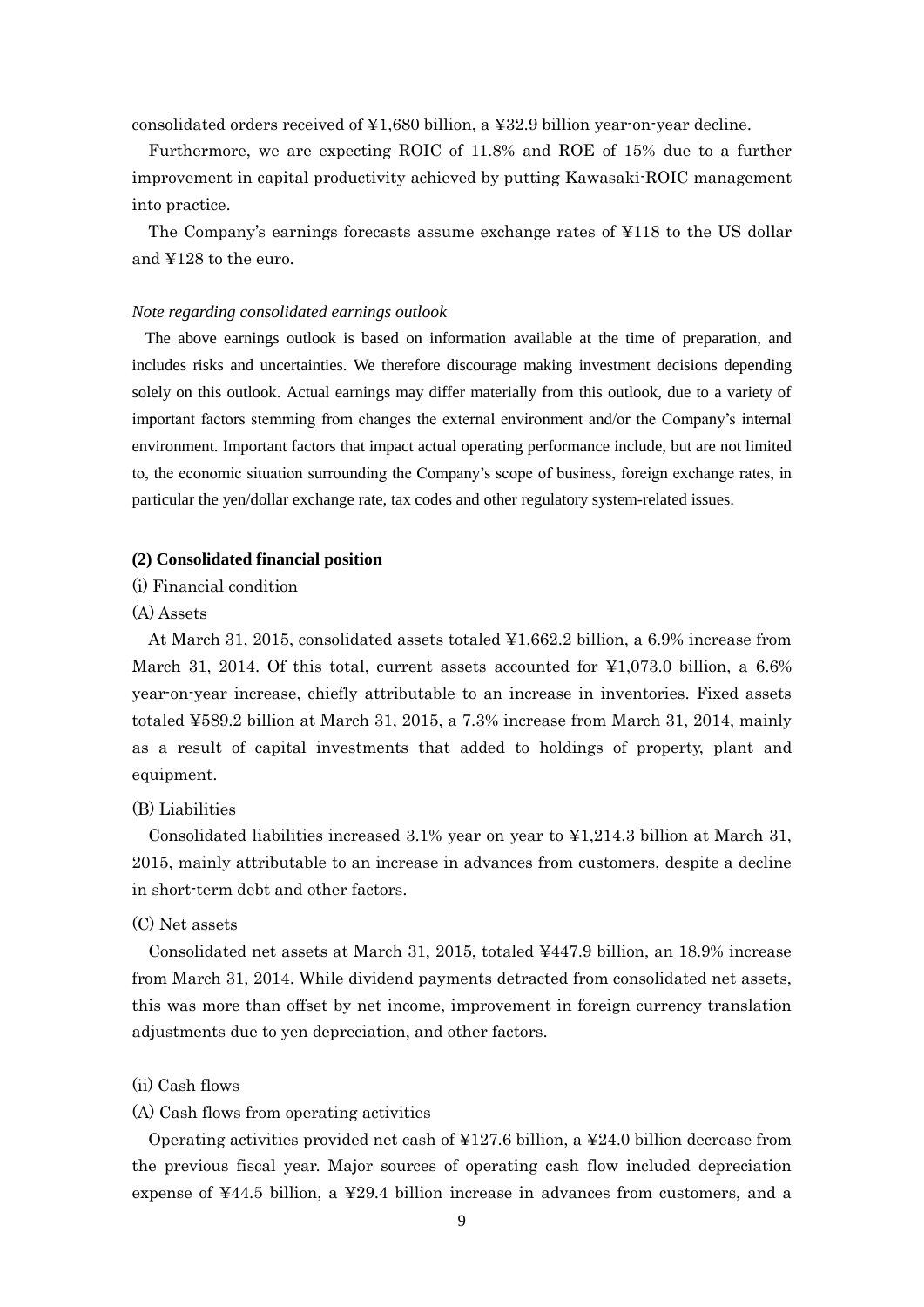¥28.9 billion increase in trade payables. Major uses of operating cash flow included expenditure of ¥22.5 billion due to the increase in inventories.

#### (B) Cash flows from investing activities

Investing activities used net cash of ¥67.3 billion, ¥10.1 billion less than in the previous fiscal year, mainly to acquire property, plant and equipment.

### (C) Cash flows from financing activities

Financing activities used net cash of ¥57.1 billion, ¥5.3 billion less than the previous fiscal year. The cash outflow was mainly due to debt repayments.

### (iii) Cash flow ratios

| Fiscal year ended March 31:      | 2011  | 2012  | 2013   | 2014  | 2015  |
|----------------------------------|-------|-------|--------|-------|-------|
| Equity ratio $(\%)$              | 21.3  | 22.4  | 23.0   | 23.3  | 25.9  |
| Market-value equity ratio $(\%)$ | 45.1  | 31 O  | 33.6   | 40.8  | 61.0  |
| Debt-to-cash-flow ratio $(\%)$   | 523.7 | 480.5 | .724.6 | 293.0 | 324.6 |
| Interest-coverage ratio (times)  |       | 19 O  |        | 36.0  | 31.8  |

Notes:

1. Ratios are calculated as follows.

Ratio of shareholders' equity to total assets: Shareholders' equity / Total assets Market-value equity ratio: Market capitalization / Total assets Debt-to-cash-flow ratio: Interest-bearing debt / Cash flow from operating activities Interest-coverage ratio: Cash flow from operating activities / Interest paid

2. All ratios are calculated using consolidated-basis financial data.

3. Market capitalization is calculated by multiplying the closing price of the company's stock by the number of shares issued and outstanding (excluding treasury stock) at the end of the fiscal year.

4. The figure for cash flow from operating activities is taken from cash flow from operating activities on the consolidated statement of cash flows.

5. Interest-bearing debt is all interest-bearing debt listed under liabilities on the consolidated balance sheet. Interest paid is the figure for "Cash paid for interest" on the consolidated statement of cash flows.

### **(3) Dividend policy and dividends for the fiscal years 2014 and 2015**

As a basic management policy, the Company aims to increase corporate value, in other words to consistently generate profit exceeding the cost of invested capital throughout the future. In line with this policy, the Company believes that one priority for management is to engage in cutting-edge research and development as well as innovative capital investment required to achieve future growth, and thereby return profits to shareholders by enhancing shareholder value over the long term.

In order to maintain a good balance between enhancing shareholder value and returning profits to shareholders through dividends, the Company has set a medium-to long-term consolidated payout ratio standard of 30%, in light of both the outlook for future earnings and a comprehensive examination of its financial condition, including ROE, free cash flow, the D/E ratio (debt-to-equity ratio) and other factors.

The Company has a basic policy of distributing surplus retained earnings as dividends twice a year, once after the fiscal second quarter and once after the fiscal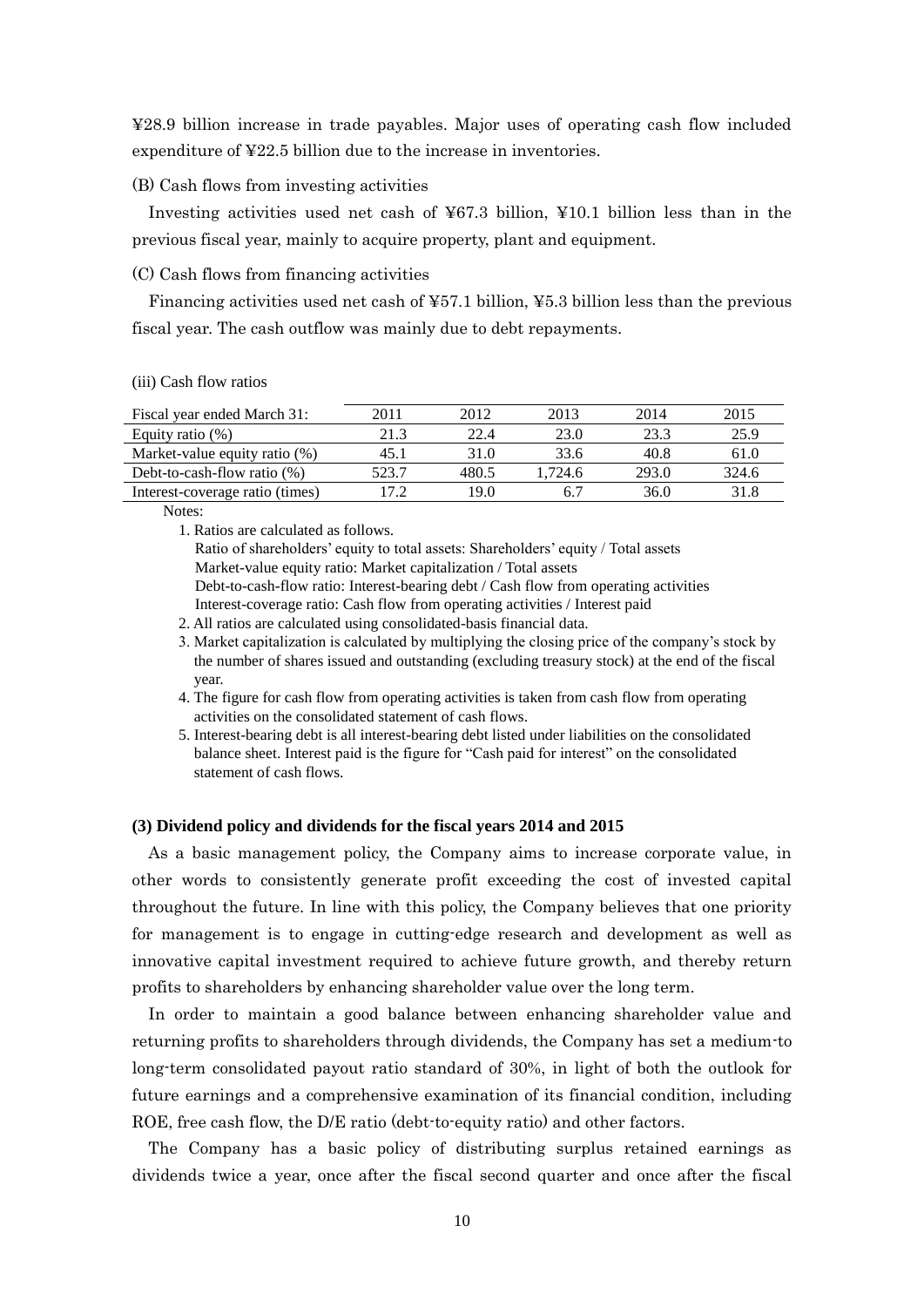year-end. Interim dividends are authorized by the Board of Directors; year-end dividends are authorized at general meetings of shareholders.

In fiscal 2015, the Company intends to pay a dividend of ¥12 per share (¥5 interim dividend, ¥7 year-end dividend).

#### **(4) Business and other risks**

No risks other than those disclosed under the heading "Business and Other Risks" in the Company's most recent full-year statutory financial report (filed June 26, 2014) have surfaced since said filing. Updated risk disclosures are therefore omitted here.

#### **2. Status of Group**

There have been no material changes in the "Chart of Operations (Nature of Operations)" and the "Status of Affiliated Companies" in the Company's most recent full-year statutory financial report (filed June 26, 2014). Updated disclosure of them is therefore omitted here.

#### **3. Management Strategy**

# (1) Basic management strategy

The Kawasaki Group Mission Statement states the Group's mission as "Kawasaki, working as one for the good of the planet." The Group has established the Kawasaki Business Vision 2020 based on this Group mission, as we aim to be a corporate group that creates new value through integrated technological capabilities and opens the way to new possibilities for our customers and society.

The Group has a basic management policy of increasing corporate value, in other words consistently generating profits exceeding the cost of invested capital throughout the future, and we will continue to carry out cutting-edge research and development as well as innovative capital investment in order to achieve the aims of this management policy.

## (2) Target management metrics

The Group has adopted profit targets (operating income, recurring profit, and net income) and ROIC (return on invested capital: earnings before interest and taxes  $(EBIT)$  ÷ invested capital), a measure of capital efficiency, as its target metrics of operating performance.

The Group applies ROIC for each of the Group's business units (BU), the smallest unit into which its operations are classified, and evaluates BU based on whether or not ROIC exceeds the weighted-average cost of capital (WACC).

Improving these management metrics ultimately results in higher ROE (net income ÷ shareholders' equity)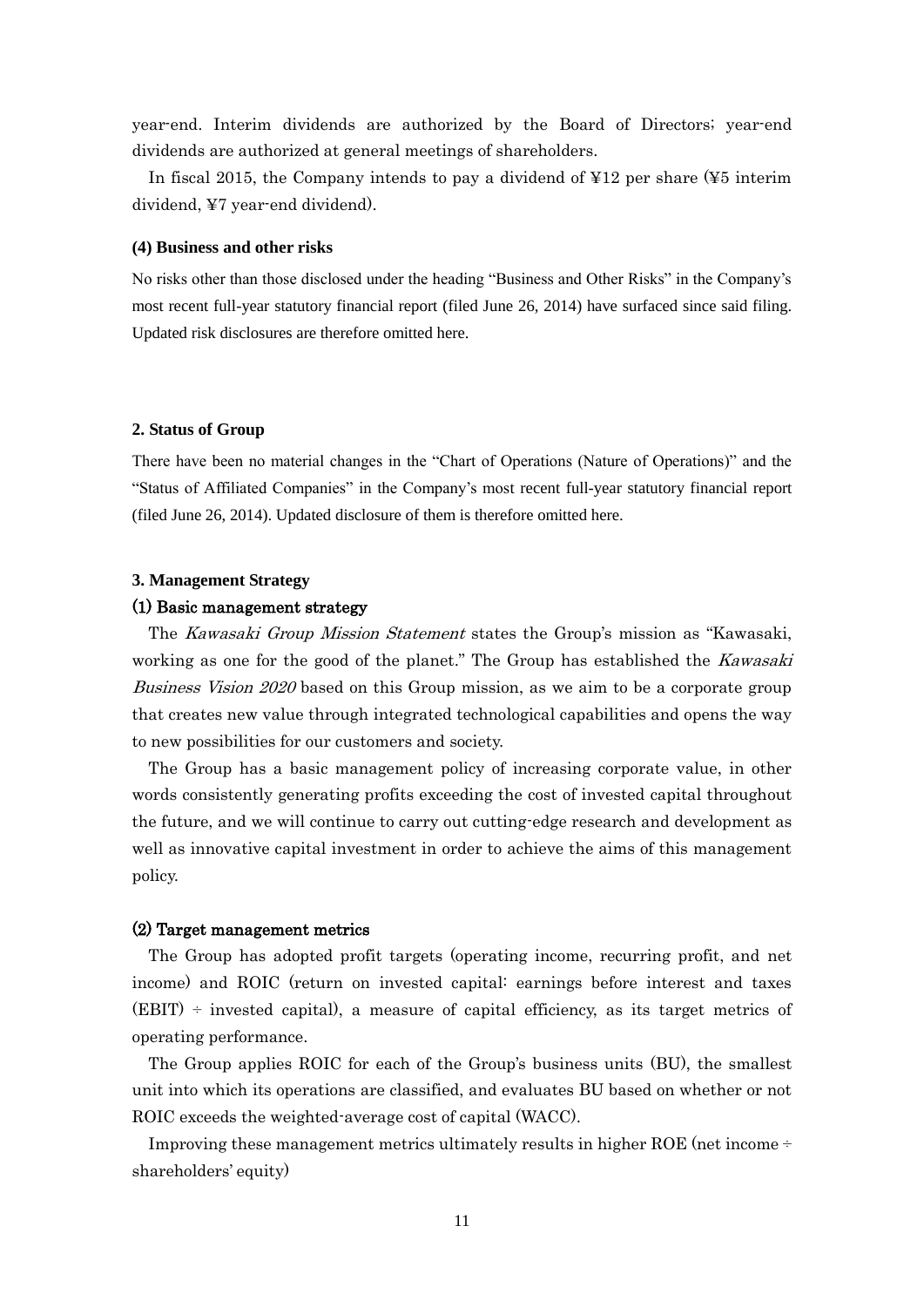#### (3) Medium- to long-term management strategy

The Group has a medium-term business plan, Medium-Term Business Plan 2013, effective from fiscal 2013 through fiscal 2015. In addition, the Group has placed enhancement of corporate value at the heart of its management strategy, and with everyone in the Group committed to "Kawasaki-ROIC Management," we will strive to carry out the following: 1) Plan and implement growth strategies through the strengthening of core competencies in each BU; 2)Set optimal financial indicators with a focus on ROIC, and formulate specific action plans to achieve these indicators; 3)Create new value through internal synergies which leverage integrated management; 4)Define scale-down or withdrawal strategies broken down to the sub-BU and individual product level; and 5)Create a business portfolio focused on profitability, stability, and growth.

Furthermore, we have established the Group Management Model 2018 which lays out what the Group aims to be in fiscal 2018. This *Group Management Model 2018* includes concrete financial indicator targets (operating income margin of 6% or higher, ROIC of 12% or higher, ROE of 14% or higher) and clarifies the philosophy aimed at generating investment capacity targeting future growth. In addition, we have classified the BUs into 4 areas (Aerospace and Transport Systems, Land and Sea Transport Systems, Energy and Environment, and Industrial Equipment) according to their business characteristics, and have established clear growth strategies and optimal business portfolios for each area.

### (4) Management priorities

In fiscal 2015, the final fiscal year of Medium-Term Business Plan 2013, the Group will work on the following priorities in order to ensure that the targets of *Medium-Term* Business Plan 2013 are achieved and to make the Group Management Model 2018 a reality.

#### 1. Enhance corporate value

The Group is striving to increase ROIC at the BU level. BUs with an ROIC lower than the hurdle rate (WACC) will carry out action plans which set a detailed timetable for clearing the hurdle rate and define the issues to be resolved, while BUs that have already cleared the hurdle rate will endeavor to boost their ROIC to the highest level in the industry and to increase their economic value-added, thereby enhancing the Group's overall corporate value.

# 2. Focus on cash flows

The Group will ensure appropriate levels of free cash flow while steadily investing and developing with an eye to future growth, and use free cash flow as a source for dividends and to reduce interest-bearing debt, thereby generating spare investment capacity. To this end, the Group has made securing operating cash flow a particular priority in fiscal 2015, and in addition to bolstering profitability, the Group plans to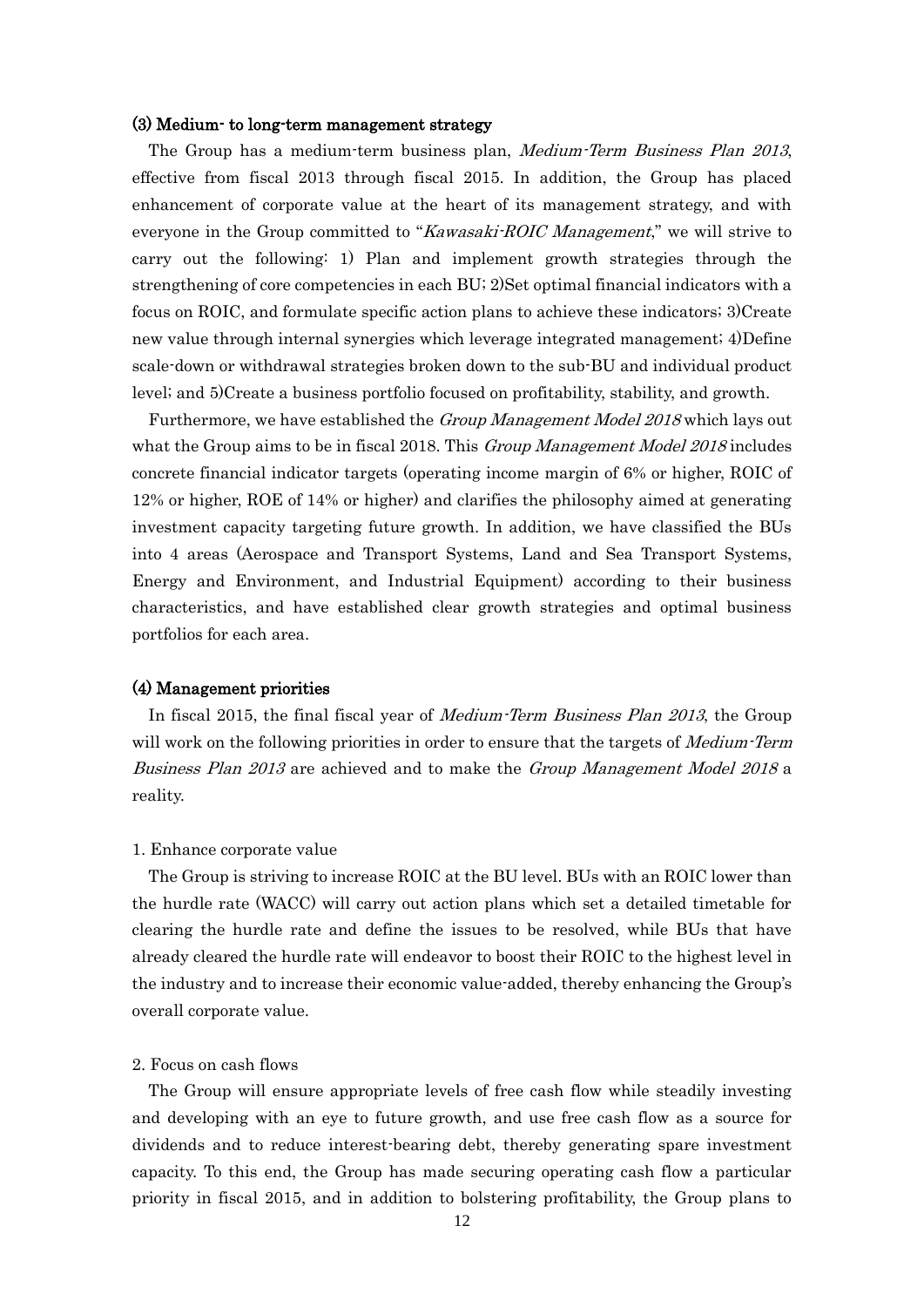develop specific measures aimed at increasing operating capital efficiency.

#### 3. Strengthen risk management through integrated management

The Group's businesses are exposed to various risks, including foreign exchange rates and economic changes. In addition to monitoring anticipated risks with frequent risk tolerance checks and carrying out efficient risk management, among other initiatives the Group is working to review prices and production bases, and on the development of high value-added products capable of withstanding changes in the external environment. The Group is also striving to enhance risk management by leveraging the strengths of integrated management. This includes well-balanced management of the size of the 7 segments with different business characteristics, and inspecting the business portfolio from the standpoint of diversifying risk among, for example, private sector and public sector demand, between advanced countries and emerging markets, and between order-made products and mass-produced products.

#### 4. Enhance the corporate governance framework and focus on engagement

In Japan, companies are being asked to make a wide range of changes concerning the way they interact with the capital markets. Examples of this include the Japanese Version of the Stewardship Code, the final report ("Ito Review") of the "Competitiveness and Incentives for Sustainable Growth: Building Favorable Relationships between Companies and Investors" project, and the Corporate Governance Code. In addition to getting started on building a framework in compliance with the Corporate Governance Code, the Group will continue to work with shareholders and investors to increase corporate value by engaging in quality dialogue with the capital markets.

#### 5. Bolster core competencies and pursue synergies

The Group is working to strengthen core competencies, which enable BUs to produce profits, and is pursuing synergies leveraging the strengths of integrated management. Examples of synergistic effects mobilizing the Group's technologies include the next-generation efWING® rolling stock bogie which has a CFRP frame, and the Ninja H2/H2R which uses a supercharged engine developed by the Company. Going forward, we will launch full-scale development towards the creation of a complete hydrogen (the ultimate clean energy source) supply chain, including production, transport, storage and use, as well as work on technologies to differentiate our products and businesses, and develop base technologies.

#### 6. Develop human capital and value diversity

The Group's core competencies are underpinned by the Group's personnel. Therefore, the Group works to retain, develop, and enhance talented personnel, and also focuses on creating a global workforce in conjunction with the global expansion of the Group, fostering exchange between personnel extending beyond organizational lines, and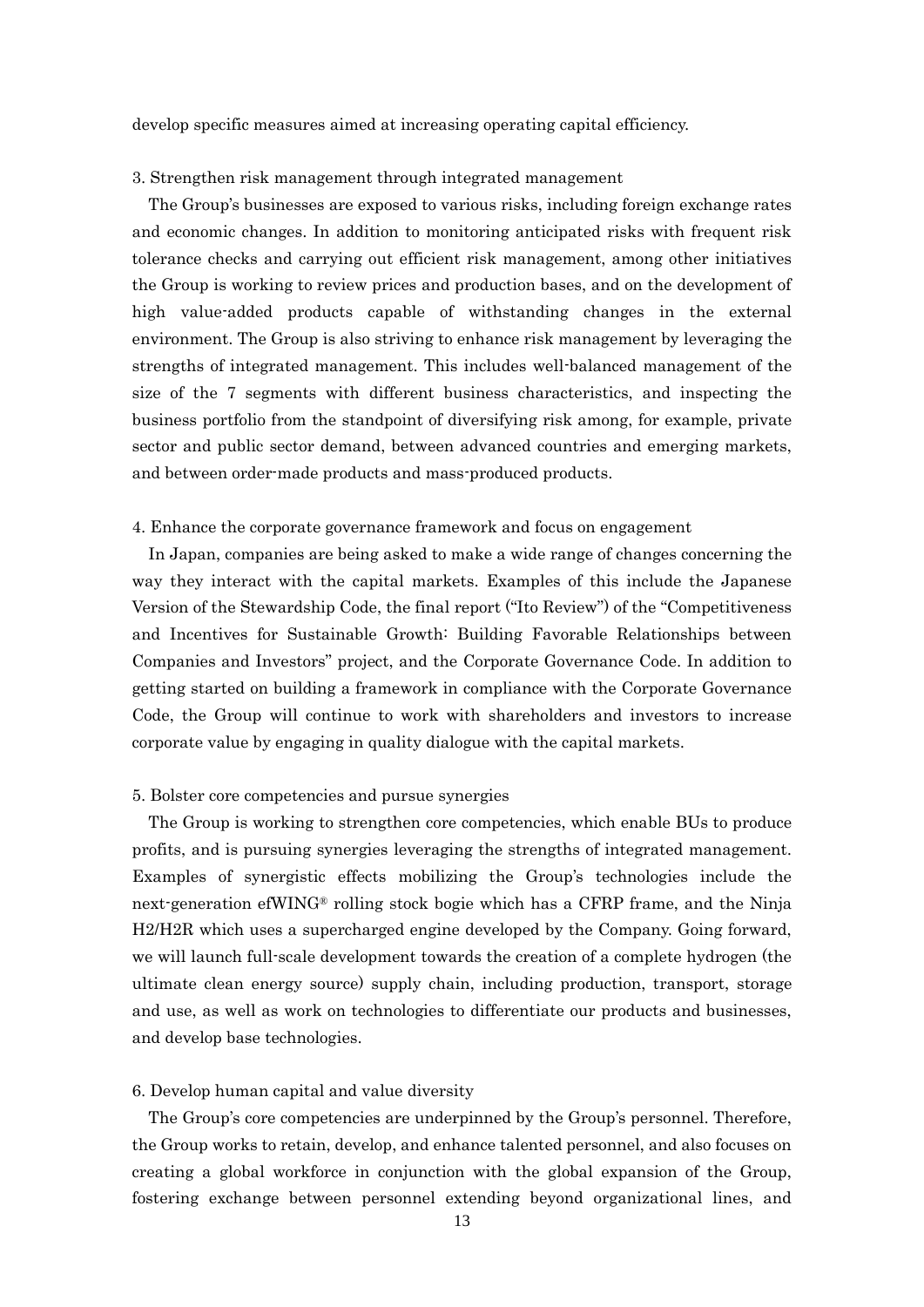passing along skills and capabilities to our younger personnel. In addition, the Group is endeavoring to create working environments that value diversity, such as enhancing work-life balance, which includes promoting active roles for women and offering childcare support, as well as establishing accommodating workplaces for persons with disabilities and ensuring opportunities for persons with disabilities to work by establishing special subsidiaries.

Individual business segments' priorities are as follows.

### ① Ship & Offshore Structure

Continue to receive orders for liquefied gas carriers (LNG carriers, LPG carriers); complete offshore work vessels and LNG-fueled propulsion ships; further boost the competitiveness of the China business; launch the Brazil business; and bolster the foundations of the naval shipping business

#### ② Rolling Stock

Enhance competitiveness by developing leading-edge technologies, new rolling stock, and other technologies and products that meet customers' needs; further boost system integration capabilities by strengthening personnel development; build a global, optimal business execution platform, including overseas production, overseas procurement, and utilization of partnerships

## ③ Aerospace

Establish a mass production system for C-2 transport and P-1 fixed-wing patrol aircraft, including repair services and parts supply, and apply to derivative aircraft; increase production of Boeing 787 component parts and apply to derivative aircraft, and develop and launch mass production for 777X

## ④ Gas Turbine & Machinery

Develop an energy solutions business based on high-efficiency industrial gas turbines and gas engines; promote overseas business development; develop new models of jet engines for civilian aircraft and handle increased production

# ⑤ Plant & Infrastructure

Enhance competitiveness by making existing products more advanced and rapidly commercialize new products and technologies; expand overseas businesses centered on emerging markets and resource-producing countries by strengthening overseas partnerships; further bolster engineering capabilities by cultivating human resources; steadily complete large projects

⑥ Motorcycle & Engine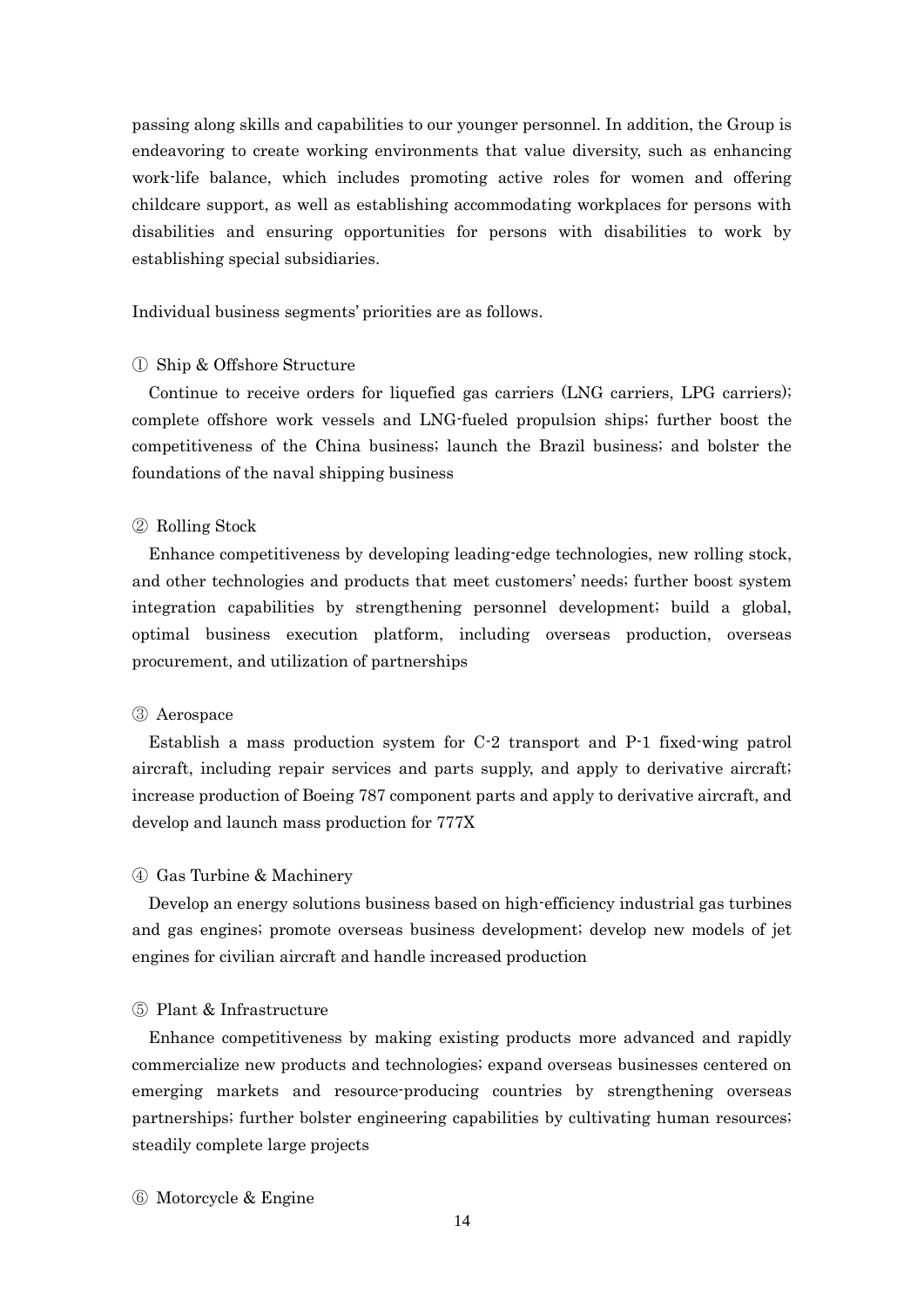Continue to introduce attractive, strong models that possess the Kawasaki appeal; establish position as a premium brand; further boost presence in advanced countries where economies are on a recovery track; enhance the strength of the brand and cultivate new markets in emerging markets; thoroughly promote management efficiency for the global supply chain

### ⑦ Precision Machinery

Maintain high market share and expand market share for hydraulic components for excavators; grow sales in market for construction machinery besides excavators; enhance system proposal capabilities and upgrade and expand overseas production framework in the industrial robot field; engage in ongoing initiatives targeting new fields for the future, such as medical robots

#### Notes:

These materials contain earnings forecast and other forward-looking statements based on information available to the company at the time of disclosure and the company makes no assurances as to the actual results and/or other outcomes.

# **4. Basic rationale for selecting accounting standards**

In light of the fact that the difference in accounting standards continues to narrow, the Group plans to continue to use Japanese accounting standards in the near term. The Group has been studying the possible adoption of IFRS, and will continue to consider the situation surrounding the Group both in Japan and overseas, and will address this issue as appropriate from the perspective of increasing corporate value.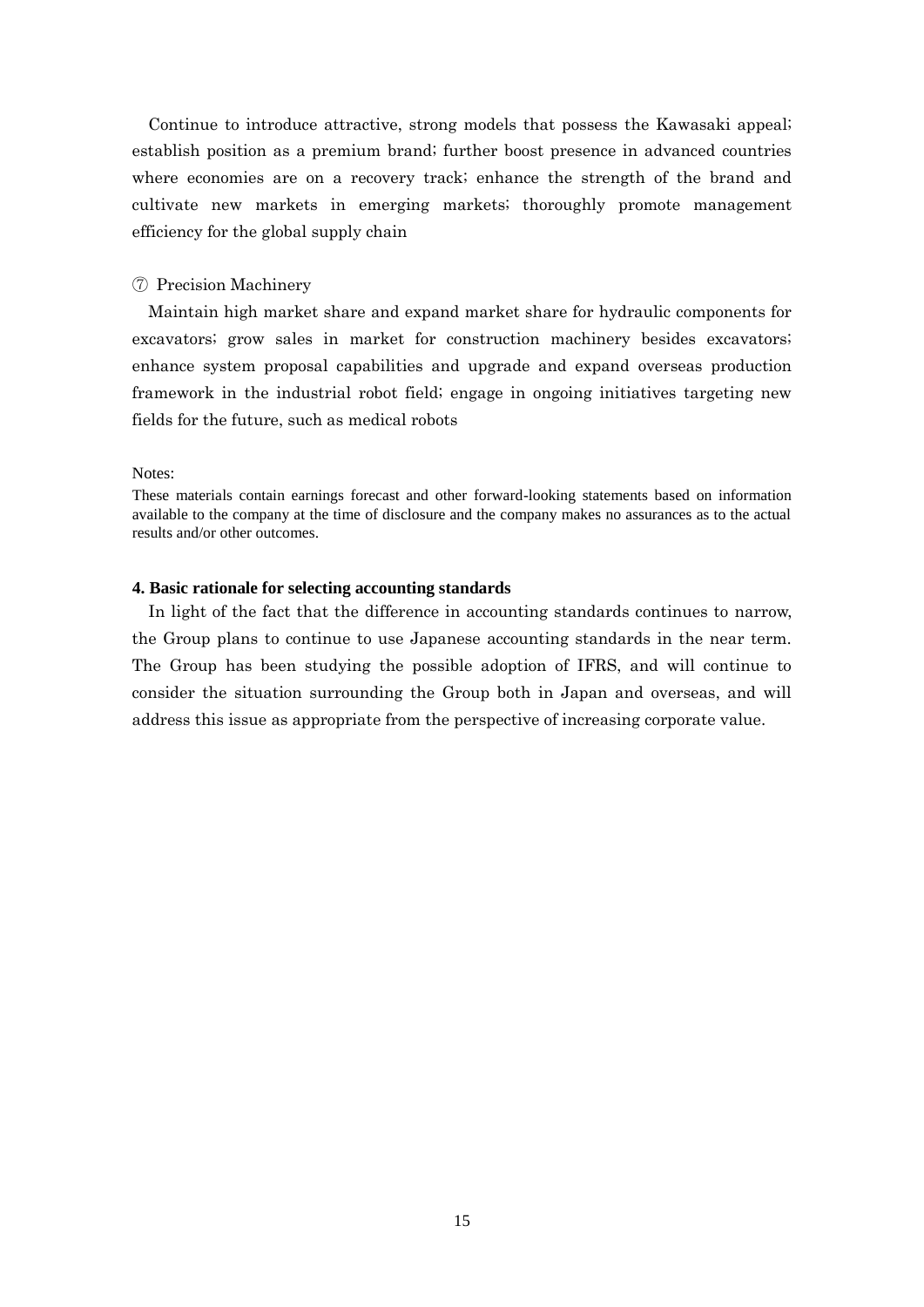# **5. Consolidated Financial Statements**

# **(1) Consolidated balance sheets**

| March 31                            |           | Millions of yen |  |  |
|-------------------------------------|-----------|-----------------|--|--|
|                                     | 2014      | 2015            |  |  |
| <b>Assets</b>                       |           |                 |  |  |
| Current assets                      |           |                 |  |  |
| Cash on hand and in banks           | 47,949    | 51,645          |  |  |
| Trade receivables                   | 415,664   | 421,890         |  |  |
| Merchandise and finished products   | 56,673    | 59,487          |  |  |
| Work in process                     | 302,511   | 321,326         |  |  |
| Raw materials and supplies          | 98,848    | 117,837         |  |  |
| Deferred tax assets                 | 33,046    | 33,292          |  |  |
| Other                               | 54,165    | 70,576          |  |  |
| Allowance for doubtful receivables  | (3,104)   | (2,995)         |  |  |
| Total current assets                | 1,005,754 | 1,073,062       |  |  |
| <b>Fixed assets</b>                 |           |                 |  |  |
| Net property, plant and equipment   |           |                 |  |  |
| Buildings and structures,           | 144,147   | 161,840         |  |  |
| Machinery and equipment,            | 99,768    | 121,210         |  |  |
| Land                                | 62,866    | 64,708          |  |  |
| Leased assets,                      | 1,987     | 2,108           |  |  |
| Construction in progress            | 29,330    | 18,356          |  |  |
| Other,                              | 45,810    | 52,330          |  |  |
| Total property, plant and equipment | 383,912   | 420,554         |  |  |
| Intangible assets                   | 17,262    | 16,409          |  |  |
| Investments and other assets        |           |                 |  |  |
| Investments in securities           | 14,167    | 15,488          |  |  |
| Long-term loans                     | 424       | 363             |  |  |
| Deferred tax assets                 | 52,711    | 41,611          |  |  |
| Net defined benefit assets          | 1,444     | 317             |  |  |
| Other                               | 79,461    | 95,299          |  |  |
| Allowance for doubtful receivables  | (710)     | (823)           |  |  |
| Total investments and other assets  | 147,500   | 152,257         |  |  |
| Total fixed assets                  | 548,675   | 589,220         |  |  |
| <b>Total assets</b>                 | 1,554,430 | 1,662,283       |  |  |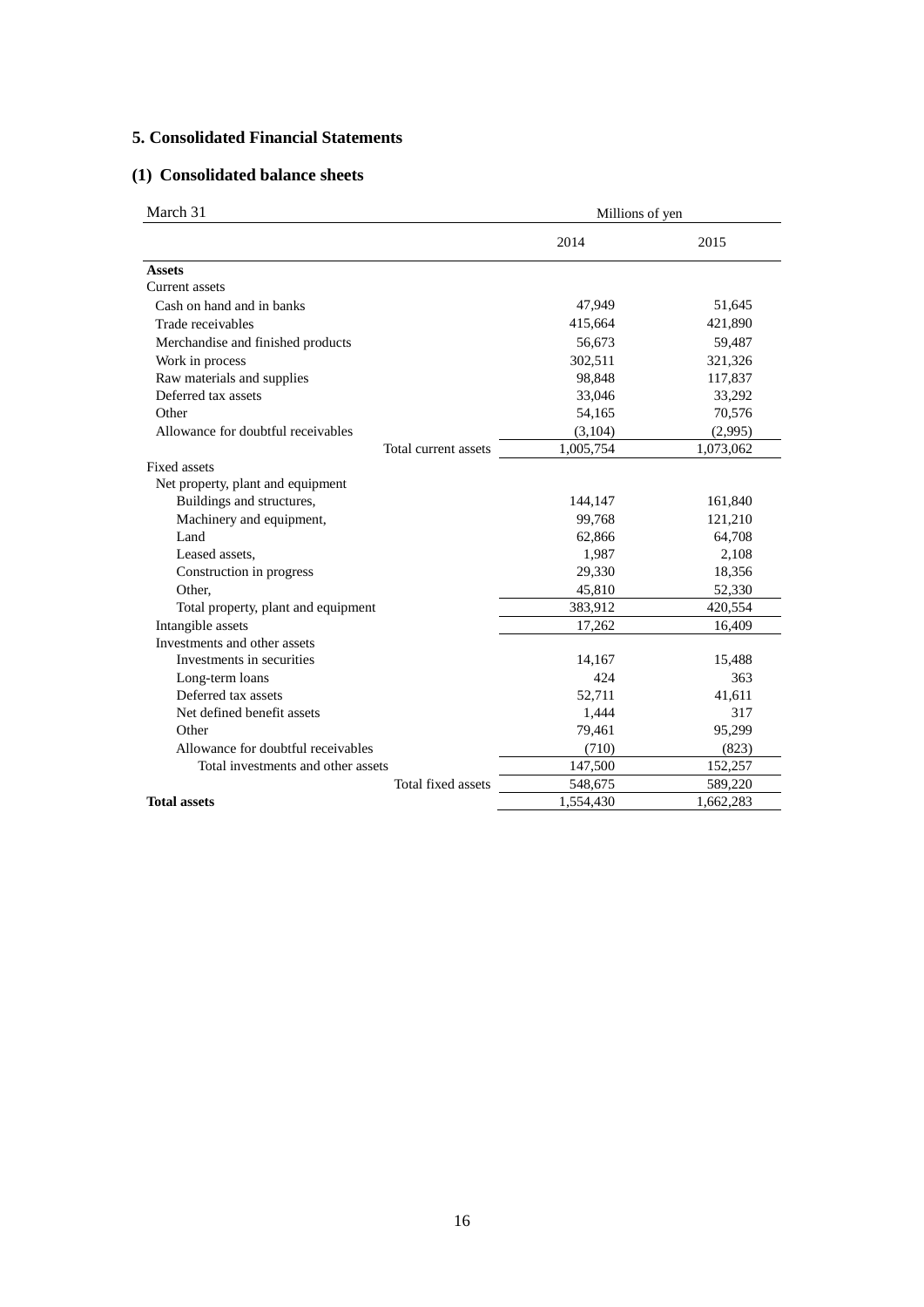| <b>Liabilities</b>                                      |           |           |
|---------------------------------------------------------|-----------|-----------|
| <b>Current liabilities</b>                              |           |           |
| Trade payables                                          | 252,107   | 253,907   |
| Electronically recorded obligations-operating           | 53,923    | 85,453    |
| Short-term debt                                         | 190,757   | 122,338   |
| Lease obligations, current                              | 404       | 276       |
| Income taxes payable                                    | 10,100    | 17,094    |
| Deferred tax liabilities                                | 442       | 442       |
| Accrued bonuses                                         | 22,118    | 26,440    |
| Provision for product warranties                        | 10,535    | 11,480    |
| Provision for losses on construction contracts          | 13,560    | 5,873     |
| Advances from customers                                 | 137,598   | 171,607   |
| Current portion of bonds                                |           | 20,000    |
| Asset retirement obligations                            | 49        | 15        |
| Other                                                   | 103,818   | 109,691   |
| Total current liabilities                               | 795,415   | 824,623   |
|                                                         |           |           |
| Long-term liabilities                                   |           |           |
| Bonds payable                                           | 110,000   | 110,000   |
| Long-term debt                                          | 141,343   | 159,749   |
| Lease obligations                                       | 2,139     | 2,011     |
| Deferred tax liabilities                                | 6,630     | 8,199     |
| Provision for loss on damages suit                      | 395       |           |
| Provision for environmental measures                    | 3,669     | 2,535     |
| Net defined benefit liability                           | 97,048    | 79,272    |
| Asset retirement obligations                            | 487       | 464       |
| Other                                                   | 20,614    | 27,468    |
| Total long-term liabilities                             | 382,328   | 389,702   |
| <b>Total liabilities</b>                                | 1,177,744 | 1,214,326 |
| <b>Net assets</b>                                       |           |           |
| Shareholders' equity                                    |           |           |
| Common stock                                            | 104,484   | 104,484   |
| Capital surplus                                         | 54,393    | 54,393    |
| Retained earnings                                       | 217,449   | 253,605   |
| Treasury stock                                          | (43)      | (67)      |
| Total shareholders' equity                              | 376,284   | 412,416   |
|                                                         |           |           |
| Accumulated other comprehensive income                  |           |           |
| Net unrealized gains (losses) on securities, net of tax | 2,652     | 3,704     |
| Deferred gains (losses) on hedges                       | (3,803)   | (1,985)   |
| Foreign currency translation adjustments                | 6,416     | 25,179    |
| Remeasurements of defined benefit plans                 | (18,509)  | (7,318)   |
| Total accumulated other comprehensive income            | (13,243)  | 19,579    |
| Minority interests                                      | 13,645    | 15,961    |
| <b>Total net assets</b>                                 | 376,686   | 447,957   |
| <b>Total liabilities and net assets</b>                 | 1,554,430 | 1,662,283 |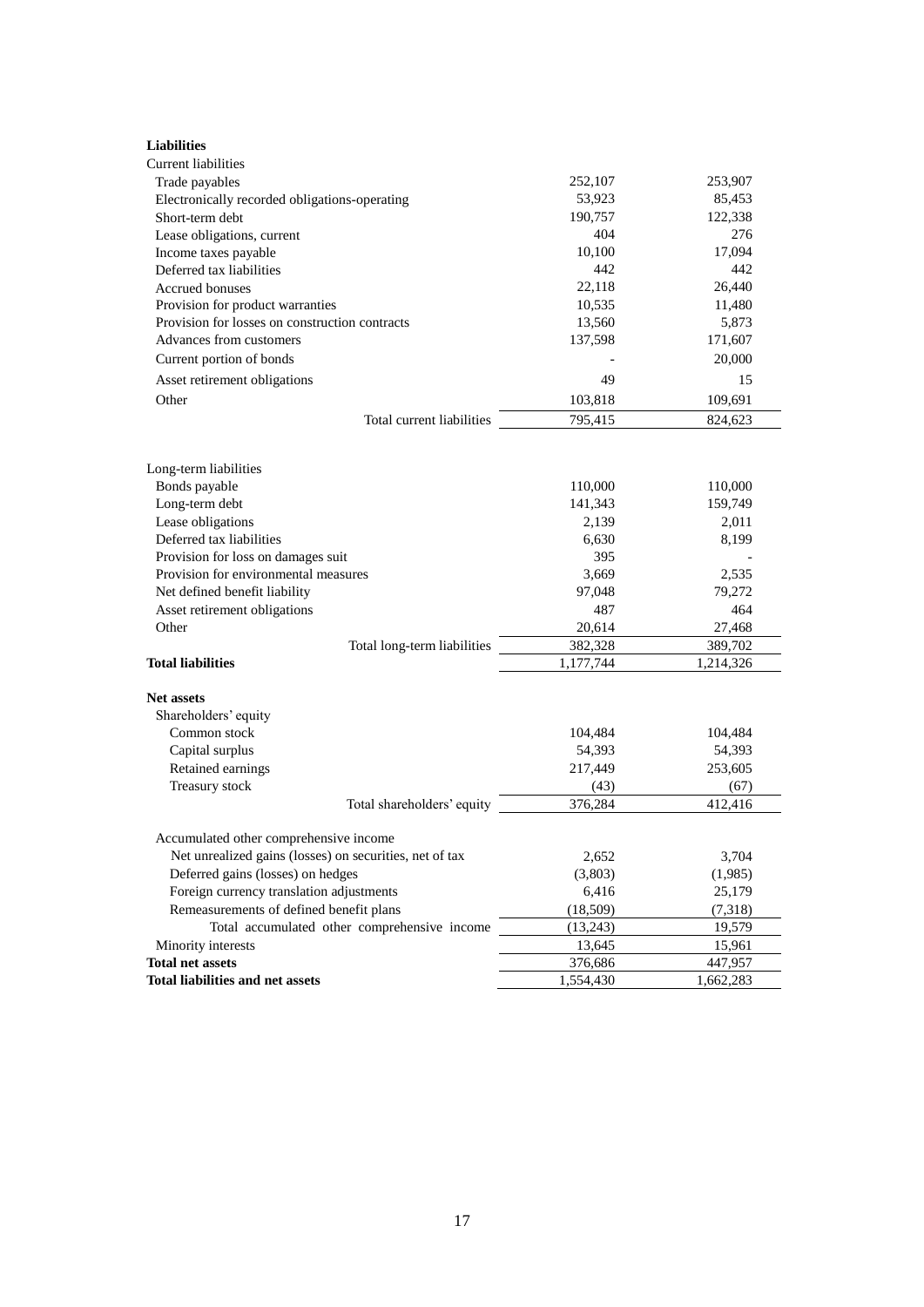# (**2) Consolidated statements of income and comprehensive income**

# **Consolidated statements of income**

| Years ended March 31                                             | Millions of yen |                   |  |  |
|------------------------------------------------------------------|-----------------|-------------------|--|--|
|                                                                  | 2014            | 2015              |  |  |
| Net sales                                                        | 1,385,482       | 1,486,123         |  |  |
| Cost of sales                                                    | 1,140,293       | 1,216,680         |  |  |
| Gross profit                                                     | 245,189         | 269,443           |  |  |
| Selling, general and administrative expenses                     |                 |                   |  |  |
| Salaries and benefits                                            | 46,662          | 50,587            |  |  |
| Advertising expenses                                             | 10,633          | 10,481            |  |  |
| R&D expenses                                                     | 40,398          | 41,606            |  |  |
| Provision for doubtful accounts                                  | 10              | 104               |  |  |
| Other                                                            | 75,132          | 79,403            |  |  |
| Total selling, general and administrative expenses               | 172,837         | 182,184           |  |  |
| Operating income                                                 | 72,351          | 87,259            |  |  |
| Non-operating income                                             |                 |                   |  |  |
| Interest income                                                  | 919             | 796               |  |  |
| Dividend income                                                  | 397             | 395               |  |  |
| Gain on sales of securities                                      | 1,187           | 1,138             |  |  |
| Equity in income of non-consolidated subsidiaries and affiliates | 7,016           | 6,208             |  |  |
| Other                                                            | 2,669           | 4,714             |  |  |
| Total non-operating income                                       | 12,190          | 13,253            |  |  |
| Non-operating expenses                                           |                 |                   |  |  |
| Interest expense                                                 | 3,991           | 3,761             |  |  |
| Foreign exchange losses                                          | 14,785          | 5,097             |  |  |
| Other                                                            | 5,159           | 7,365             |  |  |
| Total non-operating expenses                                     | 23,936          | 16,223            |  |  |
| Recurring profit                                                 | 60,605          | 84,288            |  |  |
| Extraordinary income                                             |                 |                   |  |  |
| Gain on contribution of securities to retirement benefit trust   | 3,323           |                   |  |  |
| Total extraordinary income                                       | 3,323           |                   |  |  |
| <b>Extraordinary losses</b>                                      |                 |                   |  |  |
| Loss on disaster                                                 | 2,142           |                   |  |  |
| Loss on impairment of fixed assets                               | 476             | $\qquad \qquad -$ |  |  |
| Total extraordinary losses                                       | 2,618           |                   |  |  |
| Income before income taxes and minority interests                | 61,310          | 84.288            |  |  |
| Income taxes                                                     |                 |                   |  |  |
| Current                                                          | 15,902          | 23,563            |  |  |
| Deferred                                                         | 4,409           | 6,779             |  |  |
| Total income taxes                                               | 20,311          | 30,343            |  |  |
| Income before minority interests                                 | 40,998          | 53,945            |  |  |
| Minority interests in net income of consolidated subsidiaries    | 2,396           | 2,306             |  |  |
| Net income                                                       | 38,601          | 51,639            |  |  |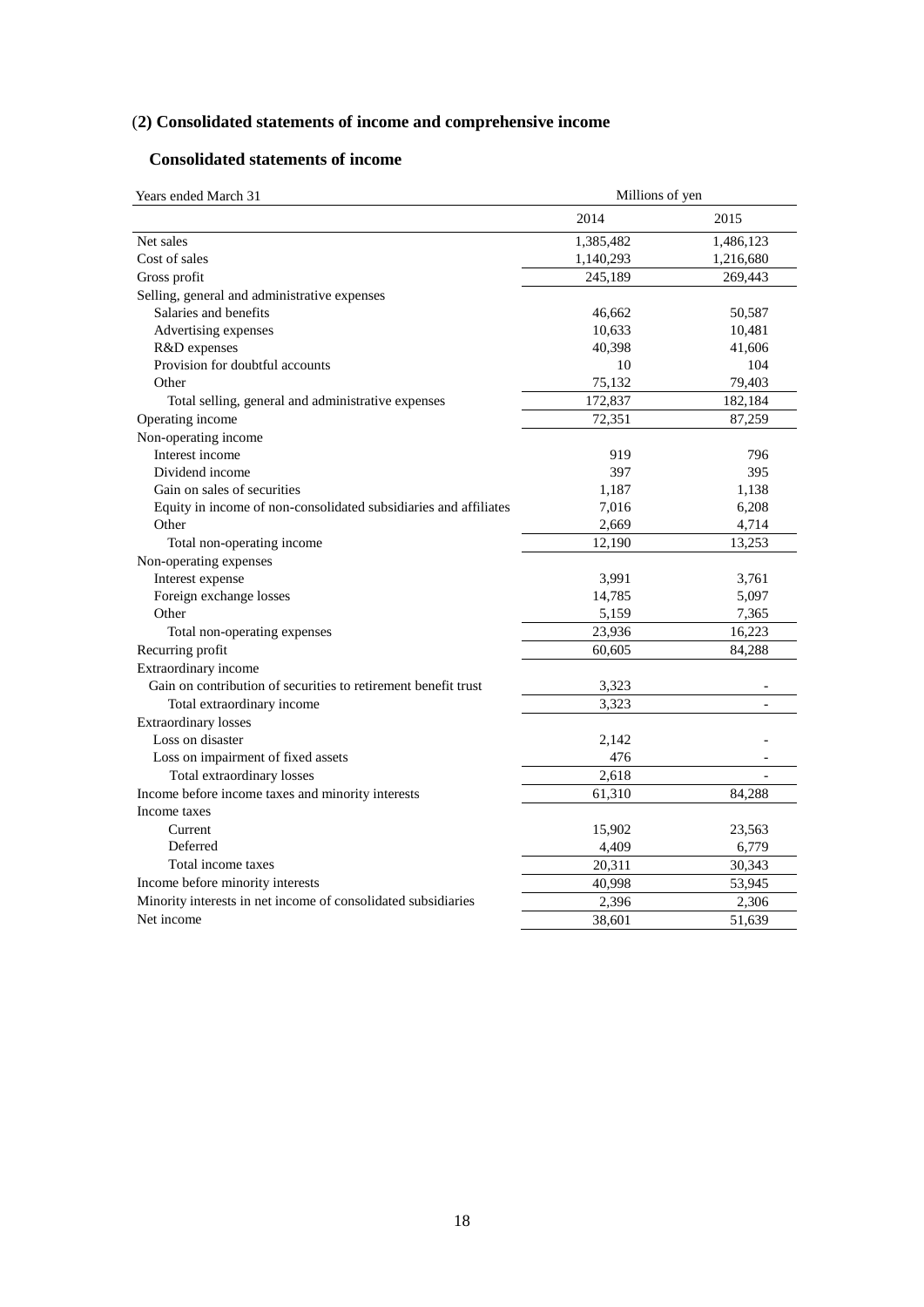# **Consolidated statements of comprehensive income**

| Years ended March 31                                                                   | Millions of yen |        |  |
|----------------------------------------------------------------------------------------|-----------------|--------|--|
|                                                                                        | 2014            | 2015   |  |
| Income before minority interests                                                       | 40,998          | 53,945 |  |
| Other comprehensive income                                                             |                 |        |  |
| Net unrealized gains (losses) on securities                                            | (1,852)         | 783    |  |
| Deferred gains (losses) on hedges                                                      | 2,314           | 1,860  |  |
| Foreign currency translation adjustments                                               | 11,996          | 12,384 |  |
| Remeasurements of defined benefit plans                                                | 1,870           | 10,952 |  |
| Share of other comprehensive income of associates accounted for<br>using equity method | 13,377          | 7,834  |  |
| Total other comprehensive income                                                       | 27,706          | 33,815 |  |
| Comprehensive Income attributable to:                                                  | 68,705          | 87,760 |  |
| Owners of the parent company                                                           | 64,908          | 84,462 |  |
| Minority interests                                                                     | 3,797           | 3,298  |  |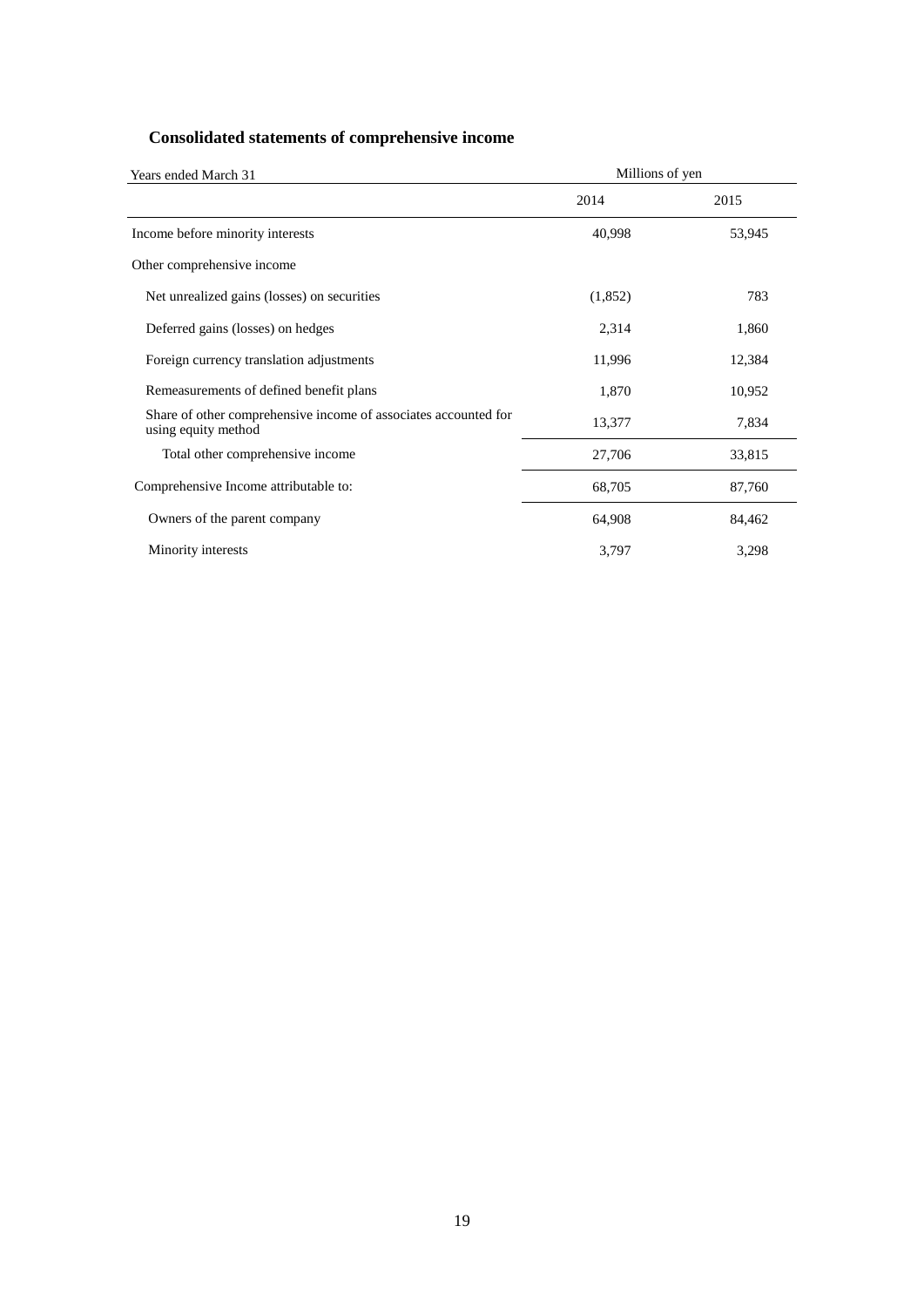|  | (3) Consolidated statements of changes in net assets |  |  |  |  |  |  |
|--|------------------------------------------------------|--|--|--|--|--|--|
|--|------------------------------------------------------|--|--|--|--|--|--|

| Years ended March 31                                                  | Millions of yen  |                |  |  |
|-----------------------------------------------------------------------|------------------|----------------|--|--|
|                                                                       | 2014             | 2015           |  |  |
| Shareholders' equity                                                  |                  |                |  |  |
| Common stock                                                          |                  |                |  |  |
| Balance at end of previous year                                       | 104,484          | 104,484        |  |  |
| Changes during the period                                             |                  |                |  |  |
| Total changes during the period                                       |                  |                |  |  |
| Balance at end of year                                                | 104,484          | 104,484        |  |  |
| Capital surplus                                                       |                  |                |  |  |
| Balance at end of previous year                                       | 54,393           | 54,393         |  |  |
| Changes during the period                                             |                  |                |  |  |
| Treasury stock disposed                                               | $\boldsymbol{0}$ | $\theta$       |  |  |
| Treasury stock retired                                                |                  | (0)            |  |  |
| Total changes during the period                                       | $\boldsymbol{0}$ | $\theta$       |  |  |
| Balance at end of year                                                | 54,393           | 54,393         |  |  |
| Retained earnings                                                     |                  |                |  |  |
| Balance at end of previous year                                       | 198,528          | 217,449        |  |  |
| Cumulative effect of changes in accounting policies                   | (11, 523)        |                |  |  |
| <b>Restated Balance</b>                                               | 187,005          | 217,449        |  |  |
| Changes during the period                                             |                  |                |  |  |
| Cash dividend                                                         | (8,358)          | (15,045)       |  |  |
| Net income                                                            | 38,601           | 51,639         |  |  |
| Treasury stock retired                                                |                  | (659)          |  |  |
| Increase (decrease) by change of consolidation period of subsidiaries | 201              | 221            |  |  |
| Total changes during the period                                       | 30,444           | 36,156         |  |  |
| Balance at end of year                                                | 217,449          | 253,605        |  |  |
| Treasury stock                                                        |                  |                |  |  |
| Balance at end of previous year                                       | (27)             | (43)           |  |  |
| Changes during the period                                             |                  |                |  |  |
| Treasury stock purchased                                              | (16)             | (684)          |  |  |
| Treasury stock disposed                                               | $\boldsymbol{0}$ | $\overline{0}$ |  |  |
| Treasury stock retired                                                |                  | 660            |  |  |
| Total changes during the period                                       | (16)             | (23)           |  |  |
| Balance at end of year                                                | (43)             | (67)           |  |  |
| Total shareholders' equity                                            |                  |                |  |  |
| Balance at end of previous year                                       | 357,379          | 376,284        |  |  |
| Cumulative effect of changes in accounting policies                   | (11, 523)        |                |  |  |
| <b>Restated Balance</b>                                               | 345,856          | 376,284        |  |  |
| Changes during the period                                             |                  |                |  |  |
| Cash dividend                                                         | (8,358)          | (15,045)       |  |  |
| Net income                                                            | 38,601           | 51,639         |  |  |
| Treasury stock purchased                                              | (16)             | (684)          |  |  |
| Treasury stock disposed                                               | $\mathbf{0}$     | 0              |  |  |
| Treasury stock retired                                                |                  |                |  |  |
| Increase (decrease) by change of consolidation period of subsidiaries | 201              | 221            |  |  |
| Total changes during the period                                       | 30,428           | 36,132         |  |  |
| Balance at end of year                                                | 376,284          | 412,416        |  |  |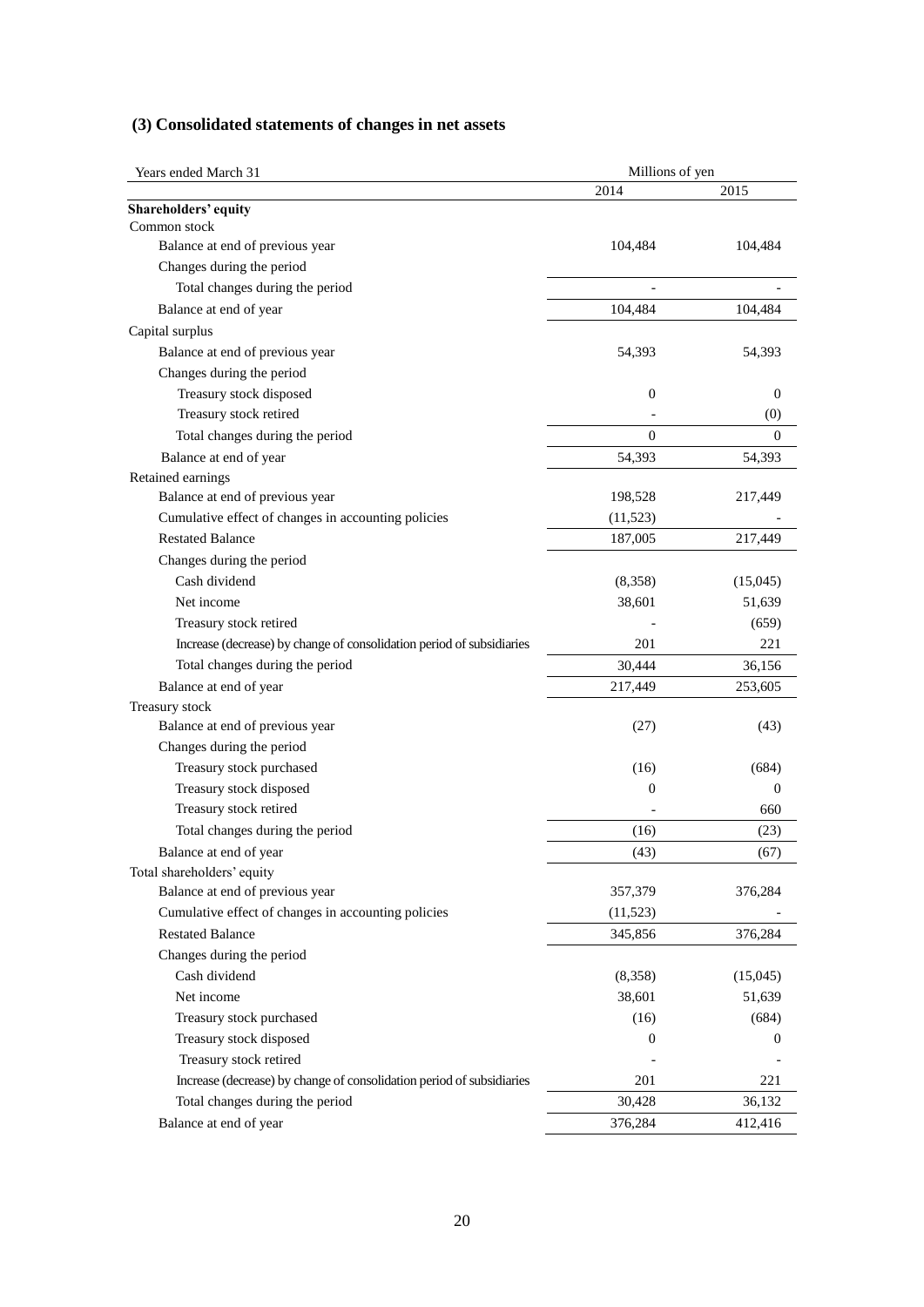| Net unrealized gain (loss) on securities             |                  |                  |
|------------------------------------------------------|------------------|------------------|
| Balance at end of previous year                      | 4,524            | 2,652            |
| Changes during the period                            |                  |                  |
| Net changes in items other than shareholders' equity | (1,871)          | 1,051            |
| Total changes during the period                      | (1, 871)         | 1,051            |
| Balance at end of year                               | 2,652            | 3,704            |
| Deferred gains (losses) on hedges                    |                  |                  |
| Balance at end of previous year                      | (5,998)          | (3,803)          |
| Changes during the period                            |                  |                  |
| Net changes in items other than shareholders' equity | 2,195            | 1,818            |
| Total changes during the period                      | 2,195            | 1,818            |
| Balance at end of year                               | (3,803)          | (1,985)          |
| Foreign currency translation adjustments             |                  |                  |
| Balance at end of previous year                      | (17,665)         | 6,416            |
| Changes during the period                            |                  |                  |
| Net changes in items other than shareholders' equity | 24,081           | 18,762           |
| Total changes during the period                      | 24,081           | 18,762           |
| Balance at end of year                               | 6,416            | 25,179           |
| Remeasurements of defined benefit plans              |                  |                  |
| Balance at end of previous year                      |                  | (18,509)         |
| Cumulative effect of changes in accounting policies  | (20, 410)        |                  |
| <b>Restated Balance</b>                              | (20, 410)        | (18,509)         |
| Changes during the period                            |                  |                  |
| Net changes in items other than shareholders' equity | 1,900            | 11,190           |
| Total changes during the period                      | 1,900            | 11,190           |
| Balance at end of year                               | (18,509)         | (7,318)          |
| Total comprehensive income                           |                  |                  |
| Balance at end of previous year                      | (19, 139)        | (13,243)         |
| Cumulative effect of changes in accounting policies  | (20, 410)        |                  |
| <b>Restated Balance</b>                              | (39, 549)        | (13,243)         |
| Changes during the period                            |                  |                  |
| Net changes in items other than shareholders' equity | 26,306           | 32,822           |
| Total changes during the period                      | 26,306           | 32,822           |
| Balance at end of year                               | (13,243)         | 19,579           |
| <b>Minority interests</b>                            |                  |                  |
| Balance at end of previous year                      | 11,641           | 13,645           |
| Changes during the period                            |                  |                  |
| Net changes in items other than shareholders' equity | 2,004            | 2,316            |
| Total changes during the period                      | 2,004            | 2,316            |
| Balance at end of year                               | 13,645           | 15,961           |
| <b>Total net assets</b>                              |                  |                  |
| Balance at end of previous year                      | 349,881          | 376,686          |
| Cumulative effect of changes in accounting policies  | (31, 933)        |                  |
| <b>Restated Balance</b>                              | 317,947          | 376,686          |
| Changes during the period                            |                  |                  |
| Cash dividend                                        | (8,358)          | (15,045)         |
| Net income for the year (loss)                       | 38,601           | 51,639           |
| Treasury stock purchased                             | (16)             | (684)            |
| Treasury stock disposed                              | $\boldsymbol{0}$ | $\boldsymbol{0}$ |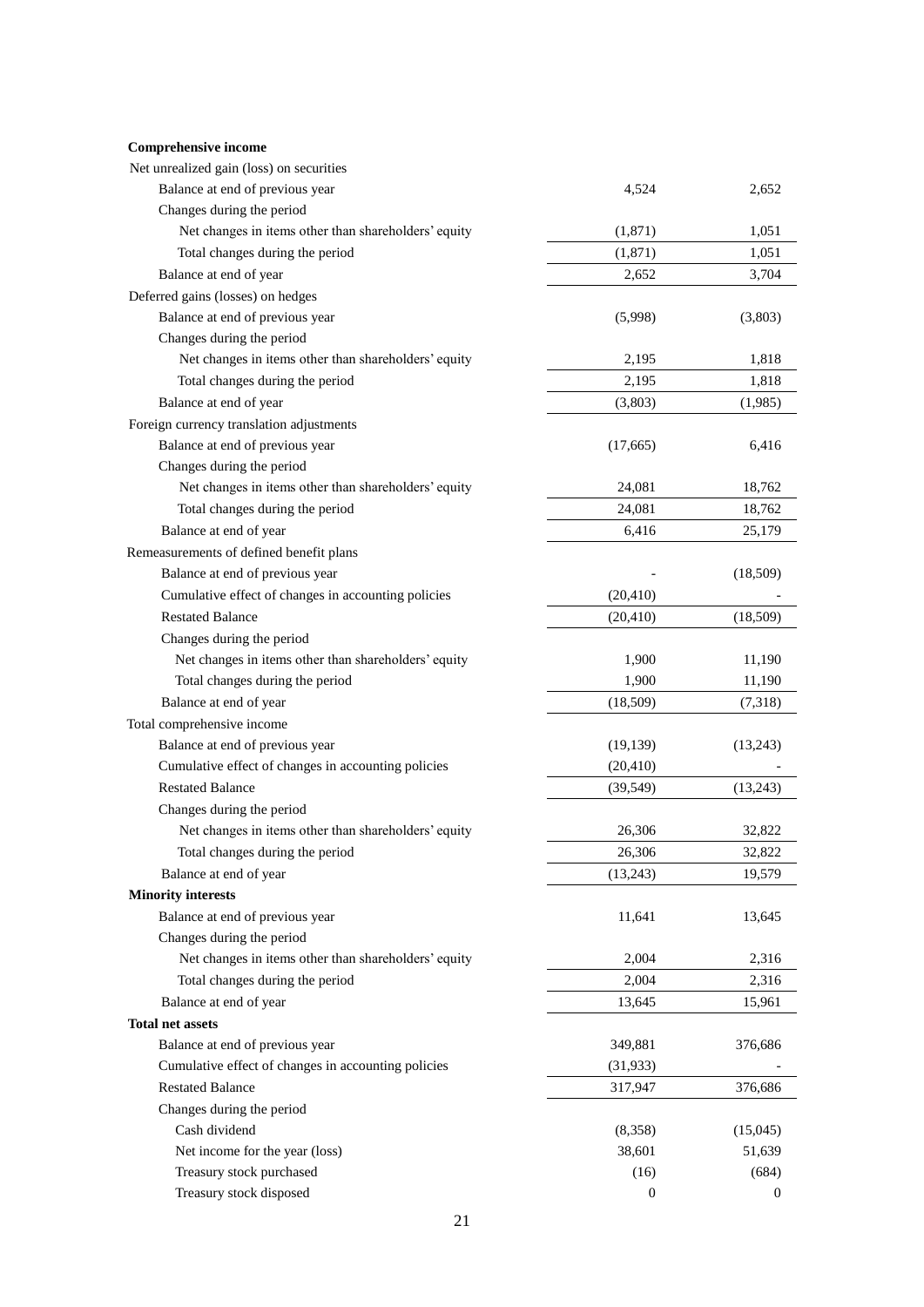| Treasury stock retired                                                |         |         |
|-----------------------------------------------------------------------|---------|---------|
| Increase (decrease) by change of consolidation period of subsidiaries | 201     | 221     |
| Net changes in items other than shareholders' equity                  | 28.310  | 35.139  |
| Total changes during the period                                       | 58.738  | 71.271  |
| Balance at end of year                                                | 376,686 | 447.957 |
|                                                                       |         |         |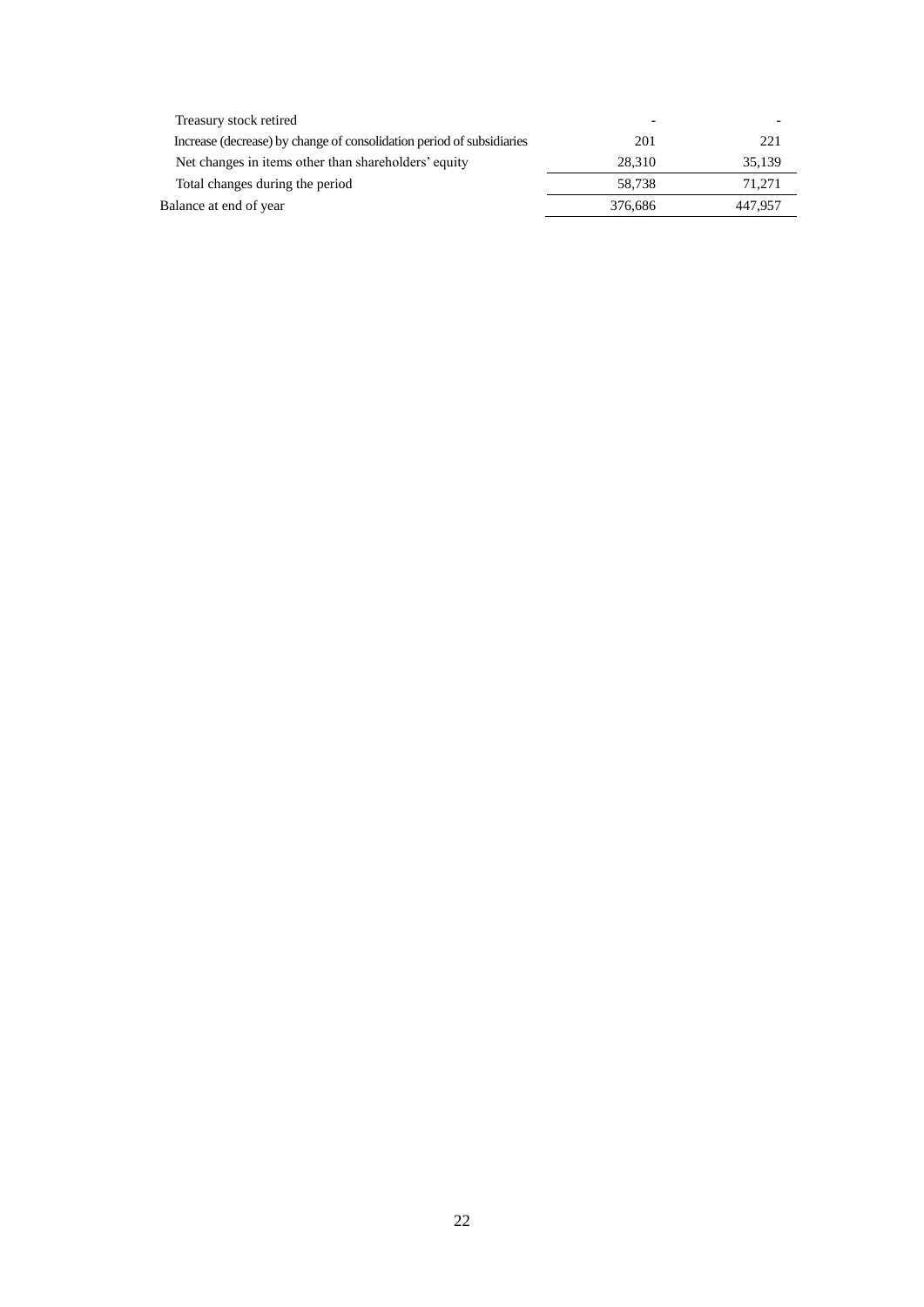# **(4) Consolidated statements of cash flows**

| 2014<br>2015<br>Cash flows from operating activities<br>Income before income taxes and minority interests<br>61,310<br>84,288<br>Depreciation and amortization<br>44,572<br>37,838<br>Loss on impairment of fixed assets<br>476<br>Increase (decrease) in net defined benefit liability<br>(2,830)<br>(2,521)<br>Increase (decrease) in accrued bonuses<br>1,839<br>4,255<br>Increase (decrease) in allowance for doubtful receivables<br>(129)<br>(160)<br>Increase (decrease) in provision for product warranties<br>666<br>4,117<br>(5,345)<br>Increase (decrease) in provision for losses on construction contracts<br>(7,957)<br>Increase (decrease) in provision for losses on damages suit<br>(102)<br>(467)<br>Increase (decrease) in provision for environmental measures<br>(915)<br>(1,134)<br>Loss on disposal of inventories<br>1,339<br>1,966<br>(Gain) loss on sale of marketable and investment securities<br>(1,187)<br>(1,138)<br>(Gain) loss on valuation of securities<br>619<br>52<br>(Gain) loss on sale of property, plant, and equipment<br>1,043<br>1,428<br>Equity in income non-consolidated subsidiaries and affiliates<br>(7,016)<br>(6,208)<br>Interest and dividend income<br>(1,317)<br>(1,191)<br>3,991<br>3,761<br>Interest expense<br>(Increase) decrease in trade receivables<br>17,750<br>630<br>(Increase) decrease in inventories<br>(1,295)<br>(22, 583)<br>(Increase) decrease in advance payments<br>(6,927)<br>(11,086)<br>(Increase) decrease in other current assets<br>8,277<br>(623)<br>Increase (decrease) in trade payables<br>28,933<br>20,059<br>Increase (decrease) in advances from customers<br>25,978<br>29,460<br>Increase (decrease) in other current liabilities<br>7,713<br>(62)<br>Other<br>2,969<br>1,390<br>168,258<br>146,272<br>Subtotal<br>Cash received for interest and dividends<br>6,099<br>6,018<br>Cash paid for interest<br>(4,210)<br>(4,012)<br>(18, 345)<br>Cash paid for income taxes<br>(20,707)<br>151,721<br>Net cash provided by operating activities<br>127,651<br>Cash flows from investing activities<br>Decrease (increase) in time deposits with maturities over three months<br>(584)<br>(1,276)<br>Acquisition of property, plant and equipment<br>(77, 396)<br>(73, 917)<br>Proceeds from sale of property, plant and equipment<br>2,212<br>11,890<br>Acquisition of intangible assets<br>(2,778)<br>(3, 443)<br>Proceeds from sale of intangible assets<br>595<br>23<br>Acquisition of investments in securities<br>(610)<br>(486)<br>Proceeds from sale of investments in securities<br>2,695<br>1,470<br>Acquisition of investments in subsidiaries of affiliate<br>(2,063)<br>(1,261)<br>Decrease (increase) in short-term loans receivable<br>196<br>(1,164)<br>Additions to long-term loans receivable<br>(64)<br>(63)<br>Proceeds from collection of long-term loans receivable<br>84<br>141<br>152<br>690<br>Other<br>(77, 559)<br>(67, 397)<br>Net cash used for investing activities<br>Cash flows from financing activities<br>Increase (decrease) in short-term debt, net<br>(64, 139)<br>(16, 587)<br>Proceeds from long-term debt<br>40,430<br>42,456<br>Repayment of long-term debt<br>(86, 233)<br>(58,749)<br>Proceeds from issuance of bonds<br>40,000<br>20,000<br>Redemption of bonds payable<br>(10,000)<br>Acquisition of treasury stock<br>(17)<br>(25)<br>Proceeds from stock issuance to minority shareholders<br>(8,363)<br>(15,675)<br>Cash dividends paid<br>Cash dividends paid to minority shareholders<br>(1, 532)<br>(986)<br>Other<br>(132)<br>(83)<br>(62, 505)<br>(57, 133)<br>Net cash used for financing activities<br>Effect of exchange rate changes<br>(4,001)<br>(953)<br>Net increase (decrease) in cash and cash equivalents<br>7,655<br>2,167<br>Cash and cash equivalents at beginning of period<br>36,971<br>45,431<br>Increase (decrease) in cash and cash equivalents by change of consolidation<br>804<br>122<br>period of subsidiaries<br>Cash and cash equivalents at end of period<br>45,431<br>47,721 | Years ended March 31 | Millions of yen |  |  |
|----------------------------------------------------------------------------------------------------------------------------------------------------------------------------------------------------------------------------------------------------------------------------------------------------------------------------------------------------------------------------------------------------------------------------------------------------------------------------------------------------------------------------------------------------------------------------------------------------------------------------------------------------------------------------------------------------------------------------------------------------------------------------------------------------------------------------------------------------------------------------------------------------------------------------------------------------------------------------------------------------------------------------------------------------------------------------------------------------------------------------------------------------------------------------------------------------------------------------------------------------------------------------------------------------------------------------------------------------------------------------------------------------------------------------------------------------------------------------------------------------------------------------------------------------------------------------------------------------------------------------------------------------------------------------------------------------------------------------------------------------------------------------------------------------------------------------------------------------------------------------------------------------------------------------------------------------------------------------------------------------------------------------------------------------------------------------------------------------------------------------------------------------------------------------------------------------------------------------------------------------------------------------------------------------------------------------------------------------------------------------------------------------------------------------------------------------------------------------------------------------------------------------------------------------------------------------------------------------------------------------------------------------------------------------------------------------------------------------------------------------------------------------------------------------------------------------------------------------------------------------------------------------------------------------------------------------------------------------------------------------------------------------------------------------------------------------------------------------------------------------------------------------------------------------------------------------------------------------------------------------------------------------------------------------------------------------------------------------------------------------------------------------------------------------------------------------------------------------------------------------------------------------------------------------------------------------------------------------------------------------------------------------------------------------------------------------------------------------------------------------------------------------------------------------------------------------------------------------------------------------------------------------------------------------------------------------------------------------------------------------------------------------------------------------|----------------------|-----------------|--|--|
|                                                                                                                                                                                                                                                                                                                                                                                                                                                                                                                                                                                                                                                                                                                                                                                                                                                                                                                                                                                                                                                                                                                                                                                                                                                                                                                                                                                                                                                                                                                                                                                                                                                                                                                                                                                                                                                                                                                                                                                                                                                                                                                                                                                                                                                                                                                                                                                                                                                                                                                                                                                                                                                                                                                                                                                                                                                                                                                                                                                                                                                                                                                                                                                                                                                                                                                                                                                                                                                                                                                                                                                                                                                                                                                                                                                                                                                                                                                                                                                                                                                    |                      |                 |  |  |
|                                                                                                                                                                                                                                                                                                                                                                                                                                                                                                                                                                                                                                                                                                                                                                                                                                                                                                                                                                                                                                                                                                                                                                                                                                                                                                                                                                                                                                                                                                                                                                                                                                                                                                                                                                                                                                                                                                                                                                                                                                                                                                                                                                                                                                                                                                                                                                                                                                                                                                                                                                                                                                                                                                                                                                                                                                                                                                                                                                                                                                                                                                                                                                                                                                                                                                                                                                                                                                                                                                                                                                                                                                                                                                                                                                                                                                                                                                                                                                                                                                                    |                      |                 |  |  |
|                                                                                                                                                                                                                                                                                                                                                                                                                                                                                                                                                                                                                                                                                                                                                                                                                                                                                                                                                                                                                                                                                                                                                                                                                                                                                                                                                                                                                                                                                                                                                                                                                                                                                                                                                                                                                                                                                                                                                                                                                                                                                                                                                                                                                                                                                                                                                                                                                                                                                                                                                                                                                                                                                                                                                                                                                                                                                                                                                                                                                                                                                                                                                                                                                                                                                                                                                                                                                                                                                                                                                                                                                                                                                                                                                                                                                                                                                                                                                                                                                                                    |                      |                 |  |  |
|                                                                                                                                                                                                                                                                                                                                                                                                                                                                                                                                                                                                                                                                                                                                                                                                                                                                                                                                                                                                                                                                                                                                                                                                                                                                                                                                                                                                                                                                                                                                                                                                                                                                                                                                                                                                                                                                                                                                                                                                                                                                                                                                                                                                                                                                                                                                                                                                                                                                                                                                                                                                                                                                                                                                                                                                                                                                                                                                                                                                                                                                                                                                                                                                                                                                                                                                                                                                                                                                                                                                                                                                                                                                                                                                                                                                                                                                                                                                                                                                                                                    |                      |                 |  |  |
|                                                                                                                                                                                                                                                                                                                                                                                                                                                                                                                                                                                                                                                                                                                                                                                                                                                                                                                                                                                                                                                                                                                                                                                                                                                                                                                                                                                                                                                                                                                                                                                                                                                                                                                                                                                                                                                                                                                                                                                                                                                                                                                                                                                                                                                                                                                                                                                                                                                                                                                                                                                                                                                                                                                                                                                                                                                                                                                                                                                                                                                                                                                                                                                                                                                                                                                                                                                                                                                                                                                                                                                                                                                                                                                                                                                                                                                                                                                                                                                                                                                    |                      |                 |  |  |
|                                                                                                                                                                                                                                                                                                                                                                                                                                                                                                                                                                                                                                                                                                                                                                                                                                                                                                                                                                                                                                                                                                                                                                                                                                                                                                                                                                                                                                                                                                                                                                                                                                                                                                                                                                                                                                                                                                                                                                                                                                                                                                                                                                                                                                                                                                                                                                                                                                                                                                                                                                                                                                                                                                                                                                                                                                                                                                                                                                                                                                                                                                                                                                                                                                                                                                                                                                                                                                                                                                                                                                                                                                                                                                                                                                                                                                                                                                                                                                                                                                                    |                      |                 |  |  |
|                                                                                                                                                                                                                                                                                                                                                                                                                                                                                                                                                                                                                                                                                                                                                                                                                                                                                                                                                                                                                                                                                                                                                                                                                                                                                                                                                                                                                                                                                                                                                                                                                                                                                                                                                                                                                                                                                                                                                                                                                                                                                                                                                                                                                                                                                                                                                                                                                                                                                                                                                                                                                                                                                                                                                                                                                                                                                                                                                                                                                                                                                                                                                                                                                                                                                                                                                                                                                                                                                                                                                                                                                                                                                                                                                                                                                                                                                                                                                                                                                                                    |                      |                 |  |  |
|                                                                                                                                                                                                                                                                                                                                                                                                                                                                                                                                                                                                                                                                                                                                                                                                                                                                                                                                                                                                                                                                                                                                                                                                                                                                                                                                                                                                                                                                                                                                                                                                                                                                                                                                                                                                                                                                                                                                                                                                                                                                                                                                                                                                                                                                                                                                                                                                                                                                                                                                                                                                                                                                                                                                                                                                                                                                                                                                                                                                                                                                                                                                                                                                                                                                                                                                                                                                                                                                                                                                                                                                                                                                                                                                                                                                                                                                                                                                                                                                                                                    |                      |                 |  |  |
|                                                                                                                                                                                                                                                                                                                                                                                                                                                                                                                                                                                                                                                                                                                                                                                                                                                                                                                                                                                                                                                                                                                                                                                                                                                                                                                                                                                                                                                                                                                                                                                                                                                                                                                                                                                                                                                                                                                                                                                                                                                                                                                                                                                                                                                                                                                                                                                                                                                                                                                                                                                                                                                                                                                                                                                                                                                                                                                                                                                                                                                                                                                                                                                                                                                                                                                                                                                                                                                                                                                                                                                                                                                                                                                                                                                                                                                                                                                                                                                                                                                    |                      |                 |  |  |
|                                                                                                                                                                                                                                                                                                                                                                                                                                                                                                                                                                                                                                                                                                                                                                                                                                                                                                                                                                                                                                                                                                                                                                                                                                                                                                                                                                                                                                                                                                                                                                                                                                                                                                                                                                                                                                                                                                                                                                                                                                                                                                                                                                                                                                                                                                                                                                                                                                                                                                                                                                                                                                                                                                                                                                                                                                                                                                                                                                                                                                                                                                                                                                                                                                                                                                                                                                                                                                                                                                                                                                                                                                                                                                                                                                                                                                                                                                                                                                                                                                                    |                      |                 |  |  |
|                                                                                                                                                                                                                                                                                                                                                                                                                                                                                                                                                                                                                                                                                                                                                                                                                                                                                                                                                                                                                                                                                                                                                                                                                                                                                                                                                                                                                                                                                                                                                                                                                                                                                                                                                                                                                                                                                                                                                                                                                                                                                                                                                                                                                                                                                                                                                                                                                                                                                                                                                                                                                                                                                                                                                                                                                                                                                                                                                                                                                                                                                                                                                                                                                                                                                                                                                                                                                                                                                                                                                                                                                                                                                                                                                                                                                                                                                                                                                                                                                                                    |                      |                 |  |  |
|                                                                                                                                                                                                                                                                                                                                                                                                                                                                                                                                                                                                                                                                                                                                                                                                                                                                                                                                                                                                                                                                                                                                                                                                                                                                                                                                                                                                                                                                                                                                                                                                                                                                                                                                                                                                                                                                                                                                                                                                                                                                                                                                                                                                                                                                                                                                                                                                                                                                                                                                                                                                                                                                                                                                                                                                                                                                                                                                                                                                                                                                                                                                                                                                                                                                                                                                                                                                                                                                                                                                                                                                                                                                                                                                                                                                                                                                                                                                                                                                                                                    |                      |                 |  |  |
|                                                                                                                                                                                                                                                                                                                                                                                                                                                                                                                                                                                                                                                                                                                                                                                                                                                                                                                                                                                                                                                                                                                                                                                                                                                                                                                                                                                                                                                                                                                                                                                                                                                                                                                                                                                                                                                                                                                                                                                                                                                                                                                                                                                                                                                                                                                                                                                                                                                                                                                                                                                                                                                                                                                                                                                                                                                                                                                                                                                                                                                                                                                                                                                                                                                                                                                                                                                                                                                                                                                                                                                                                                                                                                                                                                                                                                                                                                                                                                                                                                                    |                      |                 |  |  |
|                                                                                                                                                                                                                                                                                                                                                                                                                                                                                                                                                                                                                                                                                                                                                                                                                                                                                                                                                                                                                                                                                                                                                                                                                                                                                                                                                                                                                                                                                                                                                                                                                                                                                                                                                                                                                                                                                                                                                                                                                                                                                                                                                                                                                                                                                                                                                                                                                                                                                                                                                                                                                                                                                                                                                                                                                                                                                                                                                                                                                                                                                                                                                                                                                                                                                                                                                                                                                                                                                                                                                                                                                                                                                                                                                                                                                                                                                                                                                                                                                                                    |                      |                 |  |  |
|                                                                                                                                                                                                                                                                                                                                                                                                                                                                                                                                                                                                                                                                                                                                                                                                                                                                                                                                                                                                                                                                                                                                                                                                                                                                                                                                                                                                                                                                                                                                                                                                                                                                                                                                                                                                                                                                                                                                                                                                                                                                                                                                                                                                                                                                                                                                                                                                                                                                                                                                                                                                                                                                                                                                                                                                                                                                                                                                                                                                                                                                                                                                                                                                                                                                                                                                                                                                                                                                                                                                                                                                                                                                                                                                                                                                                                                                                                                                                                                                                                                    |                      |                 |  |  |
|                                                                                                                                                                                                                                                                                                                                                                                                                                                                                                                                                                                                                                                                                                                                                                                                                                                                                                                                                                                                                                                                                                                                                                                                                                                                                                                                                                                                                                                                                                                                                                                                                                                                                                                                                                                                                                                                                                                                                                                                                                                                                                                                                                                                                                                                                                                                                                                                                                                                                                                                                                                                                                                                                                                                                                                                                                                                                                                                                                                                                                                                                                                                                                                                                                                                                                                                                                                                                                                                                                                                                                                                                                                                                                                                                                                                                                                                                                                                                                                                                                                    |                      |                 |  |  |
|                                                                                                                                                                                                                                                                                                                                                                                                                                                                                                                                                                                                                                                                                                                                                                                                                                                                                                                                                                                                                                                                                                                                                                                                                                                                                                                                                                                                                                                                                                                                                                                                                                                                                                                                                                                                                                                                                                                                                                                                                                                                                                                                                                                                                                                                                                                                                                                                                                                                                                                                                                                                                                                                                                                                                                                                                                                                                                                                                                                                                                                                                                                                                                                                                                                                                                                                                                                                                                                                                                                                                                                                                                                                                                                                                                                                                                                                                                                                                                                                                                                    |                      |                 |  |  |
|                                                                                                                                                                                                                                                                                                                                                                                                                                                                                                                                                                                                                                                                                                                                                                                                                                                                                                                                                                                                                                                                                                                                                                                                                                                                                                                                                                                                                                                                                                                                                                                                                                                                                                                                                                                                                                                                                                                                                                                                                                                                                                                                                                                                                                                                                                                                                                                                                                                                                                                                                                                                                                                                                                                                                                                                                                                                                                                                                                                                                                                                                                                                                                                                                                                                                                                                                                                                                                                                                                                                                                                                                                                                                                                                                                                                                                                                                                                                                                                                                                                    |                      |                 |  |  |
|                                                                                                                                                                                                                                                                                                                                                                                                                                                                                                                                                                                                                                                                                                                                                                                                                                                                                                                                                                                                                                                                                                                                                                                                                                                                                                                                                                                                                                                                                                                                                                                                                                                                                                                                                                                                                                                                                                                                                                                                                                                                                                                                                                                                                                                                                                                                                                                                                                                                                                                                                                                                                                                                                                                                                                                                                                                                                                                                                                                                                                                                                                                                                                                                                                                                                                                                                                                                                                                                                                                                                                                                                                                                                                                                                                                                                                                                                                                                                                                                                                                    |                      |                 |  |  |
|                                                                                                                                                                                                                                                                                                                                                                                                                                                                                                                                                                                                                                                                                                                                                                                                                                                                                                                                                                                                                                                                                                                                                                                                                                                                                                                                                                                                                                                                                                                                                                                                                                                                                                                                                                                                                                                                                                                                                                                                                                                                                                                                                                                                                                                                                                                                                                                                                                                                                                                                                                                                                                                                                                                                                                                                                                                                                                                                                                                                                                                                                                                                                                                                                                                                                                                                                                                                                                                                                                                                                                                                                                                                                                                                                                                                                                                                                                                                                                                                                                                    |                      |                 |  |  |
|                                                                                                                                                                                                                                                                                                                                                                                                                                                                                                                                                                                                                                                                                                                                                                                                                                                                                                                                                                                                                                                                                                                                                                                                                                                                                                                                                                                                                                                                                                                                                                                                                                                                                                                                                                                                                                                                                                                                                                                                                                                                                                                                                                                                                                                                                                                                                                                                                                                                                                                                                                                                                                                                                                                                                                                                                                                                                                                                                                                                                                                                                                                                                                                                                                                                                                                                                                                                                                                                                                                                                                                                                                                                                                                                                                                                                                                                                                                                                                                                                                                    |                      |                 |  |  |
|                                                                                                                                                                                                                                                                                                                                                                                                                                                                                                                                                                                                                                                                                                                                                                                                                                                                                                                                                                                                                                                                                                                                                                                                                                                                                                                                                                                                                                                                                                                                                                                                                                                                                                                                                                                                                                                                                                                                                                                                                                                                                                                                                                                                                                                                                                                                                                                                                                                                                                                                                                                                                                                                                                                                                                                                                                                                                                                                                                                                                                                                                                                                                                                                                                                                                                                                                                                                                                                                                                                                                                                                                                                                                                                                                                                                                                                                                                                                                                                                                                                    |                      |                 |  |  |
|                                                                                                                                                                                                                                                                                                                                                                                                                                                                                                                                                                                                                                                                                                                                                                                                                                                                                                                                                                                                                                                                                                                                                                                                                                                                                                                                                                                                                                                                                                                                                                                                                                                                                                                                                                                                                                                                                                                                                                                                                                                                                                                                                                                                                                                                                                                                                                                                                                                                                                                                                                                                                                                                                                                                                                                                                                                                                                                                                                                                                                                                                                                                                                                                                                                                                                                                                                                                                                                                                                                                                                                                                                                                                                                                                                                                                                                                                                                                                                                                                                                    |                      |                 |  |  |
|                                                                                                                                                                                                                                                                                                                                                                                                                                                                                                                                                                                                                                                                                                                                                                                                                                                                                                                                                                                                                                                                                                                                                                                                                                                                                                                                                                                                                                                                                                                                                                                                                                                                                                                                                                                                                                                                                                                                                                                                                                                                                                                                                                                                                                                                                                                                                                                                                                                                                                                                                                                                                                                                                                                                                                                                                                                                                                                                                                                                                                                                                                                                                                                                                                                                                                                                                                                                                                                                                                                                                                                                                                                                                                                                                                                                                                                                                                                                                                                                                                                    |                      |                 |  |  |
|                                                                                                                                                                                                                                                                                                                                                                                                                                                                                                                                                                                                                                                                                                                                                                                                                                                                                                                                                                                                                                                                                                                                                                                                                                                                                                                                                                                                                                                                                                                                                                                                                                                                                                                                                                                                                                                                                                                                                                                                                                                                                                                                                                                                                                                                                                                                                                                                                                                                                                                                                                                                                                                                                                                                                                                                                                                                                                                                                                                                                                                                                                                                                                                                                                                                                                                                                                                                                                                                                                                                                                                                                                                                                                                                                                                                                                                                                                                                                                                                                                                    |                      |                 |  |  |
|                                                                                                                                                                                                                                                                                                                                                                                                                                                                                                                                                                                                                                                                                                                                                                                                                                                                                                                                                                                                                                                                                                                                                                                                                                                                                                                                                                                                                                                                                                                                                                                                                                                                                                                                                                                                                                                                                                                                                                                                                                                                                                                                                                                                                                                                                                                                                                                                                                                                                                                                                                                                                                                                                                                                                                                                                                                                                                                                                                                                                                                                                                                                                                                                                                                                                                                                                                                                                                                                                                                                                                                                                                                                                                                                                                                                                                                                                                                                                                                                                                                    |                      |                 |  |  |
|                                                                                                                                                                                                                                                                                                                                                                                                                                                                                                                                                                                                                                                                                                                                                                                                                                                                                                                                                                                                                                                                                                                                                                                                                                                                                                                                                                                                                                                                                                                                                                                                                                                                                                                                                                                                                                                                                                                                                                                                                                                                                                                                                                                                                                                                                                                                                                                                                                                                                                                                                                                                                                                                                                                                                                                                                                                                                                                                                                                                                                                                                                                                                                                                                                                                                                                                                                                                                                                                                                                                                                                                                                                                                                                                                                                                                                                                                                                                                                                                                                                    |                      |                 |  |  |
|                                                                                                                                                                                                                                                                                                                                                                                                                                                                                                                                                                                                                                                                                                                                                                                                                                                                                                                                                                                                                                                                                                                                                                                                                                                                                                                                                                                                                                                                                                                                                                                                                                                                                                                                                                                                                                                                                                                                                                                                                                                                                                                                                                                                                                                                                                                                                                                                                                                                                                                                                                                                                                                                                                                                                                                                                                                                                                                                                                                                                                                                                                                                                                                                                                                                                                                                                                                                                                                                                                                                                                                                                                                                                                                                                                                                                                                                                                                                                                                                                                                    |                      |                 |  |  |
|                                                                                                                                                                                                                                                                                                                                                                                                                                                                                                                                                                                                                                                                                                                                                                                                                                                                                                                                                                                                                                                                                                                                                                                                                                                                                                                                                                                                                                                                                                                                                                                                                                                                                                                                                                                                                                                                                                                                                                                                                                                                                                                                                                                                                                                                                                                                                                                                                                                                                                                                                                                                                                                                                                                                                                                                                                                                                                                                                                                                                                                                                                                                                                                                                                                                                                                                                                                                                                                                                                                                                                                                                                                                                                                                                                                                                                                                                                                                                                                                                                                    |                      |                 |  |  |
|                                                                                                                                                                                                                                                                                                                                                                                                                                                                                                                                                                                                                                                                                                                                                                                                                                                                                                                                                                                                                                                                                                                                                                                                                                                                                                                                                                                                                                                                                                                                                                                                                                                                                                                                                                                                                                                                                                                                                                                                                                                                                                                                                                                                                                                                                                                                                                                                                                                                                                                                                                                                                                                                                                                                                                                                                                                                                                                                                                                                                                                                                                                                                                                                                                                                                                                                                                                                                                                                                                                                                                                                                                                                                                                                                                                                                                                                                                                                                                                                                                                    |                      |                 |  |  |
|                                                                                                                                                                                                                                                                                                                                                                                                                                                                                                                                                                                                                                                                                                                                                                                                                                                                                                                                                                                                                                                                                                                                                                                                                                                                                                                                                                                                                                                                                                                                                                                                                                                                                                                                                                                                                                                                                                                                                                                                                                                                                                                                                                                                                                                                                                                                                                                                                                                                                                                                                                                                                                                                                                                                                                                                                                                                                                                                                                                                                                                                                                                                                                                                                                                                                                                                                                                                                                                                                                                                                                                                                                                                                                                                                                                                                                                                                                                                                                                                                                                    |                      |                 |  |  |
|                                                                                                                                                                                                                                                                                                                                                                                                                                                                                                                                                                                                                                                                                                                                                                                                                                                                                                                                                                                                                                                                                                                                                                                                                                                                                                                                                                                                                                                                                                                                                                                                                                                                                                                                                                                                                                                                                                                                                                                                                                                                                                                                                                                                                                                                                                                                                                                                                                                                                                                                                                                                                                                                                                                                                                                                                                                                                                                                                                                                                                                                                                                                                                                                                                                                                                                                                                                                                                                                                                                                                                                                                                                                                                                                                                                                                                                                                                                                                                                                                                                    |                      |                 |  |  |
|                                                                                                                                                                                                                                                                                                                                                                                                                                                                                                                                                                                                                                                                                                                                                                                                                                                                                                                                                                                                                                                                                                                                                                                                                                                                                                                                                                                                                                                                                                                                                                                                                                                                                                                                                                                                                                                                                                                                                                                                                                                                                                                                                                                                                                                                                                                                                                                                                                                                                                                                                                                                                                                                                                                                                                                                                                                                                                                                                                                                                                                                                                                                                                                                                                                                                                                                                                                                                                                                                                                                                                                                                                                                                                                                                                                                                                                                                                                                                                                                                                                    |                      |                 |  |  |
|                                                                                                                                                                                                                                                                                                                                                                                                                                                                                                                                                                                                                                                                                                                                                                                                                                                                                                                                                                                                                                                                                                                                                                                                                                                                                                                                                                                                                                                                                                                                                                                                                                                                                                                                                                                                                                                                                                                                                                                                                                                                                                                                                                                                                                                                                                                                                                                                                                                                                                                                                                                                                                                                                                                                                                                                                                                                                                                                                                                                                                                                                                                                                                                                                                                                                                                                                                                                                                                                                                                                                                                                                                                                                                                                                                                                                                                                                                                                                                                                                                                    |                      |                 |  |  |
|                                                                                                                                                                                                                                                                                                                                                                                                                                                                                                                                                                                                                                                                                                                                                                                                                                                                                                                                                                                                                                                                                                                                                                                                                                                                                                                                                                                                                                                                                                                                                                                                                                                                                                                                                                                                                                                                                                                                                                                                                                                                                                                                                                                                                                                                                                                                                                                                                                                                                                                                                                                                                                                                                                                                                                                                                                                                                                                                                                                                                                                                                                                                                                                                                                                                                                                                                                                                                                                                                                                                                                                                                                                                                                                                                                                                                                                                                                                                                                                                                                                    |                      |                 |  |  |
|                                                                                                                                                                                                                                                                                                                                                                                                                                                                                                                                                                                                                                                                                                                                                                                                                                                                                                                                                                                                                                                                                                                                                                                                                                                                                                                                                                                                                                                                                                                                                                                                                                                                                                                                                                                                                                                                                                                                                                                                                                                                                                                                                                                                                                                                                                                                                                                                                                                                                                                                                                                                                                                                                                                                                                                                                                                                                                                                                                                                                                                                                                                                                                                                                                                                                                                                                                                                                                                                                                                                                                                                                                                                                                                                                                                                                                                                                                                                                                                                                                                    |                      |                 |  |  |
|                                                                                                                                                                                                                                                                                                                                                                                                                                                                                                                                                                                                                                                                                                                                                                                                                                                                                                                                                                                                                                                                                                                                                                                                                                                                                                                                                                                                                                                                                                                                                                                                                                                                                                                                                                                                                                                                                                                                                                                                                                                                                                                                                                                                                                                                                                                                                                                                                                                                                                                                                                                                                                                                                                                                                                                                                                                                                                                                                                                                                                                                                                                                                                                                                                                                                                                                                                                                                                                                                                                                                                                                                                                                                                                                                                                                                                                                                                                                                                                                                                                    |                      |                 |  |  |
|                                                                                                                                                                                                                                                                                                                                                                                                                                                                                                                                                                                                                                                                                                                                                                                                                                                                                                                                                                                                                                                                                                                                                                                                                                                                                                                                                                                                                                                                                                                                                                                                                                                                                                                                                                                                                                                                                                                                                                                                                                                                                                                                                                                                                                                                                                                                                                                                                                                                                                                                                                                                                                                                                                                                                                                                                                                                                                                                                                                                                                                                                                                                                                                                                                                                                                                                                                                                                                                                                                                                                                                                                                                                                                                                                                                                                                                                                                                                                                                                                                                    |                      |                 |  |  |
|                                                                                                                                                                                                                                                                                                                                                                                                                                                                                                                                                                                                                                                                                                                                                                                                                                                                                                                                                                                                                                                                                                                                                                                                                                                                                                                                                                                                                                                                                                                                                                                                                                                                                                                                                                                                                                                                                                                                                                                                                                                                                                                                                                                                                                                                                                                                                                                                                                                                                                                                                                                                                                                                                                                                                                                                                                                                                                                                                                                                                                                                                                                                                                                                                                                                                                                                                                                                                                                                                                                                                                                                                                                                                                                                                                                                                                                                                                                                                                                                                                                    |                      |                 |  |  |
|                                                                                                                                                                                                                                                                                                                                                                                                                                                                                                                                                                                                                                                                                                                                                                                                                                                                                                                                                                                                                                                                                                                                                                                                                                                                                                                                                                                                                                                                                                                                                                                                                                                                                                                                                                                                                                                                                                                                                                                                                                                                                                                                                                                                                                                                                                                                                                                                                                                                                                                                                                                                                                                                                                                                                                                                                                                                                                                                                                                                                                                                                                                                                                                                                                                                                                                                                                                                                                                                                                                                                                                                                                                                                                                                                                                                                                                                                                                                                                                                                                                    |                      |                 |  |  |
|                                                                                                                                                                                                                                                                                                                                                                                                                                                                                                                                                                                                                                                                                                                                                                                                                                                                                                                                                                                                                                                                                                                                                                                                                                                                                                                                                                                                                                                                                                                                                                                                                                                                                                                                                                                                                                                                                                                                                                                                                                                                                                                                                                                                                                                                                                                                                                                                                                                                                                                                                                                                                                                                                                                                                                                                                                                                                                                                                                                                                                                                                                                                                                                                                                                                                                                                                                                                                                                                                                                                                                                                                                                                                                                                                                                                                                                                                                                                                                                                                                                    |                      |                 |  |  |
|                                                                                                                                                                                                                                                                                                                                                                                                                                                                                                                                                                                                                                                                                                                                                                                                                                                                                                                                                                                                                                                                                                                                                                                                                                                                                                                                                                                                                                                                                                                                                                                                                                                                                                                                                                                                                                                                                                                                                                                                                                                                                                                                                                                                                                                                                                                                                                                                                                                                                                                                                                                                                                                                                                                                                                                                                                                                                                                                                                                                                                                                                                                                                                                                                                                                                                                                                                                                                                                                                                                                                                                                                                                                                                                                                                                                                                                                                                                                                                                                                                                    |                      |                 |  |  |
|                                                                                                                                                                                                                                                                                                                                                                                                                                                                                                                                                                                                                                                                                                                                                                                                                                                                                                                                                                                                                                                                                                                                                                                                                                                                                                                                                                                                                                                                                                                                                                                                                                                                                                                                                                                                                                                                                                                                                                                                                                                                                                                                                                                                                                                                                                                                                                                                                                                                                                                                                                                                                                                                                                                                                                                                                                                                                                                                                                                                                                                                                                                                                                                                                                                                                                                                                                                                                                                                                                                                                                                                                                                                                                                                                                                                                                                                                                                                                                                                                                                    |                      |                 |  |  |
|                                                                                                                                                                                                                                                                                                                                                                                                                                                                                                                                                                                                                                                                                                                                                                                                                                                                                                                                                                                                                                                                                                                                                                                                                                                                                                                                                                                                                                                                                                                                                                                                                                                                                                                                                                                                                                                                                                                                                                                                                                                                                                                                                                                                                                                                                                                                                                                                                                                                                                                                                                                                                                                                                                                                                                                                                                                                                                                                                                                                                                                                                                                                                                                                                                                                                                                                                                                                                                                                                                                                                                                                                                                                                                                                                                                                                                                                                                                                                                                                                                                    |                      |                 |  |  |
|                                                                                                                                                                                                                                                                                                                                                                                                                                                                                                                                                                                                                                                                                                                                                                                                                                                                                                                                                                                                                                                                                                                                                                                                                                                                                                                                                                                                                                                                                                                                                                                                                                                                                                                                                                                                                                                                                                                                                                                                                                                                                                                                                                                                                                                                                                                                                                                                                                                                                                                                                                                                                                                                                                                                                                                                                                                                                                                                                                                                                                                                                                                                                                                                                                                                                                                                                                                                                                                                                                                                                                                                                                                                                                                                                                                                                                                                                                                                                                                                                                                    |                      |                 |  |  |
|                                                                                                                                                                                                                                                                                                                                                                                                                                                                                                                                                                                                                                                                                                                                                                                                                                                                                                                                                                                                                                                                                                                                                                                                                                                                                                                                                                                                                                                                                                                                                                                                                                                                                                                                                                                                                                                                                                                                                                                                                                                                                                                                                                                                                                                                                                                                                                                                                                                                                                                                                                                                                                                                                                                                                                                                                                                                                                                                                                                                                                                                                                                                                                                                                                                                                                                                                                                                                                                                                                                                                                                                                                                                                                                                                                                                                                                                                                                                                                                                                                                    |                      |                 |  |  |
|                                                                                                                                                                                                                                                                                                                                                                                                                                                                                                                                                                                                                                                                                                                                                                                                                                                                                                                                                                                                                                                                                                                                                                                                                                                                                                                                                                                                                                                                                                                                                                                                                                                                                                                                                                                                                                                                                                                                                                                                                                                                                                                                                                                                                                                                                                                                                                                                                                                                                                                                                                                                                                                                                                                                                                                                                                                                                                                                                                                                                                                                                                                                                                                                                                                                                                                                                                                                                                                                                                                                                                                                                                                                                                                                                                                                                                                                                                                                                                                                                                                    |                      |                 |  |  |
|                                                                                                                                                                                                                                                                                                                                                                                                                                                                                                                                                                                                                                                                                                                                                                                                                                                                                                                                                                                                                                                                                                                                                                                                                                                                                                                                                                                                                                                                                                                                                                                                                                                                                                                                                                                                                                                                                                                                                                                                                                                                                                                                                                                                                                                                                                                                                                                                                                                                                                                                                                                                                                                                                                                                                                                                                                                                                                                                                                                                                                                                                                                                                                                                                                                                                                                                                                                                                                                                                                                                                                                                                                                                                                                                                                                                                                                                                                                                                                                                                                                    |                      |                 |  |  |
|                                                                                                                                                                                                                                                                                                                                                                                                                                                                                                                                                                                                                                                                                                                                                                                                                                                                                                                                                                                                                                                                                                                                                                                                                                                                                                                                                                                                                                                                                                                                                                                                                                                                                                                                                                                                                                                                                                                                                                                                                                                                                                                                                                                                                                                                                                                                                                                                                                                                                                                                                                                                                                                                                                                                                                                                                                                                                                                                                                                                                                                                                                                                                                                                                                                                                                                                                                                                                                                                                                                                                                                                                                                                                                                                                                                                                                                                                                                                                                                                                                                    |                      |                 |  |  |
|                                                                                                                                                                                                                                                                                                                                                                                                                                                                                                                                                                                                                                                                                                                                                                                                                                                                                                                                                                                                                                                                                                                                                                                                                                                                                                                                                                                                                                                                                                                                                                                                                                                                                                                                                                                                                                                                                                                                                                                                                                                                                                                                                                                                                                                                                                                                                                                                                                                                                                                                                                                                                                                                                                                                                                                                                                                                                                                                                                                                                                                                                                                                                                                                                                                                                                                                                                                                                                                                                                                                                                                                                                                                                                                                                                                                                                                                                                                                                                                                                                                    |                      |                 |  |  |
|                                                                                                                                                                                                                                                                                                                                                                                                                                                                                                                                                                                                                                                                                                                                                                                                                                                                                                                                                                                                                                                                                                                                                                                                                                                                                                                                                                                                                                                                                                                                                                                                                                                                                                                                                                                                                                                                                                                                                                                                                                                                                                                                                                                                                                                                                                                                                                                                                                                                                                                                                                                                                                                                                                                                                                                                                                                                                                                                                                                                                                                                                                                                                                                                                                                                                                                                                                                                                                                                                                                                                                                                                                                                                                                                                                                                                                                                                                                                                                                                                                                    |                      |                 |  |  |
|                                                                                                                                                                                                                                                                                                                                                                                                                                                                                                                                                                                                                                                                                                                                                                                                                                                                                                                                                                                                                                                                                                                                                                                                                                                                                                                                                                                                                                                                                                                                                                                                                                                                                                                                                                                                                                                                                                                                                                                                                                                                                                                                                                                                                                                                                                                                                                                                                                                                                                                                                                                                                                                                                                                                                                                                                                                                                                                                                                                                                                                                                                                                                                                                                                                                                                                                                                                                                                                                                                                                                                                                                                                                                                                                                                                                                                                                                                                                                                                                                                                    |                      |                 |  |  |
|                                                                                                                                                                                                                                                                                                                                                                                                                                                                                                                                                                                                                                                                                                                                                                                                                                                                                                                                                                                                                                                                                                                                                                                                                                                                                                                                                                                                                                                                                                                                                                                                                                                                                                                                                                                                                                                                                                                                                                                                                                                                                                                                                                                                                                                                                                                                                                                                                                                                                                                                                                                                                                                                                                                                                                                                                                                                                                                                                                                                                                                                                                                                                                                                                                                                                                                                                                                                                                                                                                                                                                                                                                                                                                                                                                                                                                                                                                                                                                                                                                                    |                      |                 |  |  |
|                                                                                                                                                                                                                                                                                                                                                                                                                                                                                                                                                                                                                                                                                                                                                                                                                                                                                                                                                                                                                                                                                                                                                                                                                                                                                                                                                                                                                                                                                                                                                                                                                                                                                                                                                                                                                                                                                                                                                                                                                                                                                                                                                                                                                                                                                                                                                                                                                                                                                                                                                                                                                                                                                                                                                                                                                                                                                                                                                                                                                                                                                                                                                                                                                                                                                                                                                                                                                                                                                                                                                                                                                                                                                                                                                                                                                                                                                                                                                                                                                                                    |                      |                 |  |  |
|                                                                                                                                                                                                                                                                                                                                                                                                                                                                                                                                                                                                                                                                                                                                                                                                                                                                                                                                                                                                                                                                                                                                                                                                                                                                                                                                                                                                                                                                                                                                                                                                                                                                                                                                                                                                                                                                                                                                                                                                                                                                                                                                                                                                                                                                                                                                                                                                                                                                                                                                                                                                                                                                                                                                                                                                                                                                                                                                                                                                                                                                                                                                                                                                                                                                                                                                                                                                                                                                                                                                                                                                                                                                                                                                                                                                                                                                                                                                                                                                                                                    |                      |                 |  |  |
|                                                                                                                                                                                                                                                                                                                                                                                                                                                                                                                                                                                                                                                                                                                                                                                                                                                                                                                                                                                                                                                                                                                                                                                                                                                                                                                                                                                                                                                                                                                                                                                                                                                                                                                                                                                                                                                                                                                                                                                                                                                                                                                                                                                                                                                                                                                                                                                                                                                                                                                                                                                                                                                                                                                                                                                                                                                                                                                                                                                                                                                                                                                                                                                                                                                                                                                                                                                                                                                                                                                                                                                                                                                                                                                                                                                                                                                                                                                                                                                                                                                    |                      |                 |  |  |
|                                                                                                                                                                                                                                                                                                                                                                                                                                                                                                                                                                                                                                                                                                                                                                                                                                                                                                                                                                                                                                                                                                                                                                                                                                                                                                                                                                                                                                                                                                                                                                                                                                                                                                                                                                                                                                                                                                                                                                                                                                                                                                                                                                                                                                                                                                                                                                                                                                                                                                                                                                                                                                                                                                                                                                                                                                                                                                                                                                                                                                                                                                                                                                                                                                                                                                                                                                                                                                                                                                                                                                                                                                                                                                                                                                                                                                                                                                                                                                                                                                                    |                      |                 |  |  |
|                                                                                                                                                                                                                                                                                                                                                                                                                                                                                                                                                                                                                                                                                                                                                                                                                                                                                                                                                                                                                                                                                                                                                                                                                                                                                                                                                                                                                                                                                                                                                                                                                                                                                                                                                                                                                                                                                                                                                                                                                                                                                                                                                                                                                                                                                                                                                                                                                                                                                                                                                                                                                                                                                                                                                                                                                                                                                                                                                                                                                                                                                                                                                                                                                                                                                                                                                                                                                                                                                                                                                                                                                                                                                                                                                                                                                                                                                                                                                                                                                                                    |                      |                 |  |  |
|                                                                                                                                                                                                                                                                                                                                                                                                                                                                                                                                                                                                                                                                                                                                                                                                                                                                                                                                                                                                                                                                                                                                                                                                                                                                                                                                                                                                                                                                                                                                                                                                                                                                                                                                                                                                                                                                                                                                                                                                                                                                                                                                                                                                                                                                                                                                                                                                                                                                                                                                                                                                                                                                                                                                                                                                                                                                                                                                                                                                                                                                                                                                                                                                                                                                                                                                                                                                                                                                                                                                                                                                                                                                                                                                                                                                                                                                                                                                                                                                                                                    |                      |                 |  |  |
|                                                                                                                                                                                                                                                                                                                                                                                                                                                                                                                                                                                                                                                                                                                                                                                                                                                                                                                                                                                                                                                                                                                                                                                                                                                                                                                                                                                                                                                                                                                                                                                                                                                                                                                                                                                                                                                                                                                                                                                                                                                                                                                                                                                                                                                                                                                                                                                                                                                                                                                                                                                                                                                                                                                                                                                                                                                                                                                                                                                                                                                                                                                                                                                                                                                                                                                                                                                                                                                                                                                                                                                                                                                                                                                                                                                                                                                                                                                                                                                                                                                    |                      |                 |  |  |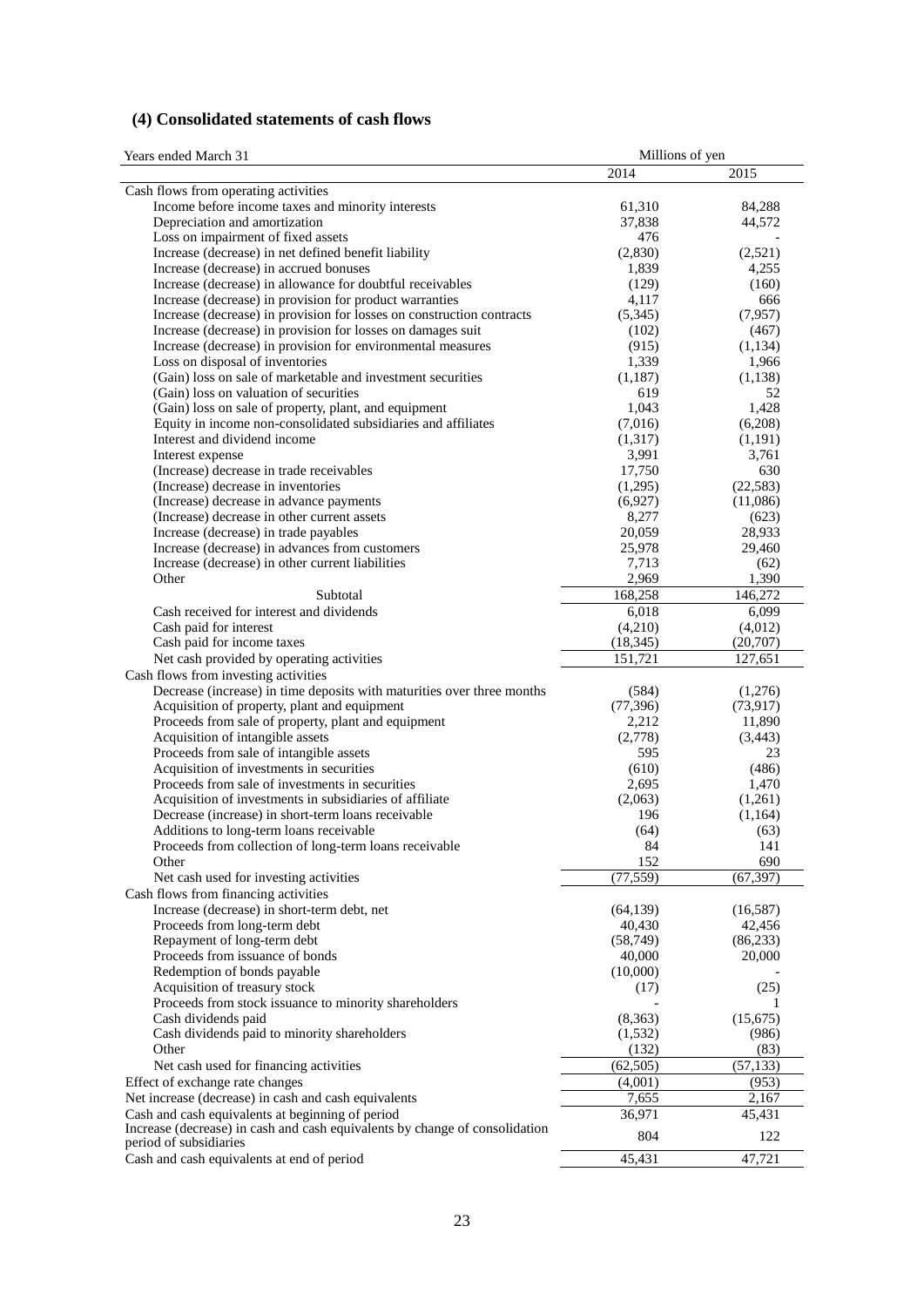#### (**5) Notes on financial statements**

*Notes on the going-concern assumption* 

Not applicable

#### *Basis of preparation of financial statements*

Other than information disclosed under the heading "*Changes in basis of preparation of financial statements*" below, no material changes have been made from the information disclosed in the Company's most recent full-year statutory financial report (filed June 26, 2014). An updated disclosure is therefore omitted here.

### *Changes in basis of preparation of financial statements*

- 1. Change in the scope of consolidation
- (1) Change in the scope of consolidation

Two companies were added as consolidated subsidiaries because they were newly established by the Company.

One company ceased to be consolidated subsidiaries as they were completed of liquidation .

(2) Number of consolidated subsidiaries after change

```
97 companies
```
- 2. Change in application of the equity method
- (1) Non-consolidated subsidiaries which are accounted for under the equity method None
- (2) Associated companies which are accounted for under the equity method
	- (i)Change in associated companies which are accounted for under the equity method One company was removed from the use of the equity method due to the sale of shares in said company.
	- (ii) Number of associated companies accounted for under the equity method after change 17 companies

*Additional Information*

Not applicable

*Consolidated balance sheets*

Fiscal year ended March 31, 2015 (As of March 31, 2015)

Information is omitted here as its disclosure in this report is not of material importance.

*Consolidated Statements of Income*

Fiscal year ended March 31, 2015 (April 1, 2014 – March 31, 2015)

Information is omitted here as its disclosure in this report is not of material importance.

### *Information Omitted*

Notes on the unapplied accounting policies, consolidated statements of comprehensive income, consolidated statements of changes in shareholders' equity, the consolidated cash flow statements, lease transactions, related-party transactions, tax-effect accounting, financial instruments, securities,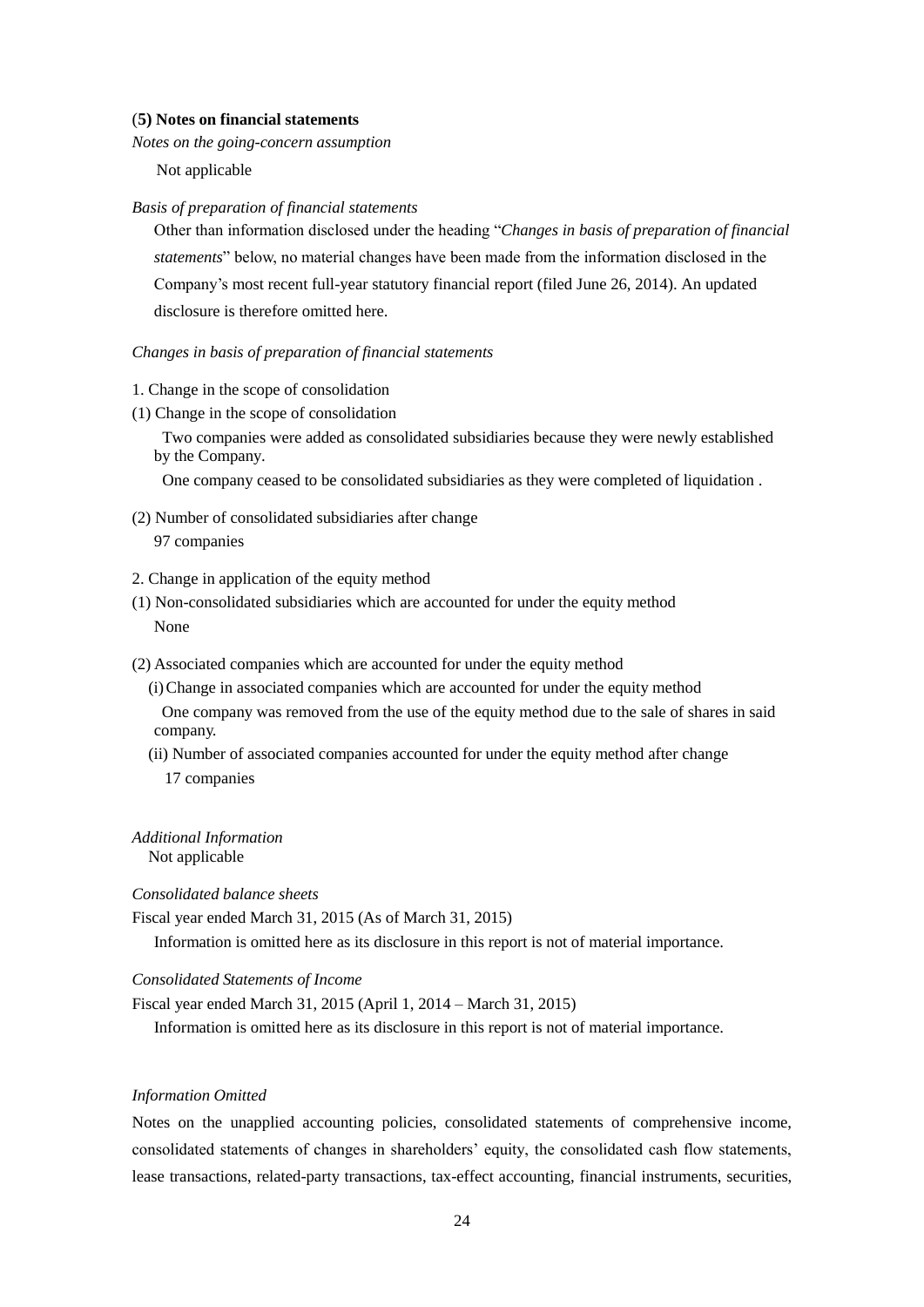derivative transactions, retirement benefits, stock-based compensation, business combination, asset retirement obligations, investment and rental property are omitted here, as their disclosure in this report is not of material importance.

### *Segment information and others*

# 1. Segment information

(1) Overview of reportable segments

The Company's reportable segments are components of the company about which separate financial information is available. These segments are subject to periodic reviews by the Company's board of directors to decide how to allocate resources and assess performance. The Company's operations are divided into internal companies based on product categories. Certain authority is delegated to each of the internal companies, based on which they conduct businesses in Japan and overseas. The Company's operations are therefore segmented based on each internal company's product categories. The Company's eight reportable segments are the Ship & Offshore Structure segment, the Rolling Stock segment, the Aerospace segment, the Gas Turbine & Machinery segment, the Plant  $\&$  Infrastructure segment, the Motorcycle  $\&$  Engine segment, the Precision Machinery segment, and the Other segment.

Main segment businesses are listed below.

| Industry segment             | Major products                                                                                                                                                         |
|------------------------------|------------------------------------------------------------------------------------------------------------------------------------------------------------------------|
| Ship & Offshore<br>Structure | Construction and sale of ships and other vessels, etc.                                                                                                                 |
| <b>Rolling Stock</b>         | Production and sale of rolling stock, snow plows, etc.                                                                                                                 |
| Aerospace                    | Production and sale of aircraft, etc.                                                                                                                                  |
| Gas Turbines &<br>Machinery  | Production and sale of jet engines, general-purpose gas turbine<br>generators, prime movers, etc.                                                                      |
| Plant & Infrastructure       | Production and sale of industrial equipment, boilers, environmental<br>equipment, steel structures, crushers, etc.                                                     |
| Motorcycle & Engine          | Production and sale of motorcycles, all-terrain vehicles (ATV), utility<br>vehicles, personal watercraft ("JET SKI"), general-purpose gasoline<br>engines, etc.        |
| <b>Precision Machinery</b>   | Production and sale of industrial hydraulic products, industrial robots, etc.                                                                                          |
| Other                        | Production and sale of construction machinery, commercial activities,<br>sales/order agency and intermediary activities, administration of welfare<br>facilities, etc. |

(2) Calculation methods for sales, income (loss), assets, liabilities and other items by reportable segment Accounting methods applied for calculation of sales, income (loss), assets, liabilities, and other items by industry segment largely correspond to information presented under "*Basis of preparation of financial statements*" on page 24. Segment income is based on operating income. Intersegment sales or transfers are based on market prices.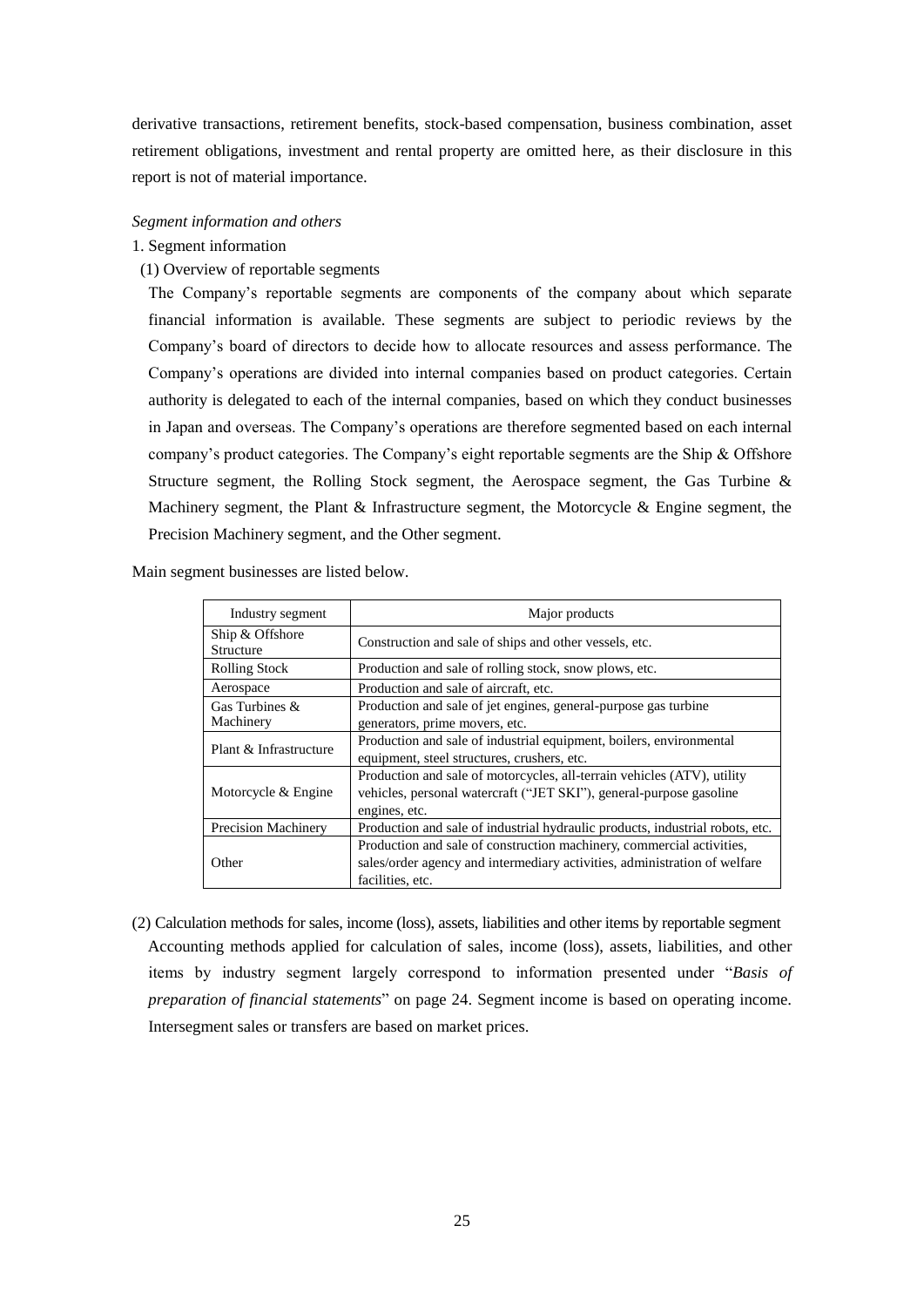# (3) Sales, income (loss), assets, liabilities, and other items by reportable segment

|                                    |                |                                      |           |                                      |                   |                               |                                             |                                                  | (Millions of yen)                                                  |
|------------------------------------|----------------|--------------------------------------|-----------|--------------------------------------|-------------------|-------------------------------|---------------------------------------------|--------------------------------------------------|--------------------------------------------------------------------|
|                                    |                | <b>Sales</b>                         |           |                                      |                   |                               |                                             | Other items                                      |                                                                    |
|                                    | External sales | Intersegment<br>sales or<br>transfer | Total     | Segment<br>income<br>$(\text{loss})$ | Segment<br>assets | Depreciation/<br>amortization | Loss on<br>impairment<br>of fixed<br>assets | Investment in<br>equity-<br>method<br>affiliates | Increase in<br>property, plant<br>and equipment<br>and intangibles |
| Ship & Offshore<br>Structure       | 80,863         | 1,776                                | 82,640    | (2,006)                              | 129,542           | 755                           |                                             | 49,089                                           | 1,532                                                              |
| Rolling Stock                      | 147,951        | 5,821                                | 153,772   | 7,572                                | 159,363           | 2,630                         |                                             | 125                                              | 5,490                                                              |
| Aerospace                          | 280,737        | 2,537                                | 283,274   | 26,254                               | 348,608           | 9,937                         |                                             |                                                  | 25,699                                                             |
| <b>Gas Turbines</b><br>& Machinery | 189,241        | 16,922                               | 206,164   | 10,486                               | 279,356           | 3,155                         |                                             | 1,424                                            | 8,300                                                              |
| Plant &<br>Infrastructure          | 103,898        | 15,639                               | 119,537   | 6,312                                | 109,878           | 1,297                         | 476                                         | 15,234                                           | 2,424                                                              |
| Motorcycle &<br>Engine             | 322,248        | 794                                  | 323,042   | 16,100                               | 252,933           | 10,241                        |                                             | 1,099                                            | 17,250                                                             |
| Precision<br>Machinery             | 123,276        | 13,567                               | 136,844   | 10,415                               | 124,989           | 4,435                         |                                             | 6                                                | 7,734                                                              |
| Other<br>Operations                | 137,264        | 33,016                               | 170,280   | 4,481                                | 120,529           | 2,078                         |                                             | 2,717                                            | 4,236                                                              |
| Total                              | 1,385,482      | 90,075                               | 1,475,557 | 79,616                               | 1,525,202         | 34,531                        | 476                                         | 69,697                                           | 72,670                                                             |
| Adjustments                        |                | (90,075)                             | (90,075)  | (7,264)                              | 29,227            | 3,306                         |                                             |                                                  | 15,055                                                             |
| Consolidated<br>total              | 1,385,482      | $\overline{\phantom{a}}$             | 1,385,482 | 72,351                               | 1,554,430         | 37,838                        | 476                                         | 69,697                                           | 87,726                                                             |

# Fiscal year ended March 31, 2014 (April 1, 2013 – March 31, 2014)

Fiscal year ended March 31, 2015 (April 1, 2014 – March 31, 2015)

|                                    |                |                                      |            |                                      |                   |                               |                                               | (Millions of yen)                                                  |
|------------------------------------|----------------|--------------------------------------|------------|--------------------------------------|-------------------|-------------------------------|-----------------------------------------------|--------------------------------------------------------------------|
|                                    |                | <b>Sales</b>                         |            |                                      |                   |                               | Other items                                   |                                                                    |
|                                    | External sales | Intersegment<br>sales or<br>transfer | Total      | Segment<br>income<br>$(\text{loss})$ | Segment<br>assets | Depreciation/<br>amortization | Investment in<br>equity-<br>method affiliates | Increase in<br>property, plant<br>and equipment<br>and intangibles |
| Ship & Offshore<br>Structure       | 90,327         | 3,289                                | 93,616     | 2,675                                | 171,736           | 805                           | 56,749                                        | 3,317                                                              |
| Rolling Stock                      | 121,519        | 3,736                                | 125,256    | 6,044                                | 169,469           | 2,837                         | 144                                           | 3,256                                                              |
| Aerospace                          | 325,083        | 2,160                                | 327,244    | 36,318                               | 363,417           | 10,823                        |                                               | 34,780                                                             |
| <b>Gas Turbines</b><br>& Machinery | 218,794        | 17,637                               | 236,432    | 11,269                               | 296,359           | 3,913                         | 1,436                                         | 7,053                                                              |
| Plant &<br>Infrastructure          | 121,113        | 18,859                               | 139,973    | 6,574                                | 124,938           | 1,345                         | 17,306                                        | 2,293                                                              |
| Motorcycle &<br>Engine             | 329,240        | 808                                  | 330,048    | 14,923                               | 271,746           | 13,245                        | 1,212                                         | 15,788                                                             |
| Precision<br>Machinery             | 135,782        | 14,423                               | 150,205    | 10,908                               | 134,868           | 5,162                         | 7                                             | 6,175                                                              |
| Other<br>Operations                | 144,261        | 40,952                               | 185,213    | 3,986                                | 101,982           | 2,222                         | 2,861                                         | 2,169                                                              |
| Total                              | 1,486,123      | 101,866                              | 1,587,990  | 92,701                               | 1,634,518         | 40,356                        | 79,719                                        | 74,835                                                             |
| Adjustments                        |                | (101, 866)                           | (101, 866) | (5, 442)                             | 27,765            | 4,216                         |                                               | 5,260                                                              |
| Consolidated<br>total              | 1,486,123      |                                      | 1,486,123  | 87,259                               | 1,662,283         | 44,572                        | 79,719                                        | 80,096                                                             |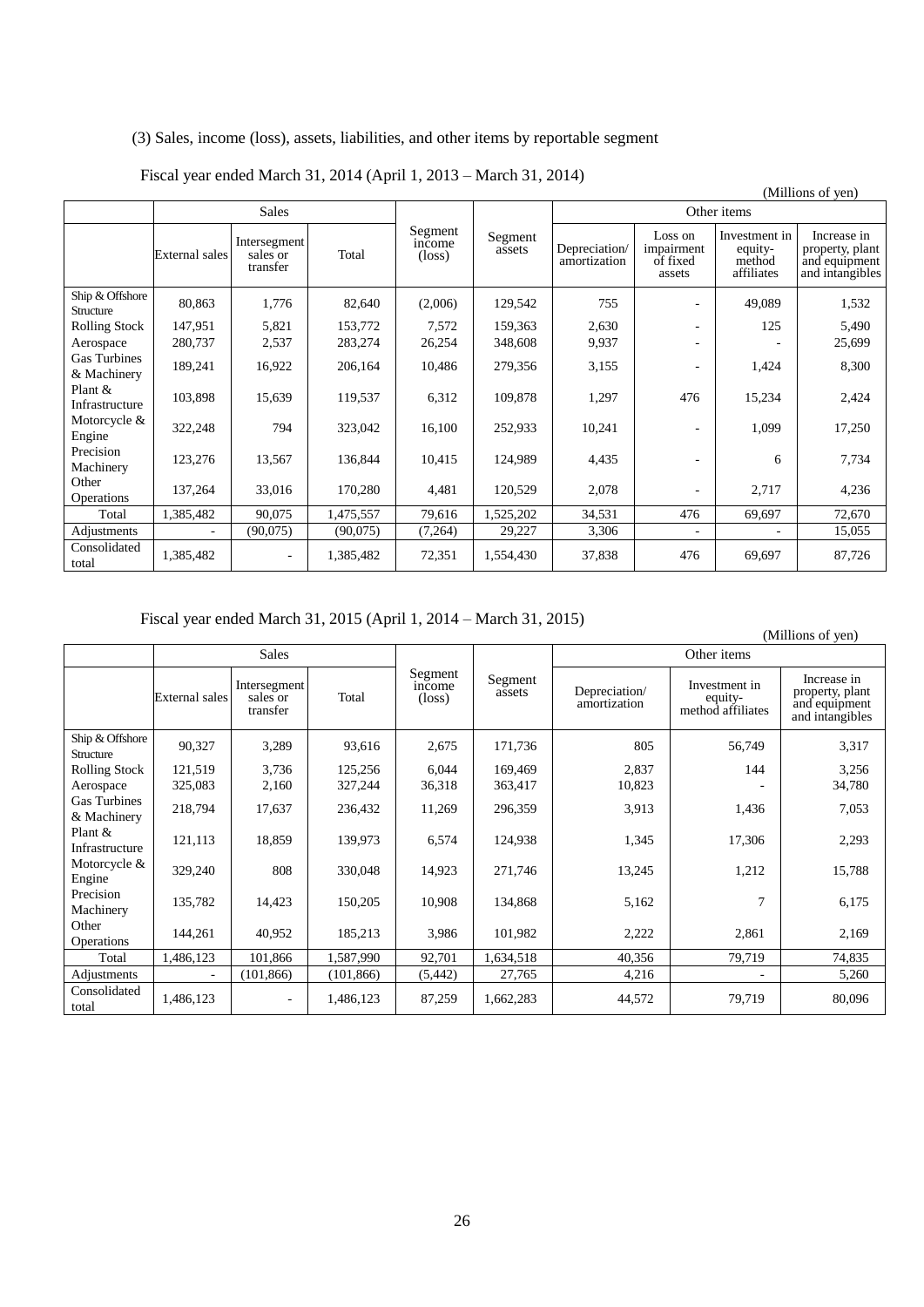# (4) Reconciliation and main components of difference between total for reportable segments and amounts on the consolidated financial statements

| Fiscal year ended March 31             |           | (Millions of yen) |
|----------------------------------------|-----------|-------------------|
| <b>Sales</b>                           | 2014      | 2015              |
| Total for reportable segments          | 1,475,557 | 1,587,990         |
| Intersegment transactions              | (90,075)  | (101, 866)        |
| Net sales reported on the consolidated | 1,385,482 | 1,486,123         |
| financial statements                   |           |                   |

| Fiscal year ended March 31                                      | (Millions of yen) |          |
|-----------------------------------------------------------------|-------------------|----------|
| Income                                                          | 2014              | 2015     |
| Total for reportable segments                                   | 79,616            | 92,701   |
| Intersegment transactions                                       | (79)              | (1,042)  |
| Corporate expenses*                                             | (7,185)           | (4, 399) |
| Operating income (loss) on consolidated<br>financial statements | 72,351            | 87,259   |

\*Note: Corporate expenses mainly comprise general and administrative expenses not attributed to reportable segments.

| Fiscal year ended March 31                           | (Millions of yen) |           |  |
|------------------------------------------------------|-------------------|-----------|--|
| Assets                                               | 2014              | 2015      |  |
| Total for reportable segments                        | 1,525,202         | 1,634,518 |  |
| Corporate assets shared by all segments*             | 129,822           | 117,990   |  |
| Intersegment transactions etc.                       | (100, 595)        | (90, 225) |  |
| Total assets on consolidated financial<br>statements | 1,554,430         | 1,662,283 |  |

\*Note: Corporate assets shared by all segments mainly comprise fixed assets not attributed to reportable segments.

|  |  |  |  | Fiscal year ended March 31 |  |
|--|--|--|--|----------------------------|--|
|--|--|--|--|----------------------------|--|

| (Millions of yen)<br>Fiscal year ended March 31                 |                                  |        |              |       |                                                                 |        |  |  |
|-----------------------------------------------------------------|----------------------------------|--------|--------------|-------|-----------------------------------------------------------------|--------|--|--|
| Other items                                                     | Total for reportable<br>segments |        | Adjustments* |       | Amounts reported on<br>the consolidated<br>financial statements |        |  |  |
|                                                                 | 2014                             | 2015   | 2014         | 2015  | 2014                                                            | 2015   |  |  |
| Depreciation/amortization                                       | 34,531                           | 40,356 | 3,306        | 4,216 | 37,838                                                          | 44,572 |  |  |
| Increase in property, plant<br>and equipment and<br>intangibles | 72,670                           | 74,835 | 15,055       | 5,260 | 87,726                                                          | 80,096 |  |  |

\*Note: Adjustments are mainly due to fixed assets not attributed to reportable segments.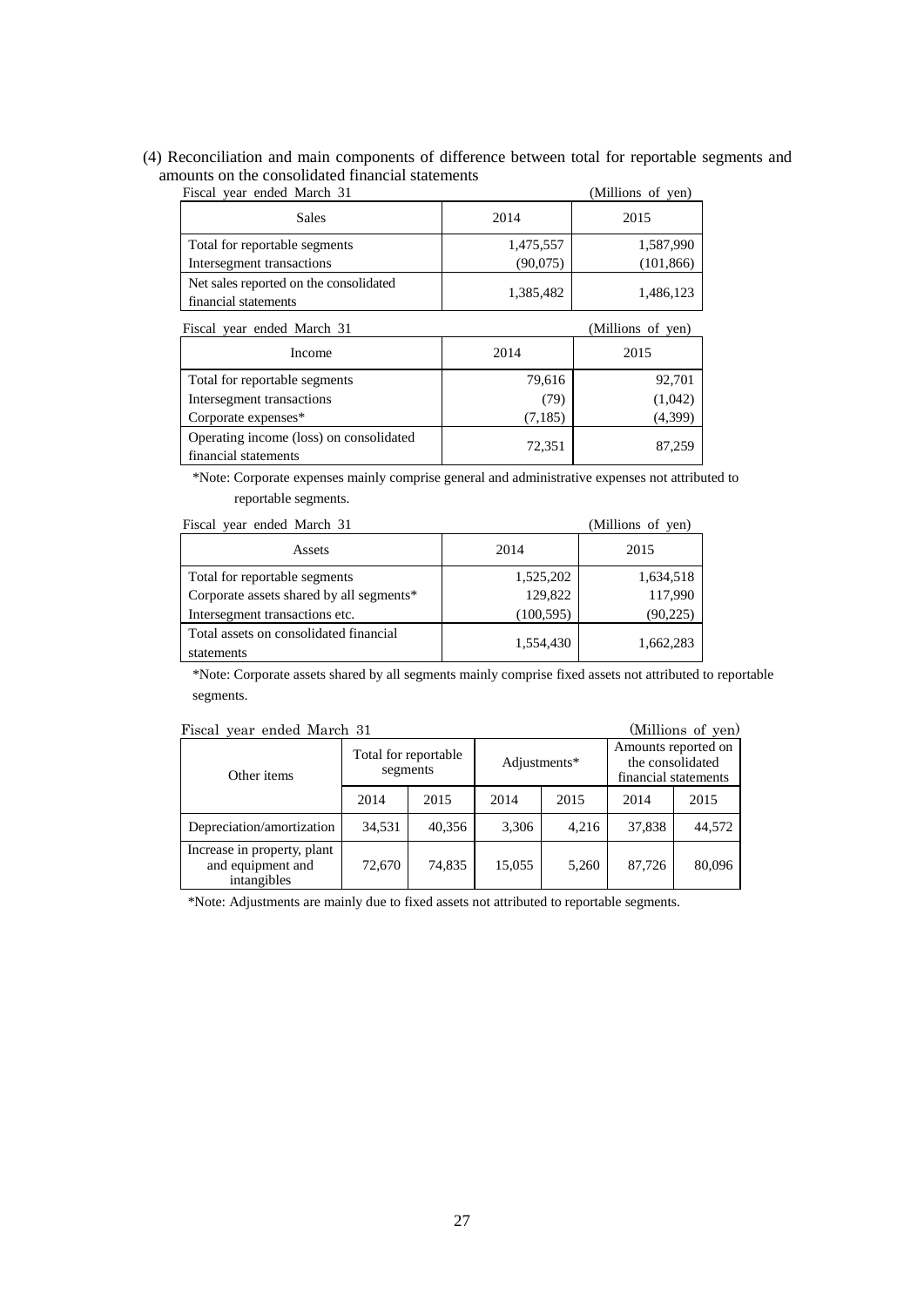# *Related information*

Fiscal year ended March 31, 2014 (April 1, 2013 – March 31, 2014)

1. Information by product and service

Information by product and service is omitted here as segmentation is equivalent to that used for reportable segments.

# 2. Information by geographic area

(a) Net sales

|         |         |         |         |                                      | (Millions of ven) |
|---------|---------|---------|---------|--------------------------------------|-------------------|
| Japan   | USA     | Europe  | Asıa    | Other areas                          | Total             |
| 605,328 | 326,337 | 101,381 | 240.221 | $1^{\circ}$<br>$\bigcap$ 1 $\bigcap$ | 1,385,482         |

Note: Net sales are classified by country or region based on the location of customers.

### (b) Property, plant and equipment

| $\mathcal{L} = \{ \mathcal{L} \mid \mathcal{L} \in \mathcal{L} \}$ , we define the contract of the contract of $\mathcal{L} = \{ \mathcal{L} \mid \mathcal{L} \in \mathcal{L} \}$ | (Millions of yen) |        |        |             |         |
|-----------------------------------------------------------------------------------------------------------------------------------------------------------------------------------|-------------------|--------|--------|-------------|---------|
| Japan                                                                                                                                                                             | North<br>America  | Europe | Asia   | Other areas | Total   |
| 324.502                                                                                                                                                                           | 26,059            | 3,704  | 28,363 | .281        | 383,912 |

# 3. Information by major clients

|                     |           | (Millions of yen)                                              |
|---------------------|-----------|----------------------------------------------------------------|
| Clients             | Net sales | Related segments                                               |
| Ministry of Defense | 197.640   | Ship & Offshore Structure, Aerospace, Gas Turbines & Machinery |

Fiscal year ended March 31, 2015 (April 1, 2014 – March 31, 2015)

### 1. Information by product and service

Information by product and service is omitted here as segmentation is equivalent to that used for reportable segments.

# 2. Information by geographic area

(a) Net sales

| $\mathbf{u}$ , $\mathbf{u}$ , $\mathbf{v}$ |         |         |                    |             | (Millions of yen) |
|--------------------------------------------|---------|---------|--------------------|-------------|-------------------|
| Japan                                      | JSA     | Europe  | Asia               | Other areas | Total             |
| 631.018                                    | 356,806 | 115.145 | 252.371<br>292.97T | 130,782     | .486,123          |

Note: Net sales are classified by country or region based on the location of customers.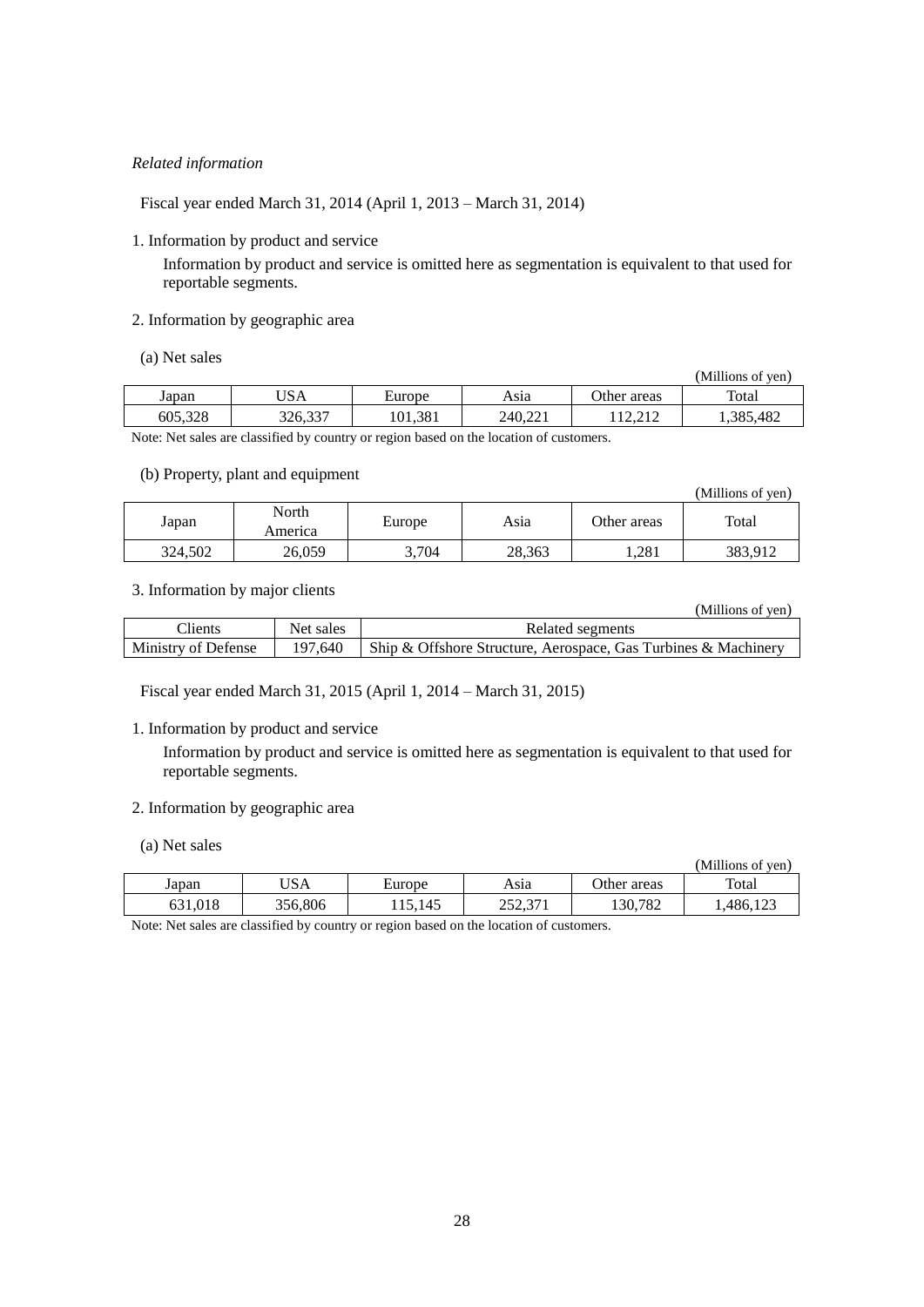(b) Property, plant and equipment

(Millions of yen)

(Millions of yen)

| Japan   | North<br>America | Europe | Asıa   | Other areas | Total   |
|---------|------------------|--------|--------|-------------|---------|
| 358,868 | 24,048           | 3,794  | 32,792 | 1,051       | 420,554 |

#### 3. Information by major clients

|                     |           | .<br>.                                                         |
|---------------------|-----------|----------------------------------------------------------------|
| Clients             | Net sales | Related segments                                               |
| Ministry of Defense | 220.745   | Ship & Offshore Structure, Aerospace, Gas Turbines & Machinery |

### *Impairment loss on fixed assets by reportable segment*

- Fiscal year ended March 31, 2014 (April 1, 2013 March 31, 2014) Information is omitted here as it is equivalent to that stated in "1. Segment information".
- Fiscal year ended March 31, 2015 (April 1, 2014 March 31, 2015) Not applicable.

# *Amortization amount for and unamortized balance of goodwil*l

- Fiscal year ended March 31, 2014 (April 1, 2013 March 31, 2014) Not applicable.
- Fiscal year ended March 31, 2015 (April 1, 2014 March 31, 2015) Not applicable.

## *Gain on negative goodwill by reportable segment*

- Fiscal year ended March 31, 2014 (April 1, 2013 March 31, 2014) Not applicable.
- Fiscal year ended March 31, 2015 (April 1, 2014 March 31, 2015) Not applicable.

#### *Per share data*

| Years ended March 31       |        |                            | Yen)   |
|----------------------------|--------|----------------------------|--------|
| 2014                       |        | 2015                       |        |
| Net assets per share       | 217.16 | Net assets per share       | 258.58 |
| Earnings per share - basic | 23.09  | Earnings per share - basic | 30.89  |

Notes:

1. Diluted net earnings per share is not stated because there are no potential shares.

2. Net assets per share were calculated based on the following:

| March <sub>31</sub>                                                                   |           | (Millions of yen) |
|---------------------------------------------------------------------------------------|-----------|-------------------|
|                                                                                       | 2014      | 2015              |
| Total net assets                                                                      | 376,686   | 447,957           |
| Amounts excluded from total net assets                                                | 13,645    | 15,961            |
| Of which: minority interest                                                           | (13, 645) | (15, 961)         |
| Net assets attributable to the common shares                                          | 363,041   | 431,996           |
| Number of common shares used to compute net assets per<br>Thousands of share<br>share | 1,671,750 | 1,670,613         |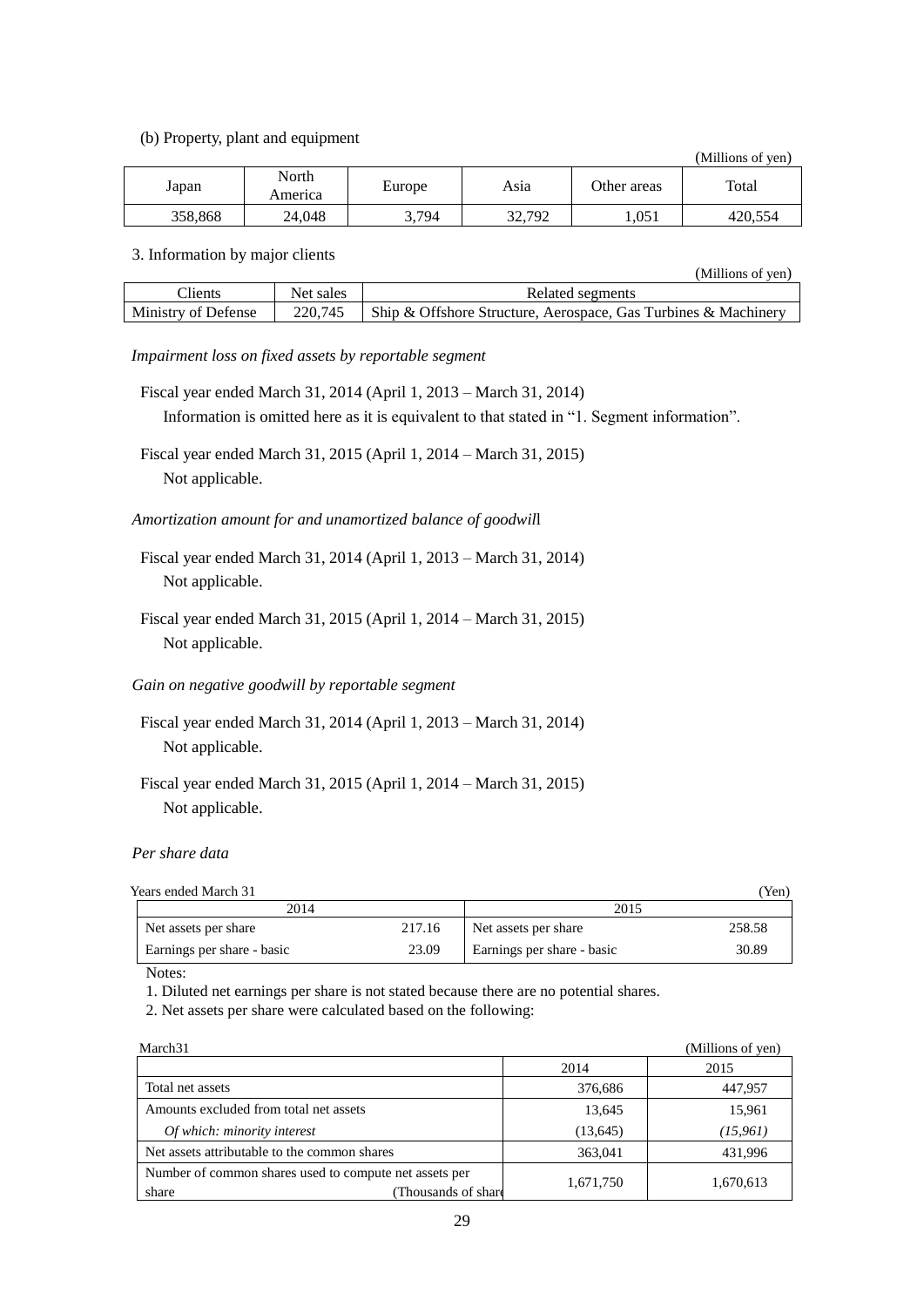| Teals ended March 31                                        |           | (IVIIIIIOIIS OI VEII <i>)</i> |
|-------------------------------------------------------------|-----------|-------------------------------|
|                                                             | 2014      | 2015                          |
| Earnings per share - basic                                  |           |                               |
| Net income                                                  | 38,601    | 51,639                        |
| Earnings not attributable to common shareholders            | -         |                               |
| Net income allocated to the common shares                   | 38,601    | 51,639                        |
| Average number of common shares outstanding (thousands of s | 1,671,770 | 1,671,637                     |

3. Net income/loss per share and net income per share (diluted) were calculated based on the following: Years ended March 31 (Millions of yen)

# *Material subsequent events*

Not applicable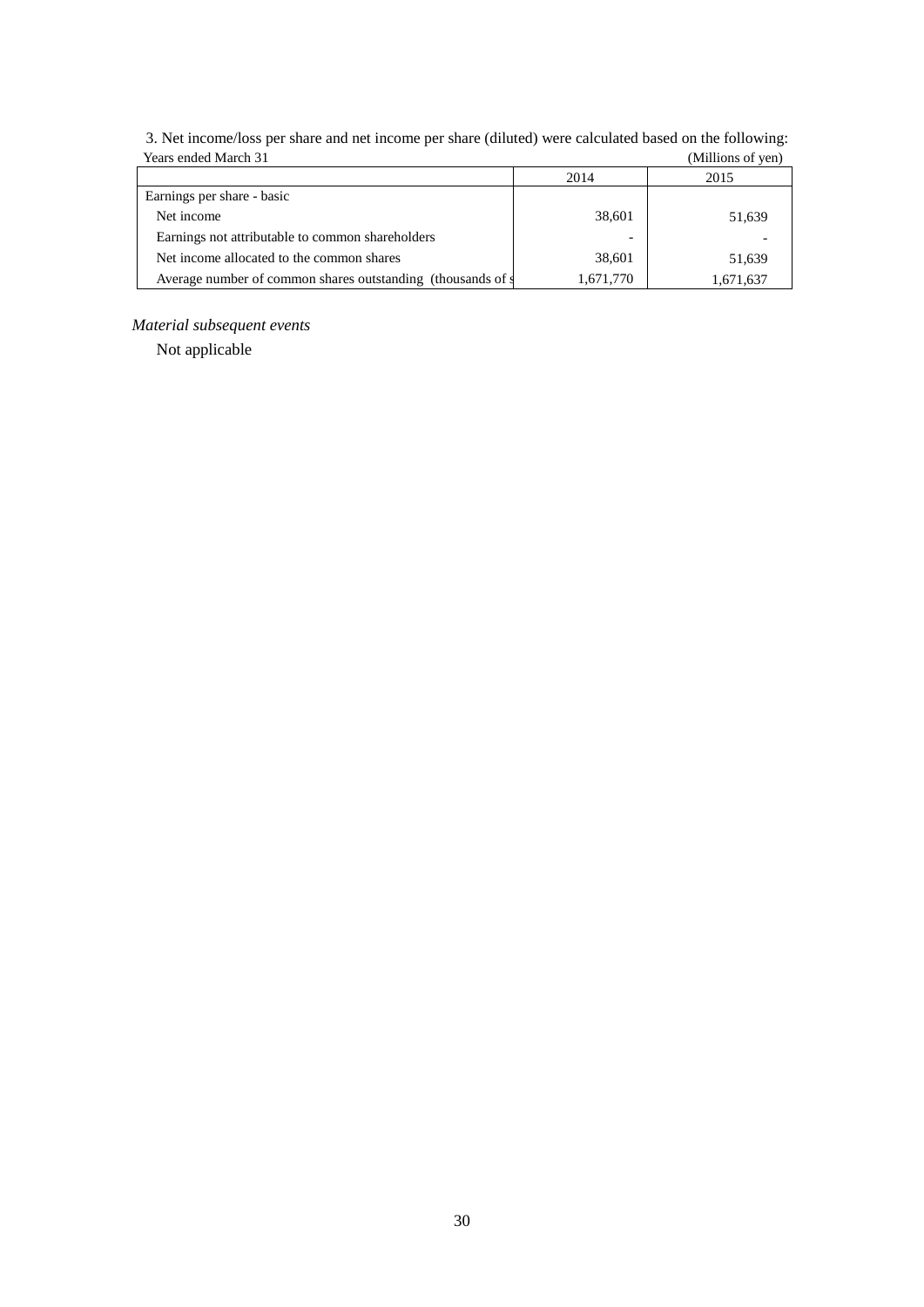# **6. Others**

# **(1) Corporate officer changes**

Refer to the Company's press release on March 31, 2015, titled "New Directors and Corporate Auditor to be Nominated."

# **(2) Consolidated orders and sales**

### **Orders received**

| Years ended March 31       |           |            |           |            | (Millions of yen) |       |
|----------------------------|-----------|------------|-----------|------------|-------------------|-------|
|                            |           | 2014 (A)   |           | 2015 (B)   | Change $(B-A)$    |       |
|                            |           | % of total |           | % of total |                   | $\%$  |
| Ship & Offshore Structure  | 117,872   | 8.0        | 179,221   | 10.4       | 61,348            | 52.0  |
| <b>Rolling Stock</b>       | 133,049   | 9.1        | 131,428   | 7.6        | (1,620)           | (1.2) |
| Aerospace                  | 286,383   | 19.6       | 357,031   | 20.8       | 70.648            | 24.6  |
| Gas Turbine & Machinery    | 222,013   | 15.2       | 235,722   | 13.7       | 13,708            | 6.1   |
| Plant & Infrastructure     | 103,912   | 7.1        | 203,473   | 11.8       | 99.560            | 95.8  |
| Motorcycle & Engine        | 322,248   | 22.1       | 329,240   | 19.2       | 6.991             | 2.1   |
| <b>Precision Machinery</b> | 127,297   | 8.7        | 136,286   | 7.9        | 8.989             | 7.0   |
| Other                      | 142.684   | 9.8        | 140,558   | 8.2        | (2,125)           | (1.4) |
| Total                      | 1,455,462 | 100.0      | 1,712,963 | 100.0      | 257,500           | 17.6  |

Note: The Motorcycle & Engine segment's orders received are equal to its net sales as production is based mainly on estimated demand.

## **Net sales**

Years ended March 31 (Millions of yen)

|                           | 2014 (A)  |            | $2015$ (B) |            | Change (B-A) |        |
|---------------------------|-----------|------------|------------|------------|--------------|--------|
|                           |           | % of total |            | % of total |              | $\%$   |
| Ship & Offshore Structure | 80,863    | 5.8        | 90.327     | 6.0        | 9,463        | 11.7   |
| <b>Rolling Stock</b>      | 147,951   | 10.6       | 121,519    | 8.1        | (26, 431)    | (17.8) |
| Aerospace                 | 280,737   | 20.2       | 325,083    | 21.8       | 44.346       | 15.7   |
| Gas Turbine & Machinery   | 189,241   | 13.6       | 218,794    | 14.7       | 29,553       | 15.6   |
| Plant & Infrastructure    | 103,898   | 7.4        | 121,113    | 8.1        | 17,215       | 16.5   |
| Motorcycle & Engine       | 322,248   | 23.2       | 329,240    | 22.1       | 6.991        | 2.1    |
| Precision Machinery       | 123,276   | 8.8        | 135,782    | 9.1        | 12,505       | 10.1   |
| Other                     | 137,264   | 9.9        | 144,261    | 9.7        | 6,996        | 5.0    |
| Total                     | 1.385.482 | 100.0      | 1.486.123  | 100.0      | 100.641      | 7.2    |

# **Order backlog**

**Pressure Sears ended March 31 (Millions of yen)** *Millions* of yen)

| rears enueu maren s'i     |           |                          |            |            |                   |        |
|---------------------------|-----------|--------------------------|------------|------------|-------------------|--------|
|                           | 2014(A)   |                          | $2015$ (B) |            | $(B-A)$<br>Change |        |
|                           |           | % of total               |            | % of total |                   | $\%$   |
| Ship & Offshore Structure | 161,134   | 10.7                     | 264.281    | 14.6       | 103.146           | 64.0   |
| <b>Rolling Stock</b>      | 364,654   | 24.3                     | 405,999    | 22.4       | 41.344            | 11.3   |
| Aerospace                 | 450.581   | 30.0                     | 488.431    | 27.0       | 37,850            | 8.4    |
| Gas Turbine & Machinery   | 295,100   | 19.6                     | 336,441    | 18.6       | 41.341            | 14.0   |
| Plant & Infrastructure    | 170.737   | 11.3                     | 255,522    | 14.1       | 84,785            | 49.6   |
| Motorcycle & Engine       |           | $\overline{\phantom{a}}$ |            |            |                   |        |
| Precision Machinery       | 25,821    | 1.7                      | 26,325     | 1.4        | 504               | 1.9    |
| Other                     | 32.234    | 2.1                      | 28,531     | 1.5        | (3,702)           | (11.4) |
| Total                     | 1.500.264 | 100.0                    | 1.805.533  | 100.0      | 305,269           | 20.3   |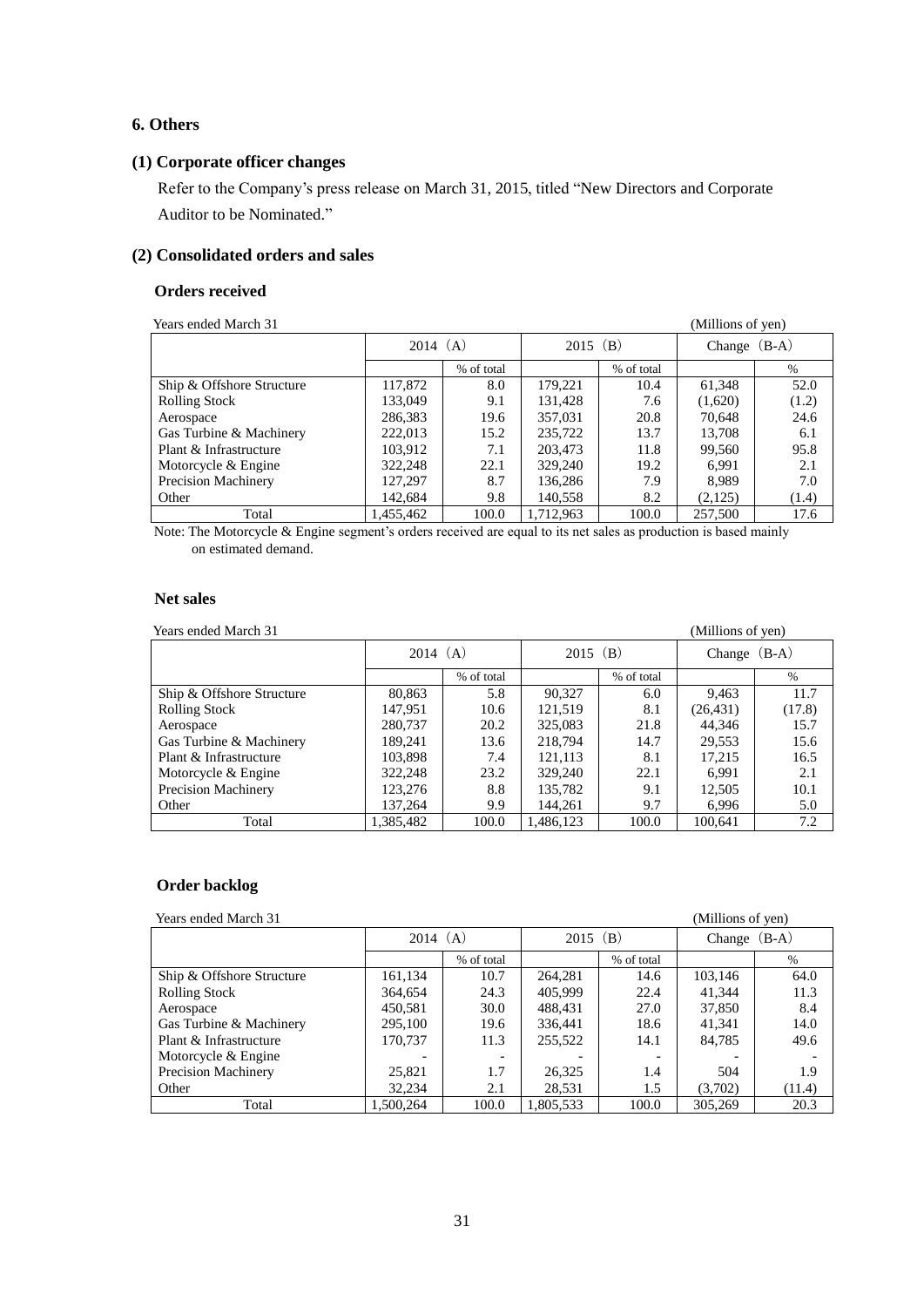# **(3) Supplementary information on earnings forecasts for the fiscal year ending March 31, 2016**

# **1. Consolidated earnings outlook**

|                                                           |                                                             |                                                     | (Billions of yen) |
|-----------------------------------------------------------|-------------------------------------------------------------|-----------------------------------------------------|-------------------|
|                                                           | Outlook for the fiscal year<br>ending March 31, 2016<br>(A) | Fiscal year ended<br>March 31, 2015 (actual)<br>(B) | Change $(A - B)$  |
| Net sales                                                 | 1,650.0                                                     | 1,486.1                                             | 163.9             |
| Operating income                                          | 102.0                                                       | 87.2                                                | 14.8              |
| Recurring profit                                          | 100.0                                                       | 84.2                                                | 15.8              |
| Net income                                                | 69.0                                                        | 51.6                                                | 17.4              |
|                                                           |                                                             |                                                     |                   |
| Orders received                                           | 1.680.0                                                     | 1.712.9                                             | (32.9)            |
| Before-tax ROIC (%)                                       | 11.8%                                                       | 10.4%                                               | 1.4%              |
| R&D expenses                                              | 46.0                                                        | 41.6                                                | 4.4               |
| Capital expenditures                                      | 92.0                                                        | 80.0                                                | 12.0              |
| Depreciation/                                             |                                                             |                                                     |                   |
| amortization                                              | 54.0                                                        | 44.5                                                | 9.5               |
| Number of employees<br>at end of period                   | 35,400                                                      | 35,471                                              | (71)              |
| *Number of employees outside<br>of Japan included therein | $*9,200$                                                    | $*9,452$                                            | $*(252)$          |

Notes: 1. Outlook's assumed foreign exchange rates:  $4118 = US$1, $4128 = 1$  euro

2. Before-tax ROIC = (income before income taxes + interest expense) / invested capital. 3. Capital expenditures represent the total of newly recorded property, plant and equipment and

newly recorded intangible assets. Depreciation/amortization represents depreciation/amortization expenses for property, plant and equipment and intangible assets.

# **2. Outlook by reportable segment**

(a) Net sales and operating income (loss)

|                            |                                                               |                            |           |                                                     |                  | Billions of yen)           |
|----------------------------|---------------------------------------------------------------|----------------------------|-----------|-----------------------------------------------------|------------------|----------------------------|
|                            | Outlook for the fiscal year<br>ending March $31, 2016$<br>(A) |                            |           | Fiscal year ended<br>March 31, 2015 (actual)<br>(B) | Change $(A - B)$ |                            |
|                            | Net sales                                                     | Operating<br>Income (loss) | Net sales | Operating<br>Income (loss)                          | Net sales        | Operating<br>Income (loss) |
| Ship & Offshore Structure  | 105.0                                                         | 3.0                        | 90.3      | 2.6                                                 | 14.7             | 0.4                        |
| <b>Rolling Stock</b>       | 180.0                                                         | 11.0                       | 121.5     | 6.0                                                 | 58.5             | 5.0                        |
| Aerospace                  | 360.0                                                         | 41.0                       | 325.0     | 36.3                                                | 35.0             | 4.7                        |
| Gas Turbine & Machinery    | 260.0                                                         | 16.0                       | 218.7     | 11.2                                                | 41.3             | 4.8                        |
| Plant & Infrastructure     | 125.0                                                         | 6.0                        | 121.1     | 6.5                                                 | 3.9              | (0.5)                      |
| Motorcycle & Engine        | 350.0                                                         | 15.5                       | 329.2     | 14.9                                                | 20.8             | 0.6                        |
| <b>Precision Machinery</b> | 150.0                                                         | 11.5                       | 135.7     | 10.9                                                | 14.3             | 0.6                        |
| Other                      | 120.0                                                         | 3.0                        | 144.2     | 3.9                                                 | (24.2)           | (0.9)                      |
| Adjustments                |                                                               | (5.0)                      |           | (5.4)                                               |                  | 0.4                        |
| Total                      | 1,650.0                                                       | 102.0                      | 1,486.1   | 87.2                                                | 163.9            | 14.8                       |

 $(D)$